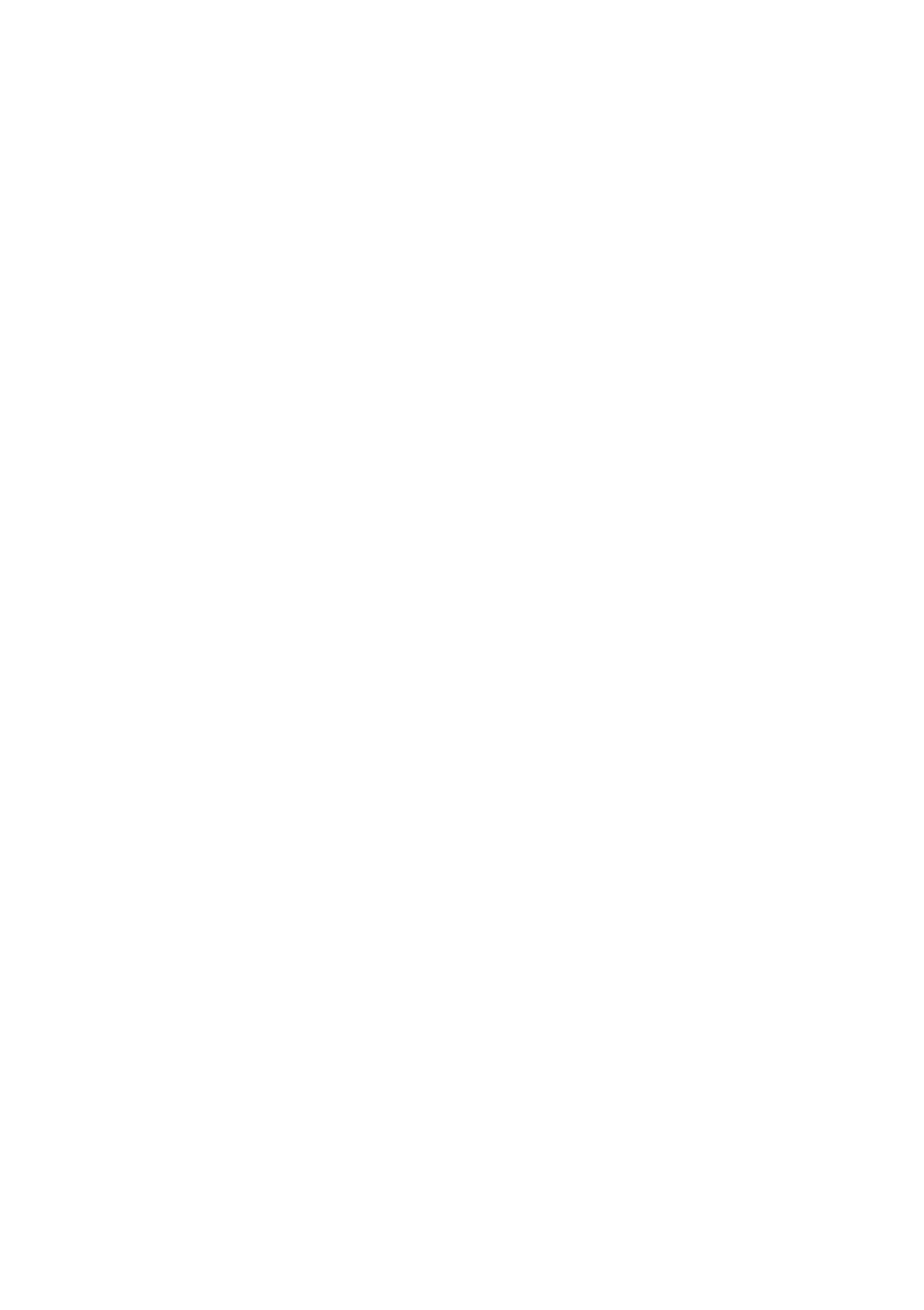## **An Integrated Career and Competency Framework for Pharmacists in Diabetes**

**First edition 2018**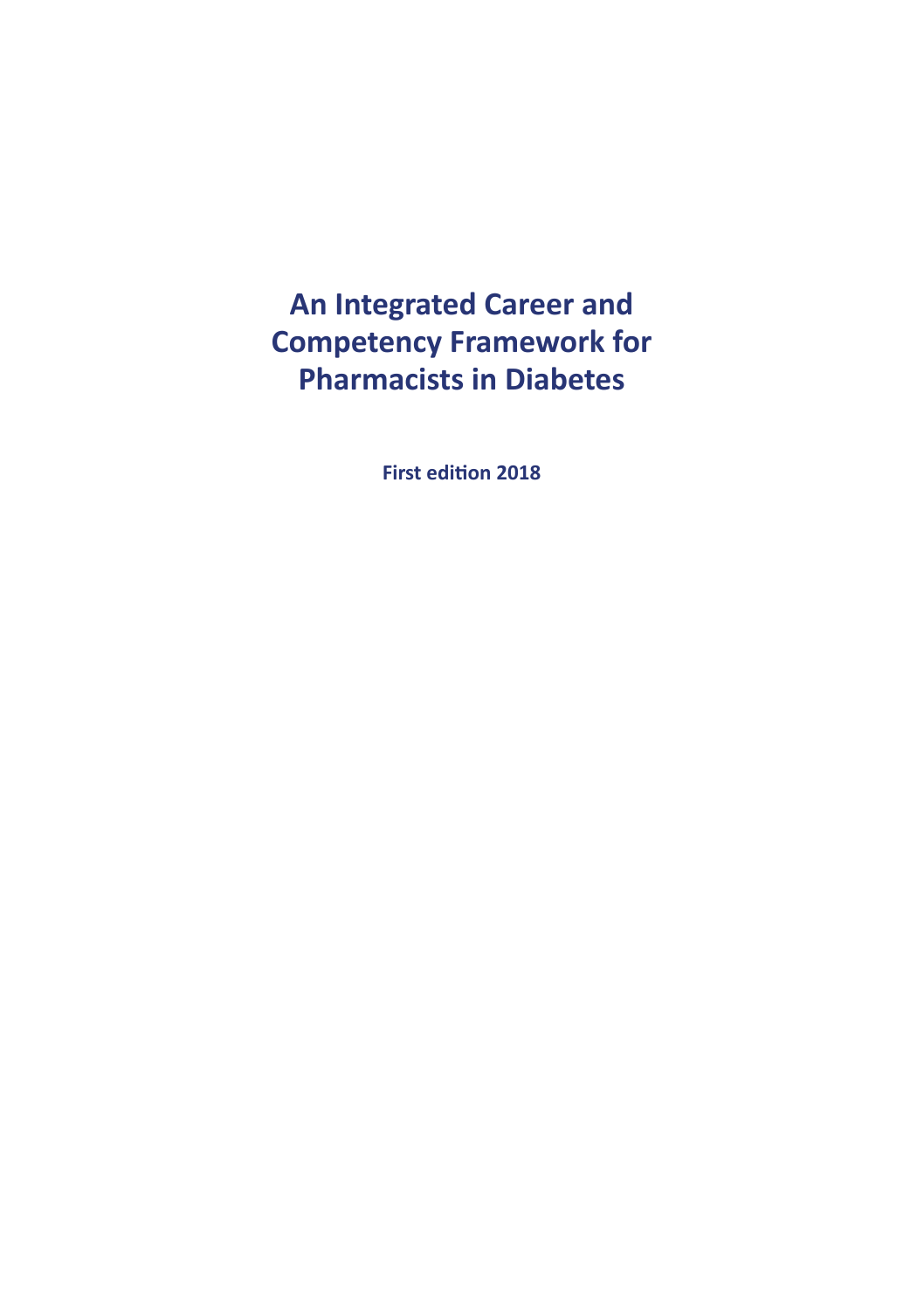## **Foreword**

The Royal Pharmaceutical Society commends the work of this group to develop a framework to support pharmacists managing patients with diabetes. We will continue to work with UKCPA to align to the wider Professional Curricula being developed to support the pharmacy workforce to deliver safe and effective care to patients in all care settings.

**Paul Bennett** CEO RPS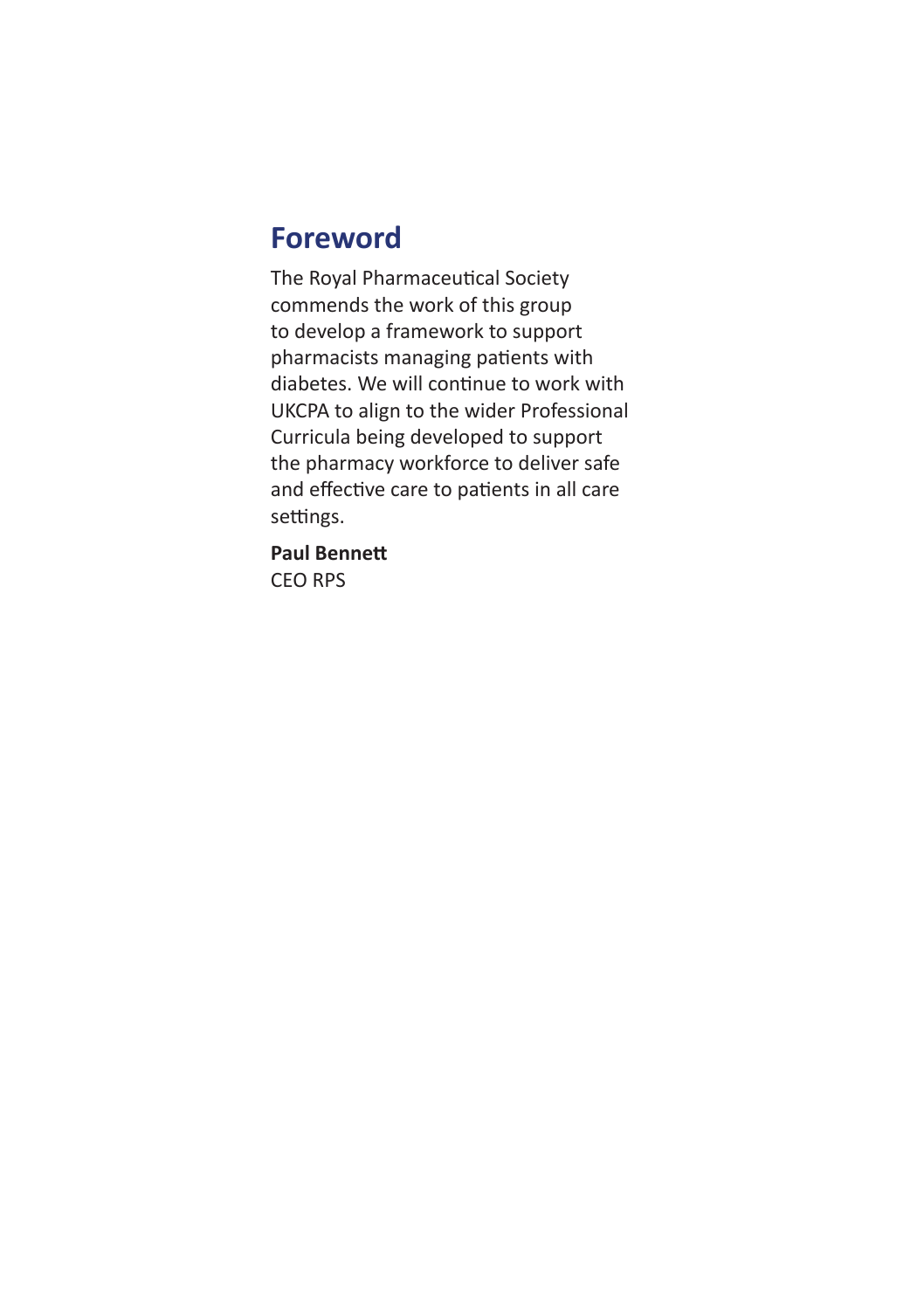## **Contents**

|             |                               | Competence standards |
|-------------|-------------------------------|----------------------|
| $\mathbf 1$ |                               | General management   |
|             | 1.1                           |                      |
|             | 1.2                           |                      |
|             | 1.3                           |                      |
|             | 1.4                           |                      |
|             | 1.5                           |                      |
|             | 1.6                           |                      |
|             | 1.7                           |                      |
|             | 1.8                           |                      |
|             | 1.9                           |                      |
|             |                               |                      |
|             |                               |                      |
|             |                               |                      |
| 2           | Managing diabetes in hospital |                      |
|             | 2.1                           |                      |
|             | 2.2                           |                      |
|             | 2.3                           |                      |
| 3           |                               | Pregnancy            |
|             | 3.1                           |                      |
|             | 3.2                           |                      |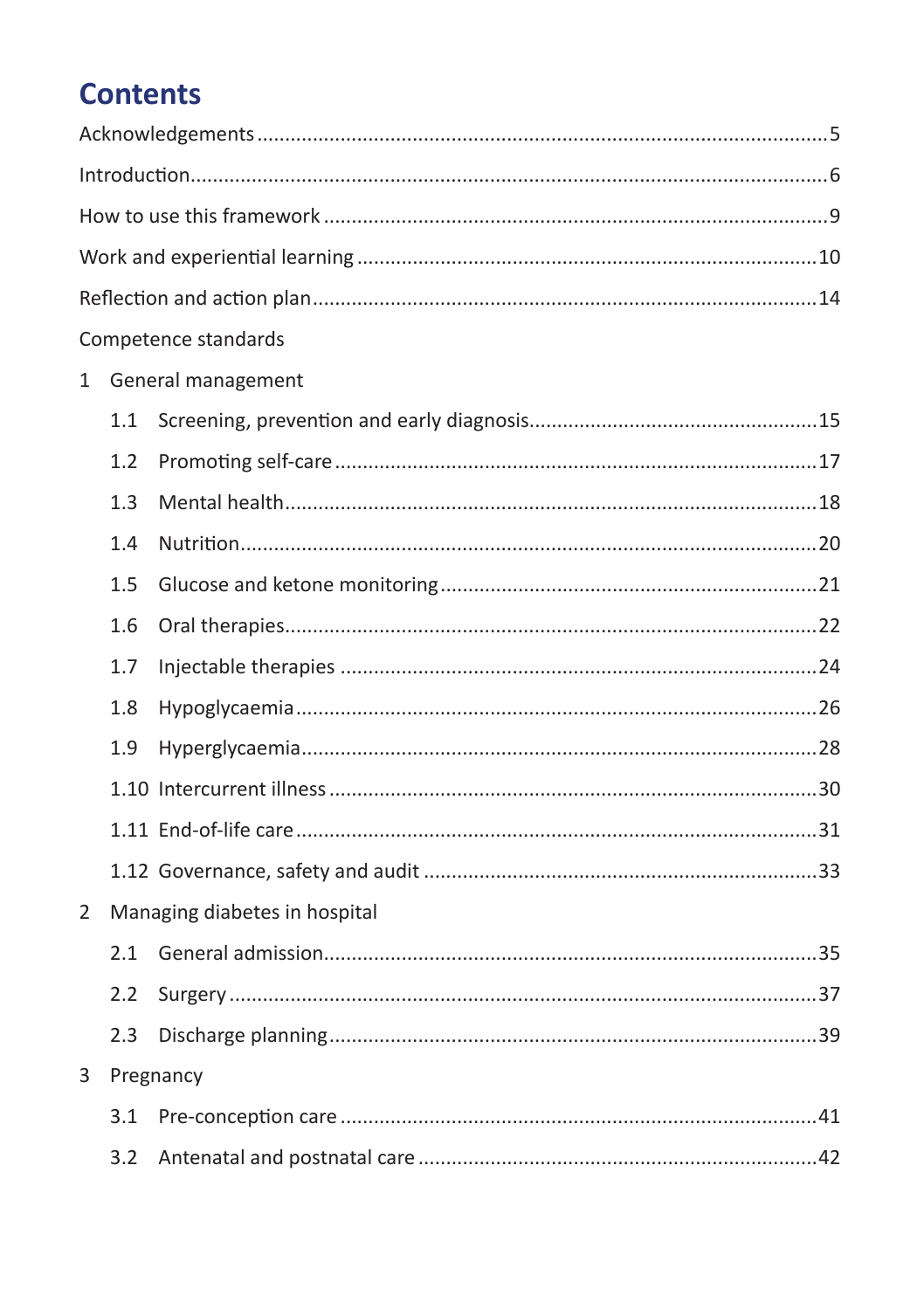| 4 | Diabetes complications |  |
|---|------------------------|--|
|   |                        |  |

|  | 5 Role dependent special environments |  |  |
|--|---------------------------------------|--|--|
|  |                                       |  |  |
|  |                                       |  |  |
|  |                                       |  |  |
|  |                                       |  |  |
|  |                                       |  |  |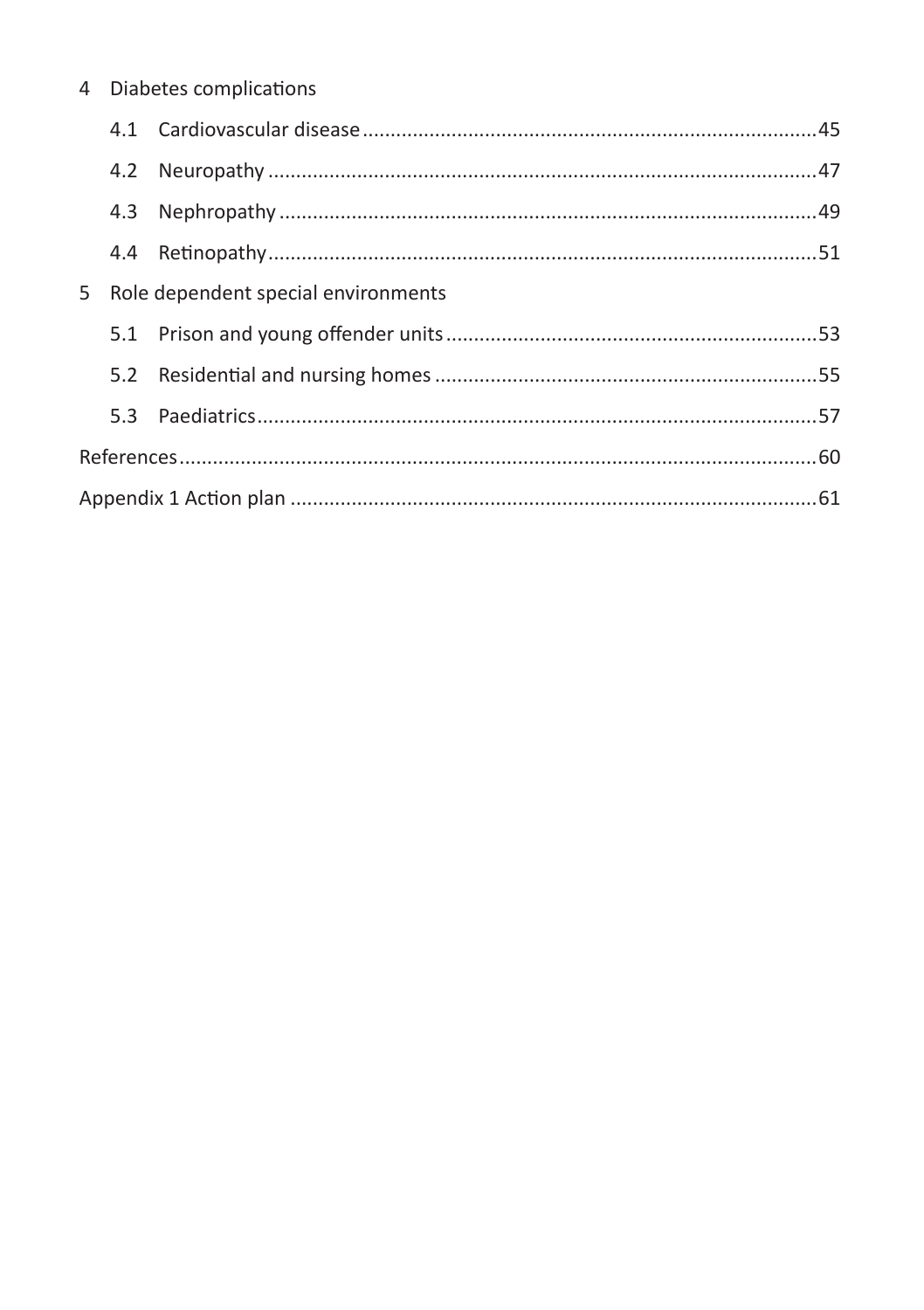## **Acknowledgements**

Many thanks to all the members of the UK Clinical Pharmacy Association (UKCPA) Diabetes & Endocrinology Group who provided much advice and commentary on this first edition. In addition, many thanks to Debbie Hicks, Jill Hill and June James and the work of the TREND-UK committee (Training, Research and Education for Nurses in Diabetes), whose members allowed us to use their validated framework as a bASIs for pharmacists.

The following individuals reviewed, updated and developed the TREND framework into one specific for the pharmacist profession:

#### **Lead author:**

Victoria Ruszala, Specialist Pharmacist Diabetes and Endocrinology, North Bristol NHS **Trust.** 

#### **Contributors:**

- Philip Newland-Jones, Consultant Pharmacist in Diabetes and Endocrinology, University Hospital Southampton NHS Foundation Trust
- Sallianne Kavanagh, Lead Pharmacist for Diabetes and Endocrinology, Sheffield Teaching Hospitals NHS Foundation Trust
- Michelle Lam, Highly Specialist Pharmacist, Leeds Teaching Hospitals NHS Foundation Trust
- Hannah Beba, Highly Specialist Pharmacist, County Durham and Darlington NHS Foundation Trust
- Natasha Jacques, Principal Pharmacist Specialist Services, Heart of England NHS Foundation Trust
- Elizabeth Hackett, Medicines Information Manager, University Hospitals Leicester NHS Trust
- Anna Hodgkinson, Specialist Diabetes Pharmacist, Lambeth Diabetes team
- Barry Keenan, Senior Clinical Pharmacist, Southwest Acute Hospital Northern Ireland
- Sheilla Louis, Senior Pharmacist, HMP Brixton
- Claire Oates, Specialist Clinical Pharmacist, North Bristol NHS Trust on behalf of the UK Renal Pharmacy Group.
- Shailen Rao, Gupinder Syan, Anna Prescott on behalf of Soar Beyond team.

©UKCPA 2018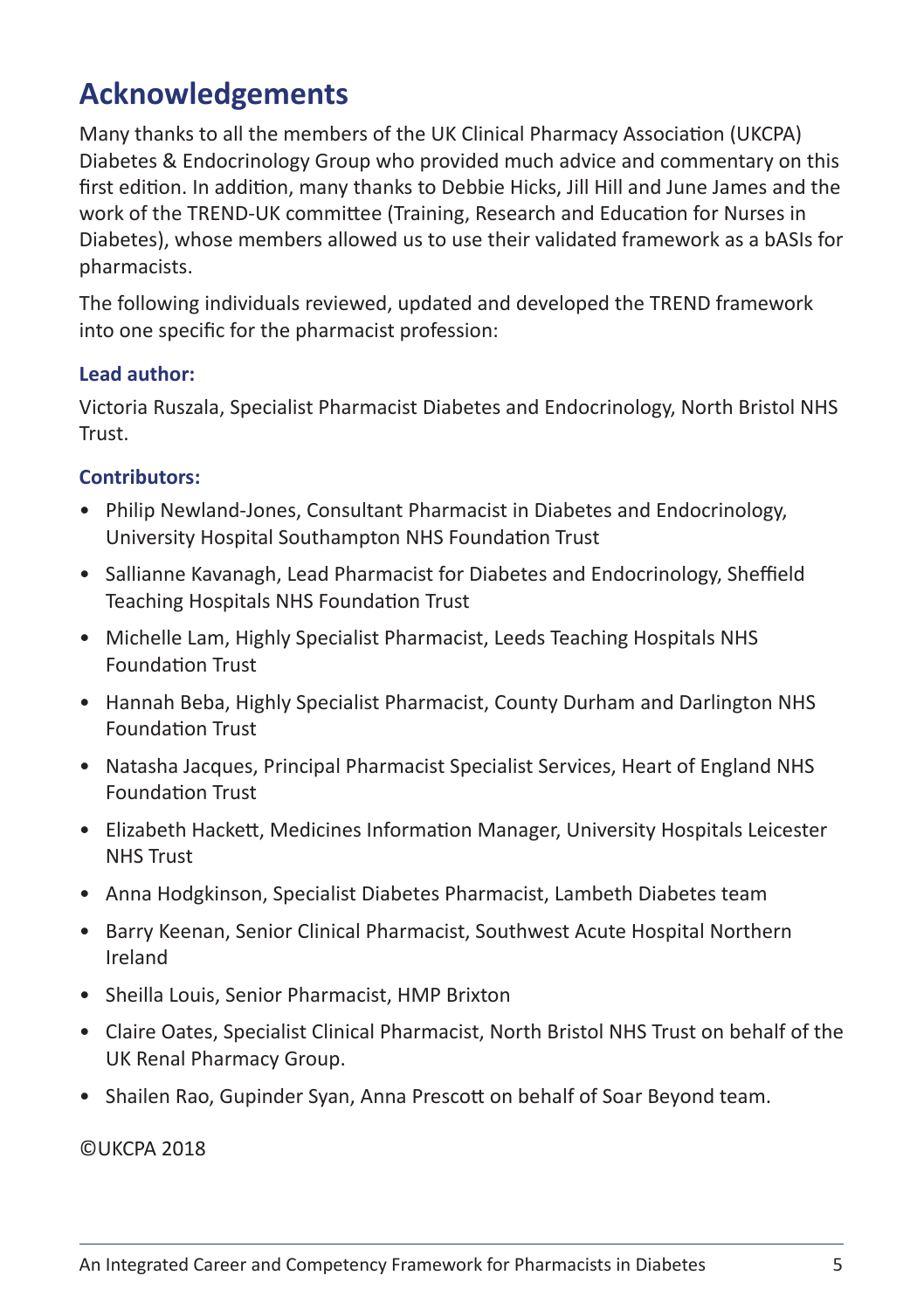## **Introduction**

Diabetes is a common and complex condition affecting all aspects of the individual's life, with potentially costly and life-changing complications. Self-management skills are an essential part of diabetes care, which should be exercised in conjunction with the support of well-trained healthcare providers (HCPs) working within an integrated framework, at the centre of which is the person with diabetes.

Diabetes is a new area of speciality for pharmacist practice, however the profession has been involved in some aspects of the care of people with diabetes for many years. New specialist roles are being developed, as well as the skills and knowledge of pharmacists working in new sectors, such as general practitioner (GP) practice pharmacists. Pharmacists working at all levels in diabetes care can contribute to the process of commissioning and delivering the ideal diabetes service for their population. They can be at the forefront in delivering care, whether providing advice and supporting self-care in the community, performing the annual review and monitoring in a GP practice, or leading a multi-professional team to deliver a comprehensive number of services, including pump therapy, and inpatient and antenatal care.

To deliver care successfully, pharmacists need to be clear about what competencies are required to deliver high-quality diabetes care in a patient-facing role and demonstrate those competencies. Furthermore, experienced pharmacists should be able to assess need and be innovative, and to evaluate and demonstrate that they achieve desired health outcomes. This framework supports the commissioning of appropriate levels of pharmacists to deliver diabetes services and provides a clear definition of the pharmacist roles – and their expected competencies – within diabetes care.

There is no single recognised qualification for a diabetes specialist role. Every pharmacist must meet the nine key standards outlined by the General Pharmaceutical Council, which describe how safe and effective care is delivered. They are a statement of what people expect from pharmacy professionals, and reflect what pharmacy professionals have said they expect of themselves and their colleagues (GPhC, 2017).

Over the past few years, the Royal Pharmaceutical Society (RPS) has made it possible for pharmacists to develop their careers in a structured way (RPS, 2013; 2014). The Foundation Pharmacy Framework (FPF) and the Advanced Pharmacy Framework (APF) form useful structures to gather evidence that a candidate's knowledge of core competencies has advanced. They are also used as enabling frameworks to 'host' a range of professional curricula, which identify the key knowledge, skills, experience and behaviours needed in different scopes of practice. This specialist competence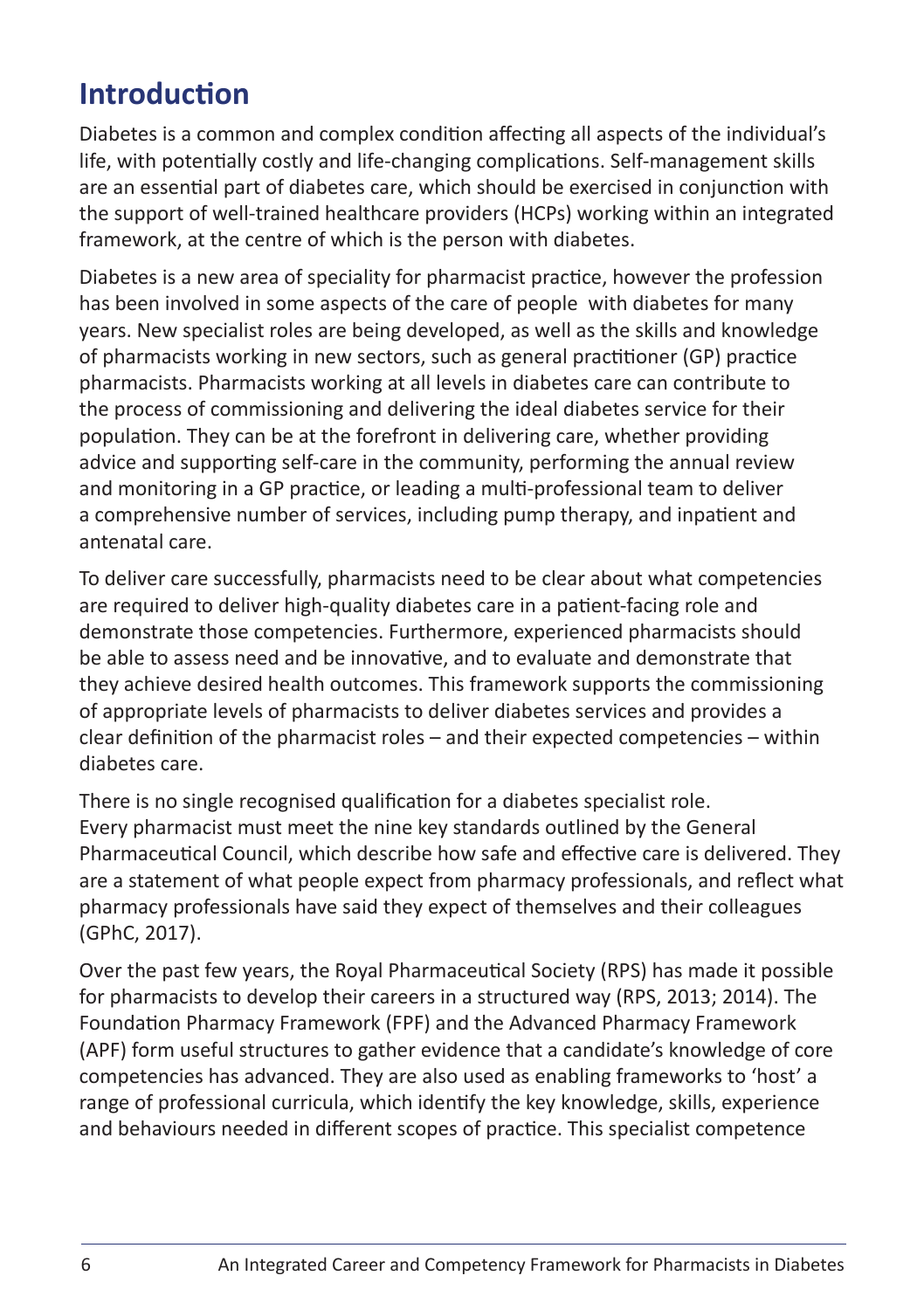framework sits alongside the FPF and APF to develop specific competences in the specialty of diabetes. We expect this competence framework to help develop a portfolio that demonstrates specialist skills and knowledge and therefore meets the needs of both our professional society and specialised individuals.

These are the four levels of competency outlined by the RPS:

**Foundation** (first 1000 days of practice): you know the basics and apply your knowledge to your patients.

**Advanced Stage 1** (1000 days of practice): you are established in a role, performing well, and have advanced beyond your foundation practice years, or are at an early stage of specialisation and advancement beyond your early years of practice: you understand the theory and detail behind recommended practice and manage more complex situations as part of a multidisciplinary team.

**Advanced Stage 2** (1000+ days of practice): you are an expert in an area of practice and are experienced; you routinely manage complex situations autonomously and are a recognised leader locally or regionally; you have a broad range of complex knowledge, lead changes in practice and provide expert advice in your speciality.

**Mastery** (>10 years of practice): you are a nationally or internationally recognised leader in an area of expertise, with a breadth of experience and complex knowledge; you are recognised as a leader and initiate changes at a national level.

This framework is designed to help predominantly with cluster 1 of the APF - expert professional practice, although some of the aspects would meet some aspects of other clusters. It is expected foundation level is the minimum achievement of any pharmacist working in diabetes regardless of sector. Advanced stage I, advanced stage II and mastery levels relate to time within the speciality. For example a specialist pharmacist in diabetes would be expected to be practicing at advanced level II or mastery level in the majority of this framework, as well as addressing the other clusters of the APF such as research and leadership. They would have been working 8-10 years post qualification, with at least 5-7 of those within the speciality.

Community pharmacists would be expected to map at foundation level for diabetes to provide safe patient care, with those with a specialist interest working towards advanced level I. Those who hold leadership roles in community, influencing the local and national agenda on patient care in diabetes would be expected to meet competences at higher levels such as advanced stage II and mastery.

Those working as a generalist in roles such as GP practice pharmacists or rotational secondary care posts would be expected to be working towards or at advanced I level for the majority of competences, with a few from advanced II depending on role and experience. This could be combined with knowledge and skills from other competence frameworks for long term conditions such as cardiology and respiratory to ensure all round competence in multiple long-term conditions.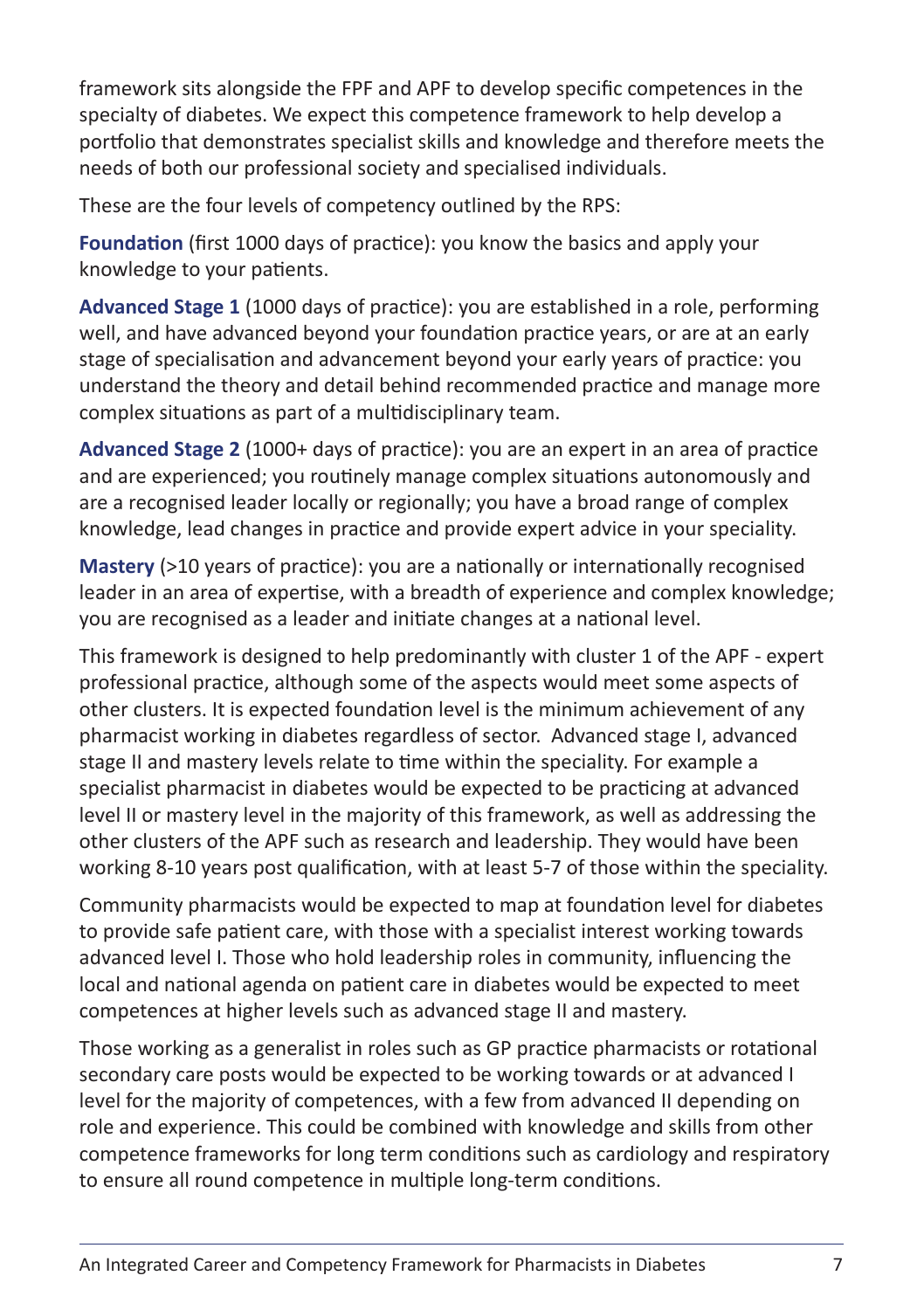Those who chose to specialise further and become recognised as advanced specialists, including those working in or towards consultant posts would be expected to map their competencies at a minimum of advanced stage II and working towards mastery level for the majority of competence clusters in both this specialist framework and the APF.

Revalidation for pharmacy professionals will begin in 2018. This process is designed to ensure they benefit from continuing professional development (CPD) and encourage reflection on learning and practice, with a focus on outcomes for people using pharmacy services. A portfolio based on competence assessment can contribute to your learning and development in line with these aims.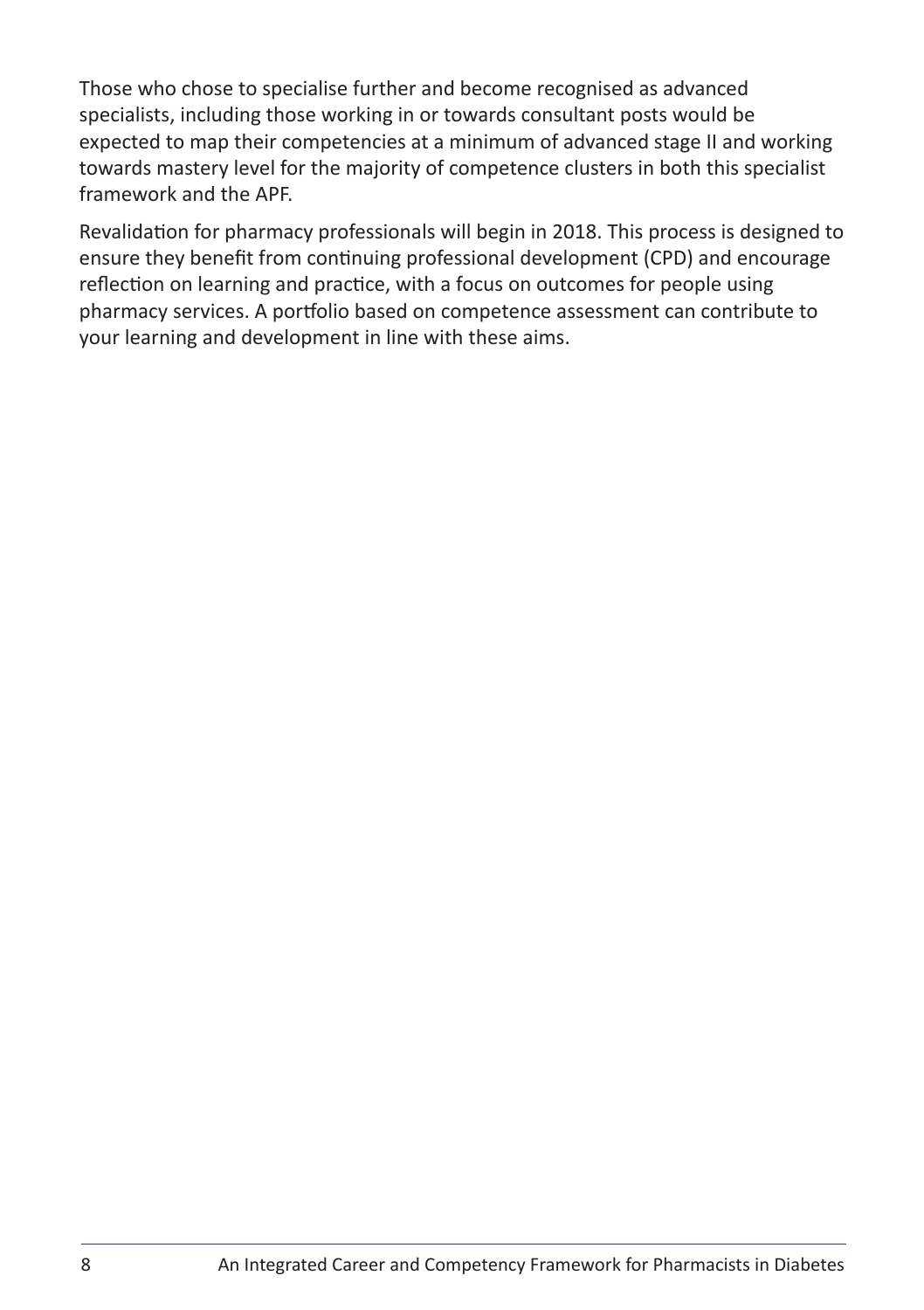## **How to use this framework**

The framework can be used in several ways to develop pharmacists' knowledge and skills. For example, it can provide:

- help for individual pharmacists to plan their professional development in diabetes care
- guidance for employers on the competency of pharmacists at the various levels of diabetes specialism
- a reference for planning educational programmes
- information for commissioners in identifying the appropriate level of staff required to meet the needs of the local population.

The clearly defined competency levels make it possible for pharmacists delivering diabetes care to identify their level of practice and develop a portfolio of practice. The framework enables them to plan their careers in a more structured way and supports their CPD by identifying individual development and training needs. There is opportunity for creativity and flexibility; it is not expected that all competencies will be met, even in highly specialised practice. Different sectors and individuals have different requirements and the framework allows each person to identify areas for their own practice.

There are different sections for those working in generalist or specialist settings: role-specific sections for people who need a general knowledge of diabetes but are working in a different specialty area, and more specialist sections for those pharmacists who are preparing for a career in diabetes care. Peers can compare, discuss and challenge practice as part of the learning experience.

When gathering evidence to prove competency, it is important that pharmacists:

- understand what each of the competencies is asking of them
- review any existing work that could demonstrate their competency
- $\bullet$  identify whether the existing evidence is appropriate (e.g. if a pharmacist attends a study day to prepare to perform an intervention, but has not practised the skill in a clinical setting, the certificate of attendance is not evidence of competency and the pharmacist should consider making arrangements for supervised practice; however, if the pharmacist has undergone training, has evidence of supervised practice and frequently provides such care, the evidence should be sufficient to demonstrate competency)
- consider what may be needed in developing evidence of competency (e.g. soliciting feedback on practice)
- think about using evidence that covers several competencies (e.g. one case study may demonstrate the knowledge and skills commensurate with more than one competency).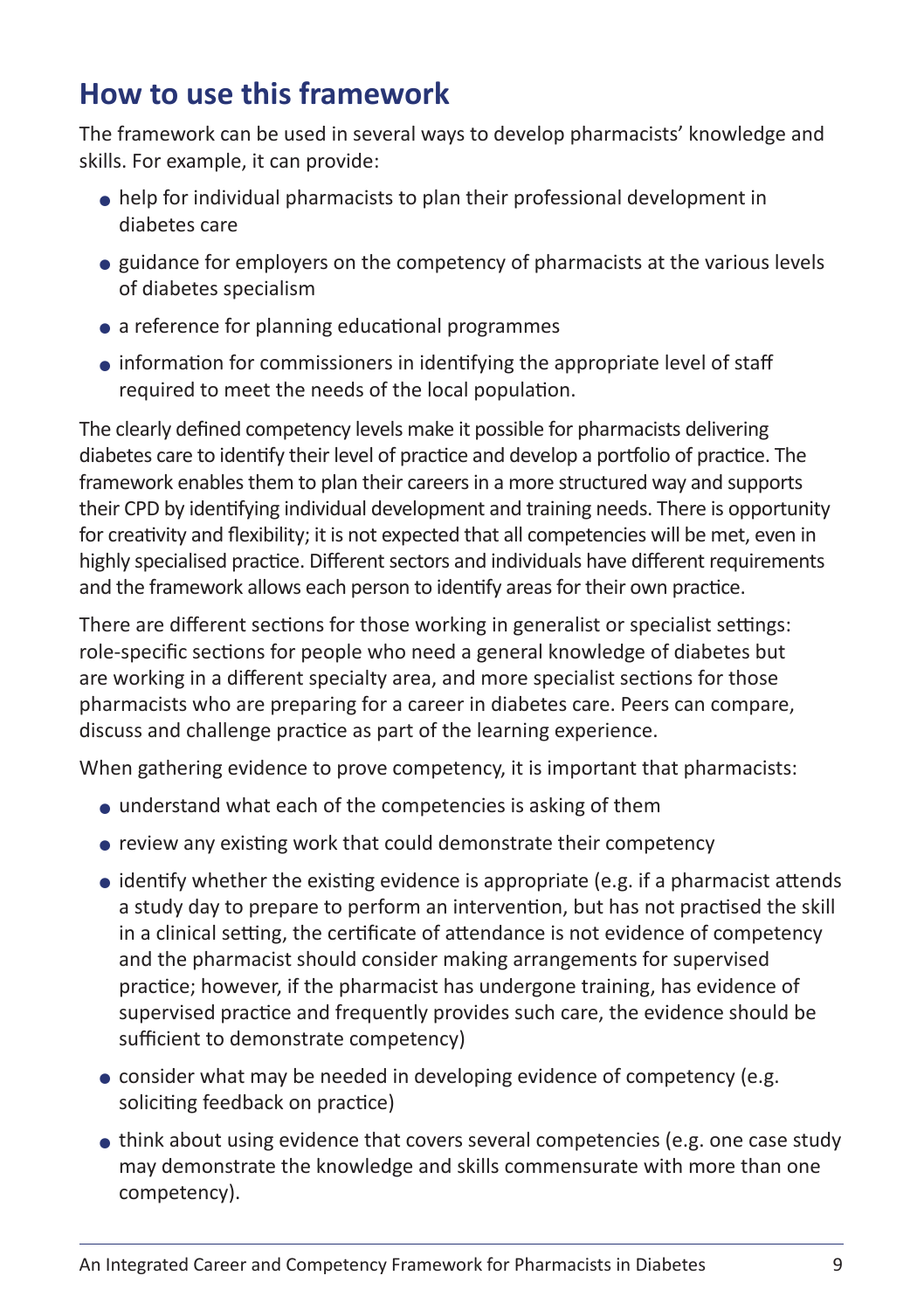## **Workplace and experiential learning**

Pharmacists using this framework may come from a range of backgrounds, and although there are opportunities for formal education courses, it is essential such courses are embedded with experiential learning within your local health settings. This learning may include:

- consultations:
	- $\blacktriangleright$  Healthier You reviews
	- $\sim$  medicine use reviews and new medicine service reviews
	- $\overline{\phantom{a}}$  annual diabetes reviews
	- $\triangleright$  antenatal diabetes clinics
	- <sup>C</sup> adolescent diabetes clinics
	- $\blacktriangleright$  diabetes eye disease clinics
	- $\blacktriangleright$  lipid management clinics
	- $\triangleright$  intensive insulin therapy (insulin pumps) clinics
	- $\blacktriangleright$  diabetes foot clinics
- ward rounds and inpatient reviews
- residential and nursing home visits
- multidisciplinary team meetings and/or virtual clinics
- morbidity and mortality meetings
- structured education courses
- interaction with diabetes specialist nurses, podiatrists, dietitians
- interaction with consultant diabetologists and specialist trainees
- interactions with GPs including generalists and those with a special interest
- collaboration with clinical commissioning groups and sustainability and transformation partnerships (including governance, guidelines and commissioning)
- interaction with pharmacists providing diabetes services in a community pharmacy setting.

While developing a specialist interest in diabetes, pharmacists may have supervised responsibility for the care of people with diabetes, for example reviewing their clinical conditions, keeping notes, managing their care and following up any problems. The degree of responsibility they take may increase as competency increases. There should be appropriate levels of clinical supervision throughout any clinical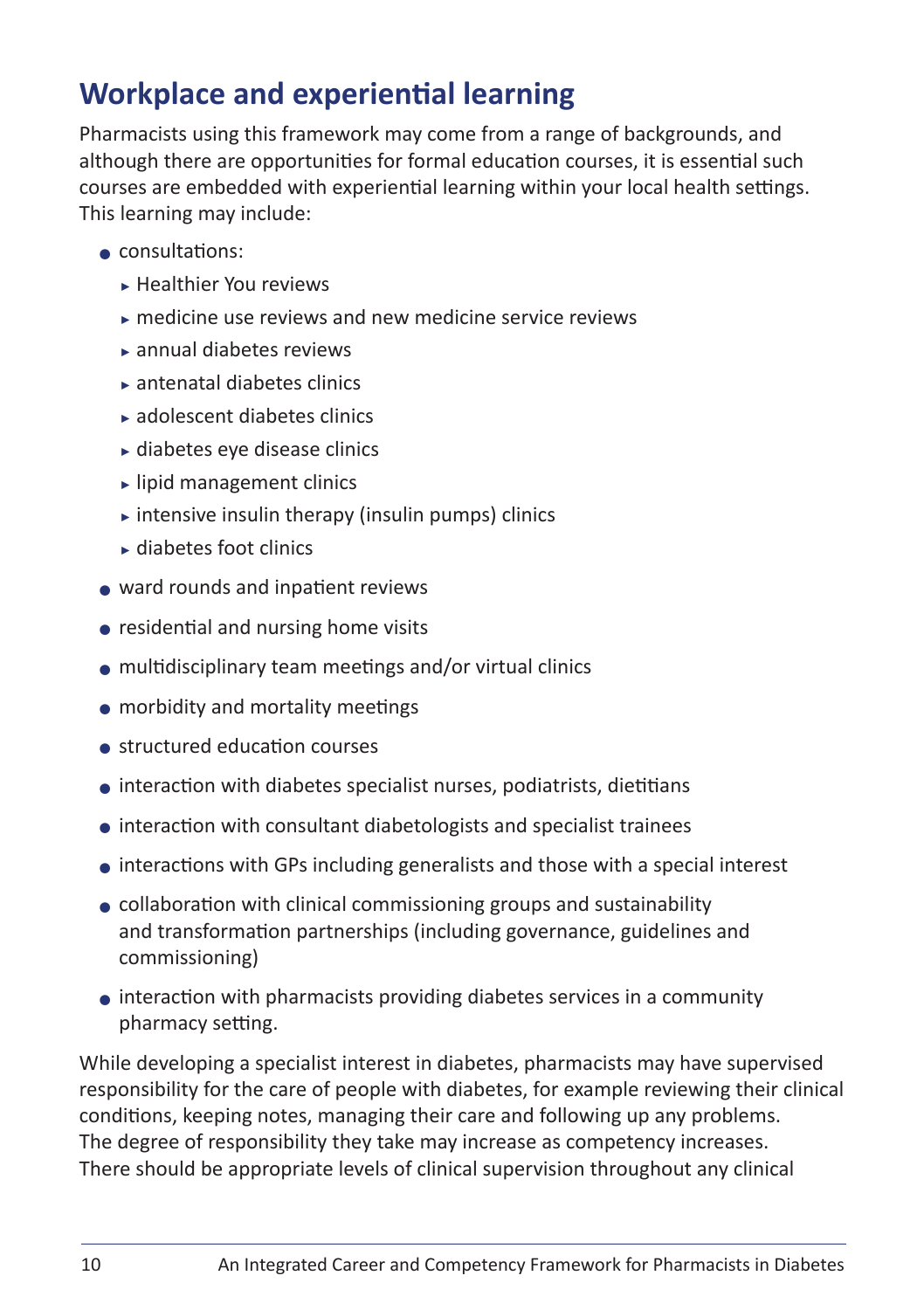work, ensuring that close working relationships with medical, nursing and dietetic healthcare professionals are developed.

No pharmacist should be working in diabetes in isolation and support from colleagues and taking part in multi-disciplinary team working is key to developing specialty knowledge and skills, regardless of sector. Communication of change with other healthcare professionals and other sectors of healthcare using common communication systems will ensure safety of people with diabetes and ability to support those living with the condition. Cross-sector working will also enable development of new skills and networks, especially in areas that are usually treated by specialist teams, such as pregnancy or complex complications.

Pharmacists wishing to further their expertise and specialise in diabetes are encouraged to take part in local teaching, self-directed learning or formal study courses and conferences such as:

- weekly training sessions on diabetes
- case presentations
- journal clubs
- research and audit projects
- lectures and seminars
- pharmaceutical company education collaborations
- clinical skills demonstrations and teaching
- local pharmaceutical committees and pharmacy forum meetings.

Self-directed learning may include:

- reading journals and web-based material
- maintaining a personal portfolio
- developing enhanced communication and consultation skills
- participating in collaborative education
- learning by teaching students, pharmacists, other healthcare professionals and patient support groups.

These are some examples of formal study courses and conferences:

- the Diabetes UK Professional Conference
- the Diabetes Professional Care Conference
- UKCPA collaborative diabetes study days
- conferences or study days of the Primary Care Diabetes Society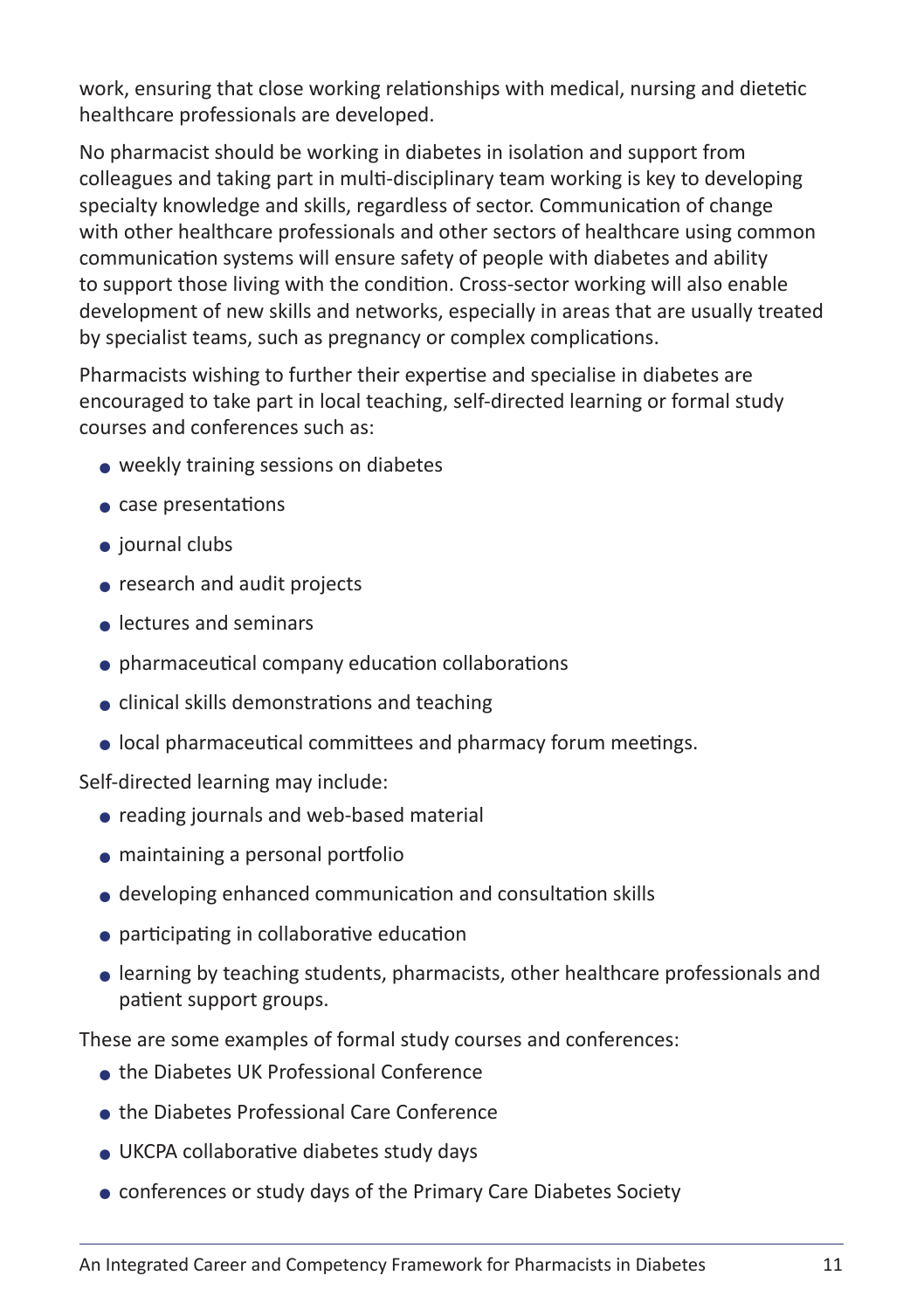- international meetings of the American Diabetes Association, European Association for the Study of Diabetes, International Diabetes Federation
- MSc in diabetes care
- management or leadership courses
- education courses.

## **Examples of application**

#### **A community pharmacist**

A generalist pharmacist has a wide-ranging diabetes population. She decides to concentrate on delivering a new medicines service to people with diabetes so reviews the first section of the framework on general management. She reflects on her current practice and determines that it meets the criteria for Foundation or advanced stage I in most sections (screening, prevention and early diagnosis, promoting self-care, glucose and ketone monitoring, oral therapies, injectable therapies, hypoglycaemia), but realises that she has some gaps in her skills related to mental health and intercurrent illness. In her action plan, the pharmacist decides to focus on activities that will meet these competencies and to increase her skills in the competencies related to oral and injectable therapies. She decides to attend a local training course, and to discuss practice with and shadow a GP practice pharmacist to understand why different medications are stopped and started. She uses this knowledge in her new medicine service review and ensures that she invites a range of people with diabetes to attend a new medicine service review and a medicine use review where appropriate to discuss their medications. By offering these services the pharmacist demonstrates her skills at advanced stage I.

#### **A GP practice pharmacist**

A generalist pharmacist runs a clinic for people with diabetes. He sees a range of people with diabetes, who have various needs. He reviews sections 1 and 4 of the framework as these are most relevant to his role. He realises that he meets the criteria for most sections at advanced stage 1 but has gaps in his skills about diabetic nephropathy and governance, and that the specialist section on treatment of people with diabetes in care homes would also be relevant to his role. He organises a meeting with staff from the local care home to determine the current care of people with diabetes and discuss ways to help improve patient care. He sets up a monthly visit to enable both sides to discuss people with diabetes more formally and to identify people with diabetes who would benefit from a medication review. He undertakes these reviews as part of a multidisciplinary team and ensures that targets on blood pressure and lipids are met, thereby demonstrating the skills of an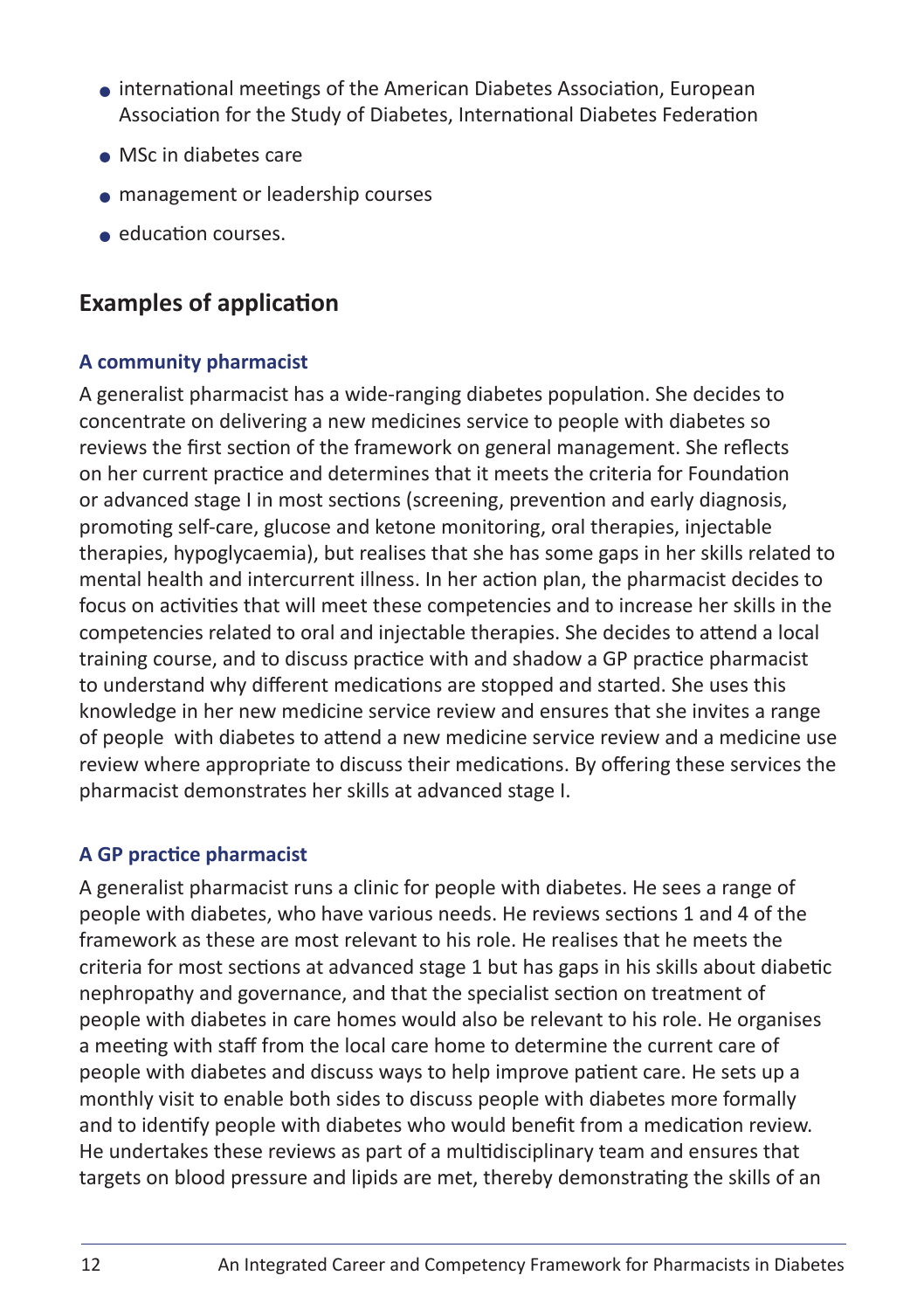advanced stage 1 practitioner in this competence set. The pharmacist decides to attend local GP training on diabetic nephropathy to improve his knowledge and links with the secondary care provider. He uses this new knowledge to order and interpret renal tests and to improve the review of inpatients post-discharge or to refer people with diabetes with complex needs to secondary care.

#### **A specialist secondary care pharmacist or primary care diabetes specialist pharmacist**

A generalist pharmacist has recently been promoted into a new role as a specialist pharmacist. She reviews sections 1, 2 and 4 of the framework, and decides that she is working at advanced stage I or II in most sections. Rather than trying to learn new skills she decides to consolidate her knowledge and start to improve her competence to an advanced stage II level. In her action plan she initially decides to focus on general management and to join the multidisciplinary team in outpatient clinics. She also attends a learning event on motivational interviewing and behaviour change to develop her skills as a prescriber. An opportunity occurs to allow the pharmacist to take on her own clinic reviewing patients with complex type 2 diabetes. This enables her to work autonomously and meet the skills required of an advance stage II practitioner.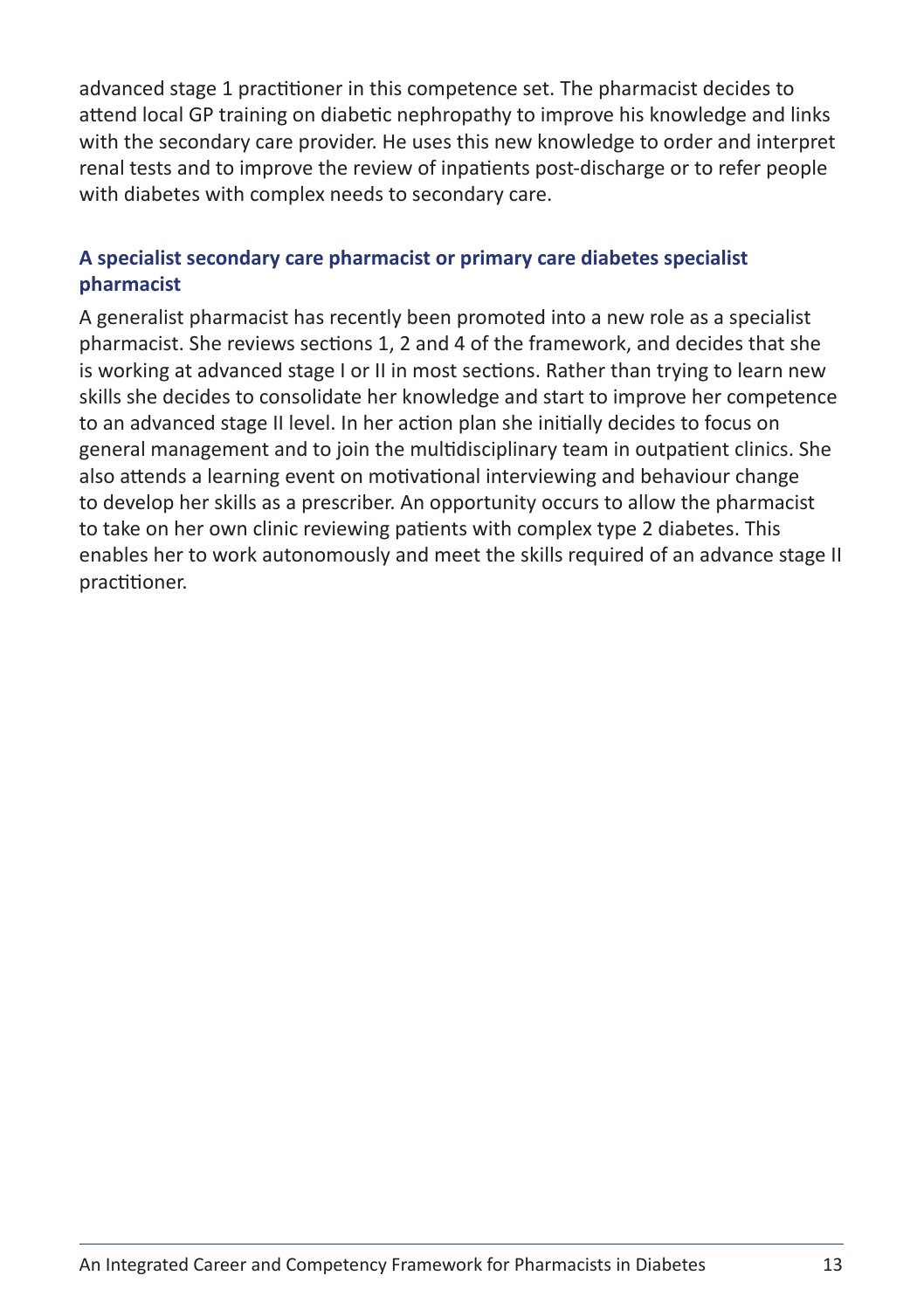## **Reflection and action plan**

Reflection and action planning form a key part of developing specialist skills and knowledge. This document, *An Integrated Career and Competency Framework for Pharmacists in Diabetes*, is not about setting a series of task-oriented actions or practical activities for pharmacists to carry out, nor is it a list of items of factual knowledge that can be 'ticked-off'. Rather, it describes the progression of knowledge and skills across the four competency levels, and suggests how a pharmacist can build a career in diabetes care. It lists specific competencies for a suitably trained person to deliver diabetes care at particular levels and assumes general care is given competently.

The clinical setting is not defined, as it is assumed that pharmacists can provide diabetes care in all healthcare settings. The framework may be used to support a career pathway that encompasses experiential learning and competence development in single or multiple sectors, focusing on the individual pharmacist's needs and skills.

Attending relevant training from accredited providers is the first step for pharmacists in gaining knowledge and it is envisioned that they will then use this knowledge to develop the skills outlined in the competence framework.

An action plan can be found in Appendix 1. This is designed to enable pharmacists to reflect on their current practice, identify areas for development and formulate strategies to develop skills and competencies further. The appendix can be used to map individual competencies to a specific role and help to implement future changes. It is expected that this could contribute to the General Pharmaceutical Council revalidation requirements for registered pharmacists, for example as part of the reflective account or identifying planned CPD.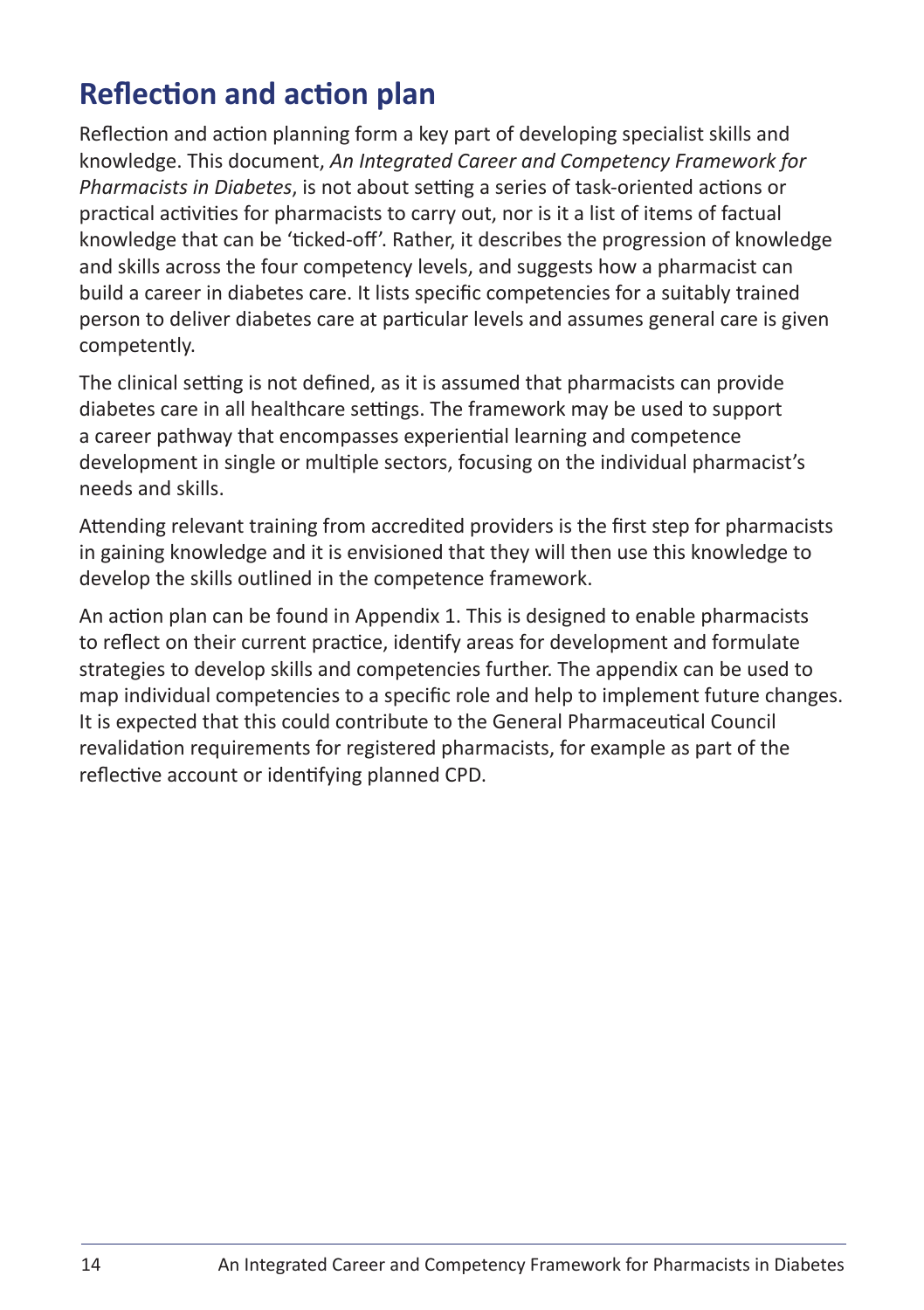## **Competency statements**

#### **1 General management**

These competencies apply to the general aspects of care that pharmacists should offer to all people with diabetes. It is expected that all pharmacists working in diabetes would be able to meet these competences at one level.

#### **1.1 Screening, prevention and diagnosis of diabetes**

#### **To prevent and detect type 2 diabetes early you should be able to:**

| <b>Foundation</b> | • describe the differences between type 1 and 2 diabetes                                                                                                                                                       |
|-------------------|----------------------------------------------------------------------------------------------------------------------------------------------------------------------------------------------------------------|
|                   | • describe the risk factors for developing type 2 diabetes                                                                                                                                                     |
|                   | • comprehensively assess an individual's risk of type 2 diabetes using a valid<br>diabetes risk assessment tool                                                                                                |
|                   | • explain to other health professionals the importance of prevention or delay of<br>onset of type 2 diabetes in individuals at risk                                                                            |
|                   | • explain the role of exercise in the prevention or delay in progression to type 2<br>diabetes and maintenance of health in type 1 diabetes                                                                    |
|                   | • explain the importance of weight control and the role of diet in the prevention or<br>delay in progression to type 2 diabetes and prevention of complications in type 1<br>and type 2 diabetes               |
|                   | • direct people to information and support to encourage lifestyle changes                                                                                                                                      |
|                   | • describe the symptoms of type 1 and type 2 diabetes                                                                                                                                                          |
|                   | · outline the long-term health consequences of diabetes                                                                                                                                                        |
|                   | • perform basic screening for diabetes associated complications such as foot disease.                                                                                                                          |
| <b>Advanced</b>   | As for the Foundation level, and:                                                                                                                                                                              |
| Stage 1           | • understand World Health Organization classifications of diabetes and the<br>recommended treatments for each                                                                                                  |
|                   | • identify individuals at risk of type 2 diabetes (e.g. understand the long-term use of<br>steroid and antipsychotic medication, previous gestational diabetes) and initiate<br>screening and diagnostic tests |
|                   | • advise people at risk of type 2 diabetes on lifestyle changes, including exercise<br>programmes and dietary changes they can make to prevent type 2 diabetes                                                 |
|                   | • participate in, and refer people to, programmes in conjunction with other<br>agencies that address the role of lifestyle intervention in the prevention or delay<br>in progression to type 2 diabetes        |
|                   | • educate other HCPs and care workers on the risks of developing type 2 diabetes                                                                                                                               |
|                   | • discuss the care pathway for individuals with newly diagnosed type 1 and type 2<br>diabetes                                                                                                                  |
|                   | • demonstrate knowledge of the available tests to diagnose type 1 and type 2<br>diabetes and understand the results                                                                                            |
|                   | • interpret test results and, if diagnostic, refer accordingly                                                                                                                                                 |
|                   | • describe the links between type 2 diabetes and other conditions (e.g.<br>cardiovascular disease)                                                                                                             |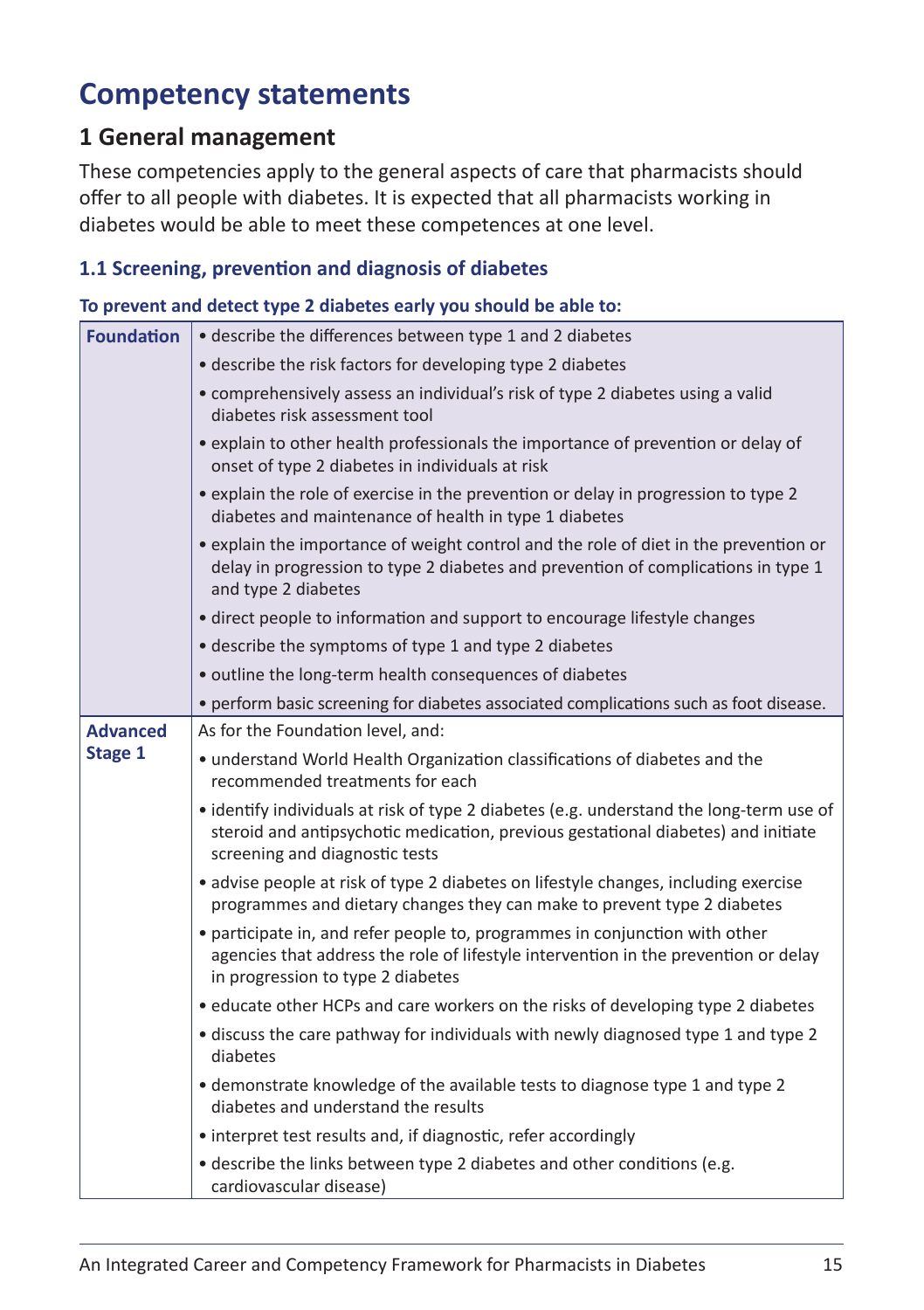|                 | • understand local policy on vascular screening and diabetes prevention                                                                                                                                                                                                                                                              |
|-----------------|--------------------------------------------------------------------------------------------------------------------------------------------------------------------------------------------------------------------------------------------------------------------------------------------------------------------------------------|
|                 | • understand the need to refer people with newly diagnosed diabetes to a peer-<br>reviewed structured education programme                                                                                                                                                                                                            |
|                 | • audit personal practice in screening and diagnosis to identify areas of strength and<br>improvement.                                                                                                                                                                                                                               |
| <b>Advanced</b> | As for Advanced Stage 1 (AS1), and:                                                                                                                                                                                                                                                                                                  |
| <b>Stage 2</b>  | • identify and manage monogenic diabetes, type 3c diabetes and latent<br>autoimmune diabetes in adults (LADA)                                                                                                                                                                                                                        |
|                 | • provide expert advice on the benefits of screening programmes and procedures<br>for high-risk groups to HCPs and care workers, those at risk of developing type 2<br>diabetes and commissioners                                                                                                                                    |
|                 | · participate in, and refer people to, screening programmes in conjunction with<br>other agencies (e.g. care and residential homes) for the early detection of type 2<br>diabetes                                                                                                                                                    |
|                 | • develop local guidelines and programmes of education and care for the screening,<br>prevention and early detection of type 1 and type 2 diabetes                                                                                                                                                                                   |
|                 | • demonstrate autonomy and manage referrals from other HCPs                                                                                                                                                                                                                                                                          |
|                 | • assess competencies of other HCPs.                                                                                                                                                                                                                                                                                                 |
| <b>Mastery</b>  | As for Advanced Stage 2 (AS2), and:                                                                                                                                                                                                                                                                                                  |
|                 | • autonomously elucidate a medical history, order and interpret tests to<br>differentiate different types of diabetes                                                                                                                                                                                                                |
|                 | • identify other secondary and rare forms of diabetes, referring to other specialists<br>as necessary                                                                                                                                                                                                                                |
|                 | • work with stakeholders to develop and implement local guidelines for early<br>identification and management of non-diabetic hyperglycaemia (NDH), promoting<br>evidence-based practice and cost-effectiveness                                                                                                                      |
|                 | • contribute to the evidence base and implement evidence-based practice for<br>preventing type 2 diabetes                                                                                                                                                                                                                            |
|                 | • contribute to the evidence base and implement evidence-based practice relating<br>to type 2 diabetes screening in high-risk groups                                                                                                                                                                                                 |
|                 | • lead on developing, auditing and reporting on patient-related experience and<br>outcome measures, and produce information on the numbers of people with NDH<br>and outcomes of interventions, including contributing to national data collections<br>and audits                                                                    |
|                 | • initiate and lead research in identifying and managing NDH through leadership<br>and consultancy                                                                                                                                                                                                                                   |
|                 | • identify service shortfalls in screening for, and management of, people with NDH<br>and develop strategies with the local commissioning bodies to address them                                                                                                                                                                     |
|                 | • identify the need for change, proactively generate practice innovations and lead<br>new practice and service redesign measures to better meet the needs of people at<br>risk of developing type 2 diabetes                                                                                                                         |
|                 | • lead on liaising with local and national public health networks and diabetes teams<br>in developing NDH integrated care pathways or the National Diabetes Prevention<br>Programme, including integrated IT measures and systems for NDH that record<br>when individuals need multidisciplinary team care across service boundaries |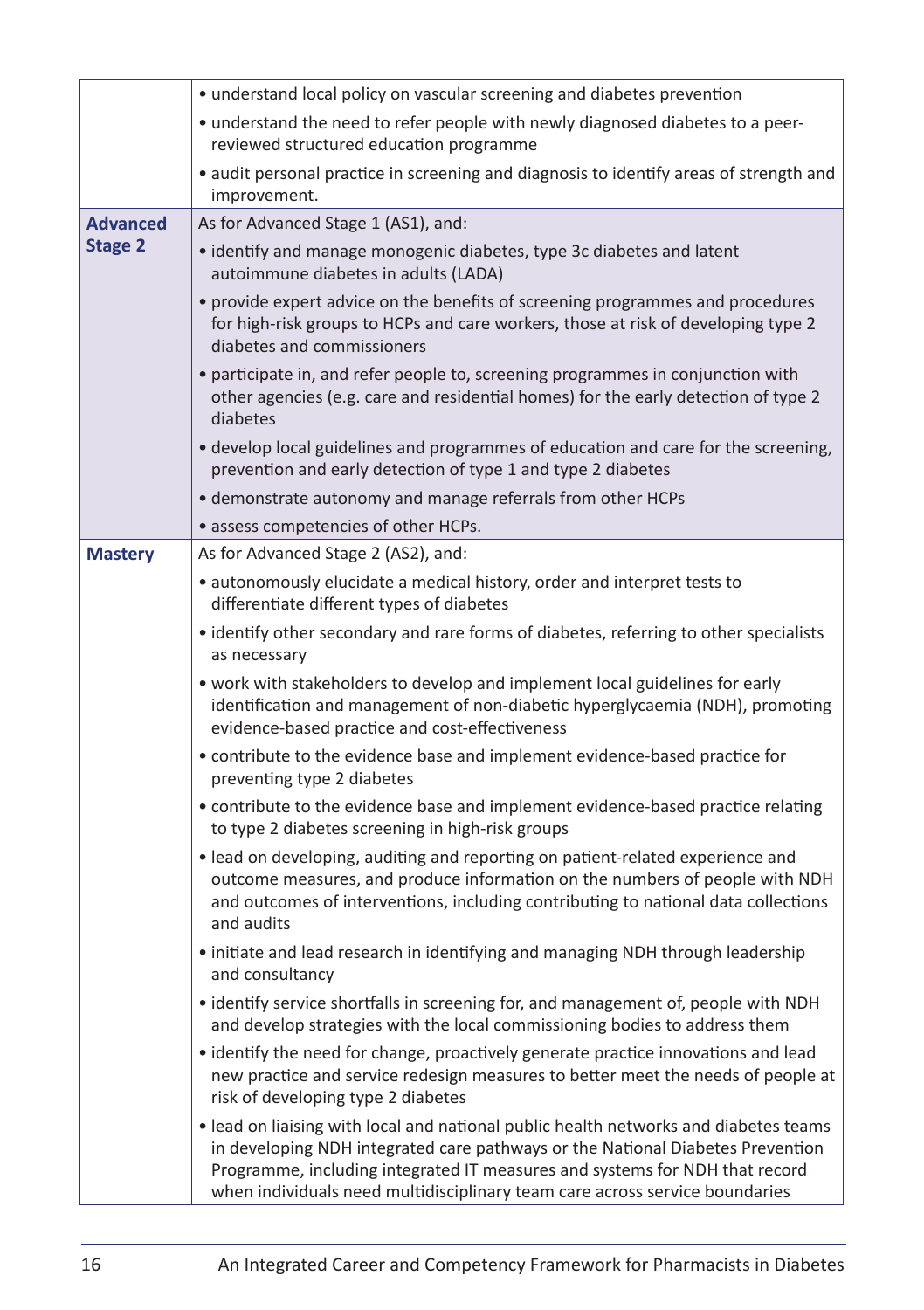| • take part in multidisciplinary team care across service boundaries                                                             |
|----------------------------------------------------------------------------------------------------------------------------------|
| • influence national policy on early identification and management of people at risk<br>of developing type 2 diabetes            |
| • collaborate with higher educational institutions and other education providers to<br>meet the educational needs of other HCPs. |

#### **1.2 Promoting self-care**

#### **To support the person to self-care for their diabetes you should be able to:**

| <b>Foundation</b> | • demonstrate self-care skills with guidance from a registered nurse                                                                                                                                                                     |
|-------------------|------------------------------------------------------------------------------------------------------------------------------------------------------------------------------------------------------------------------------------------|
|                   | . observe and report any concerns that might affect the ability of the person with<br>diabetes to self-care                                                                                                                              |
|                   | • discuss medication adherence with people with diabetes and refer any who have<br>concerns about their medicines                                                                                                                        |
|                   | • encourage people to use their individualised and agreed care plans                                                                                                                                                                     |
|                   | • direct people to information and support to encourage them to make informed<br>decisions about living with diabetes and managing life events (e.g. to join a peer-<br>reviewed structured education programme)                         |
| <b>Advanced</b>   | As for the foundation level, and:                                                                                                                                                                                                        |
| Stage 1           | • assess the person and any carer and provide tailored education and support to<br>optimise self-care skills and promote informed decision-making about lifestyle choices                                                                |
|                   | • provide information and support to encourage the person to make informed<br>choices about controlling and monitoring their diabetes, including over choice of<br>treatment and follow-up, risk reduction, monitoring and complications |
|                   | • discuss medication concordance and address patient concerns about their<br>medications, identifying ways to address them or adjusting therapy to meet the<br>person's needs                                                            |
|                   | • identify psychosocial barriers to self-care and refer on where necessary                                                                                                                                                               |
|                   | • develop an individualised and agreed care plan                                                                                                                                                                                         |
|                   | • audit personal practice in promotion of self-care to identify areas of strength and<br>improvement.                                                                                                                                    |
| <b>Advanced</b>   | As for AS1, and:                                                                                                                                                                                                                         |
| <b>Stage 2</b>    | • demonstrate knowledge of theoretical frameworks and educational philosophies<br>underpinning behaviour change                                                                                                                          |
|                   | • demonstrate knowledge and understanding of biophysical and psychosocial<br>factors affecting self-management of long-term conditions                                                                                                   |
|                   | • demonstrate knowledge and skills to facilitate behaviour modification                                                                                                                                                                  |
|                   | • demonstrate knowledge and skills to overcome medication non-compliance and<br>facilitate open discussions designed to address patient concerns and identify a<br>solution                                                              |
|                   | • develop and ensure delivery of educational materials, supportive networks and<br>models of diabetes care that foster empowerment and lifelong learning about<br>diabetes                                                               |
|                   | . work with the person with diabetes to facilitate lifestyle adjustment in response to<br>changes in their diabetes or circumstances                                                                                                     |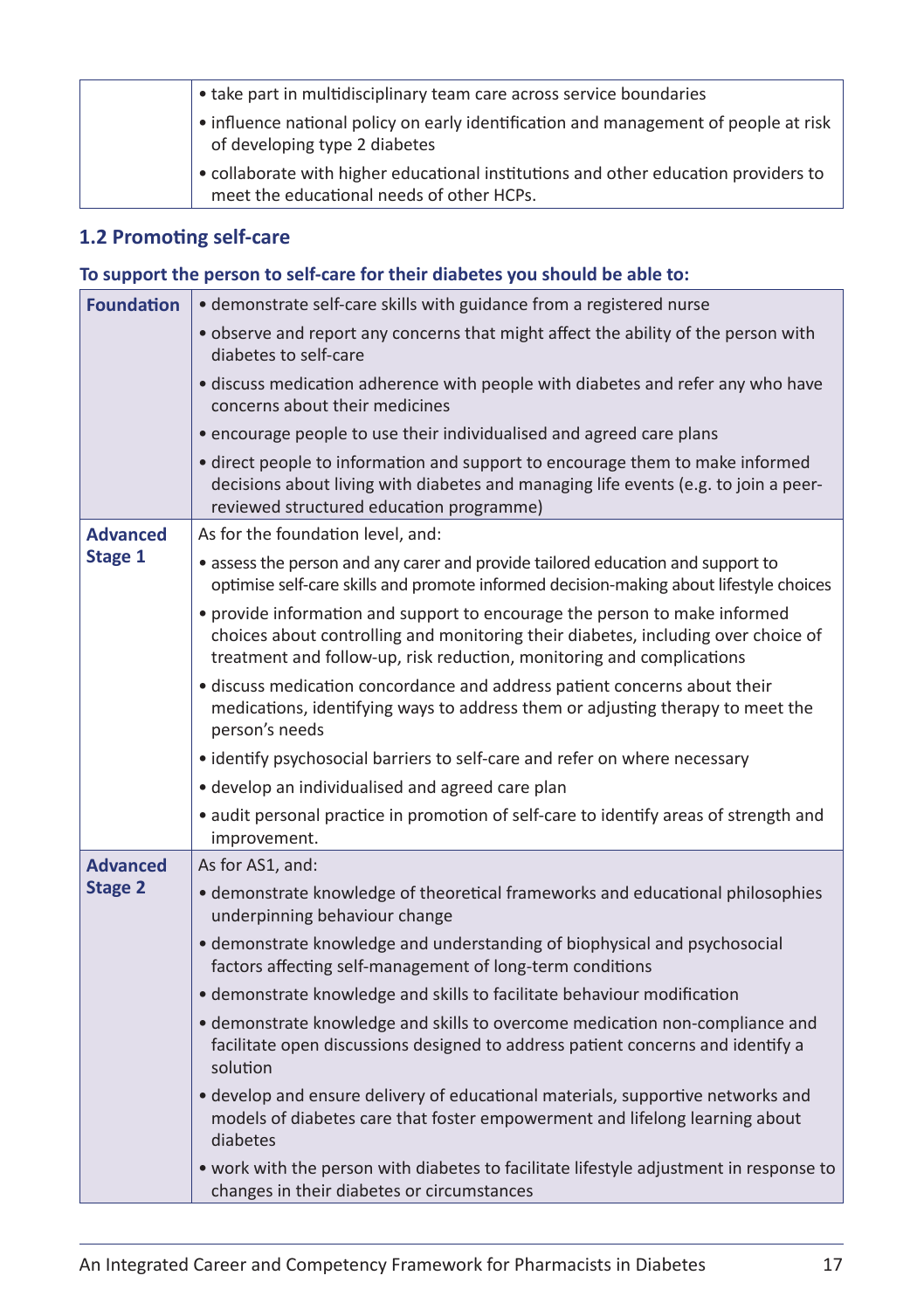|                | • provide education for other HCPs and care workers in diabetes self-care skills<br>• contribute to, and update, undergraduate and postgraduate training in diabetes<br>for pharmacists and other HCPs<br>• demonstrate autonomy and management of referrals from other HCPs<br>• assess competencies of other HCPs. |
|----------------|----------------------------------------------------------------------------------------------------------------------------------------------------------------------------------------------------------------------------------------------------------------------------------------------------------------------|
| <b>Mastery</b> | As for AS2, and:                                                                                                                                                                                                                                                                                                     |
|                | • identify service shortfalls and develop strategies with local commissioning bodies<br>to address them                                                                                                                                                                                                              |
|                | • initiate and lead research through leadership and consultancy                                                                                                                                                                                                                                                      |
|                | • work with stakeholders to develop and implement local guidelines, promoting<br>evidence-based practice and cost-effectiveness                                                                                                                                                                                      |
|                | • collaborate with higher educational institutions and other education providers to<br>meet the educational needs of other HCPs                                                                                                                                                                                      |
|                | • work with stakeholders to develop a culture of care and development                                                                                                                                                                                                                                                |
|                | • influence national policy on the promotion of self-care                                                                                                                                                                                                                                                            |
|                | • identify and implement systems to promote your contribution and demonstrate<br>the impact of advanced level pharmacists to the healthcare team and the wider<br>health and social care sector                                                                                                                      |
|                | • identify the need for change, proactively generate practice innovations, and lead<br>new practice and service redesign measures to better meet the needs of people with<br>diabetes and the service.                                                                                                               |

#### **1.3 Mental health**

#### **To care for someone with diabetes and poor mental health you should be able to:**

| <b>Foundation</b> | • understand how poor mental health, such as depression, anxiety and<br>schizophrenia, affects people with diabetes                                                                                         |
|-------------------|-------------------------------------------------------------------------------------------------------------------------------------------------------------------------------------------------------------|
|                   | • report any potential changes in the person's normal mental health (e.g. mood<br>changes, changes in medication adherence, changes in appearance, anxiety) to a<br>registered nurse or doctor              |
|                   | • raise the issue of current mental health or addiction problems sensitively during<br>individual consultations                                                                                             |
|                   | • understand that some mental health medications can have a detrimental effect on<br>glycaemic and lipid control                                                                                            |
|                   | • help the person with diabetes and poor mental health to set goals and obtain<br>treatment                                                                                                                 |
|                   | • ensure people with diabetes and mental health problems understand the<br>importance of how to take the diabetes medication, recognise common side-<br>effects and know how to report them.                |
| <b>Advanced</b>   | As for the foundation level, and:                                                                                                                                                                           |
| Stage 1           | • conduct a mental health assessment using a recognised depression tool                                                                                                                                     |
|                   | • assess the impact of diabetes on people with mental health problems and<br>describe the potential impact of antipsychotic medication on the risk of<br>developing type 2 diabetes and diabetes management |
|                   | • demonstrate knowledge of the psychological impact of diabetes and facilitate<br>referral to psychological support or mental health services, as required                                                  |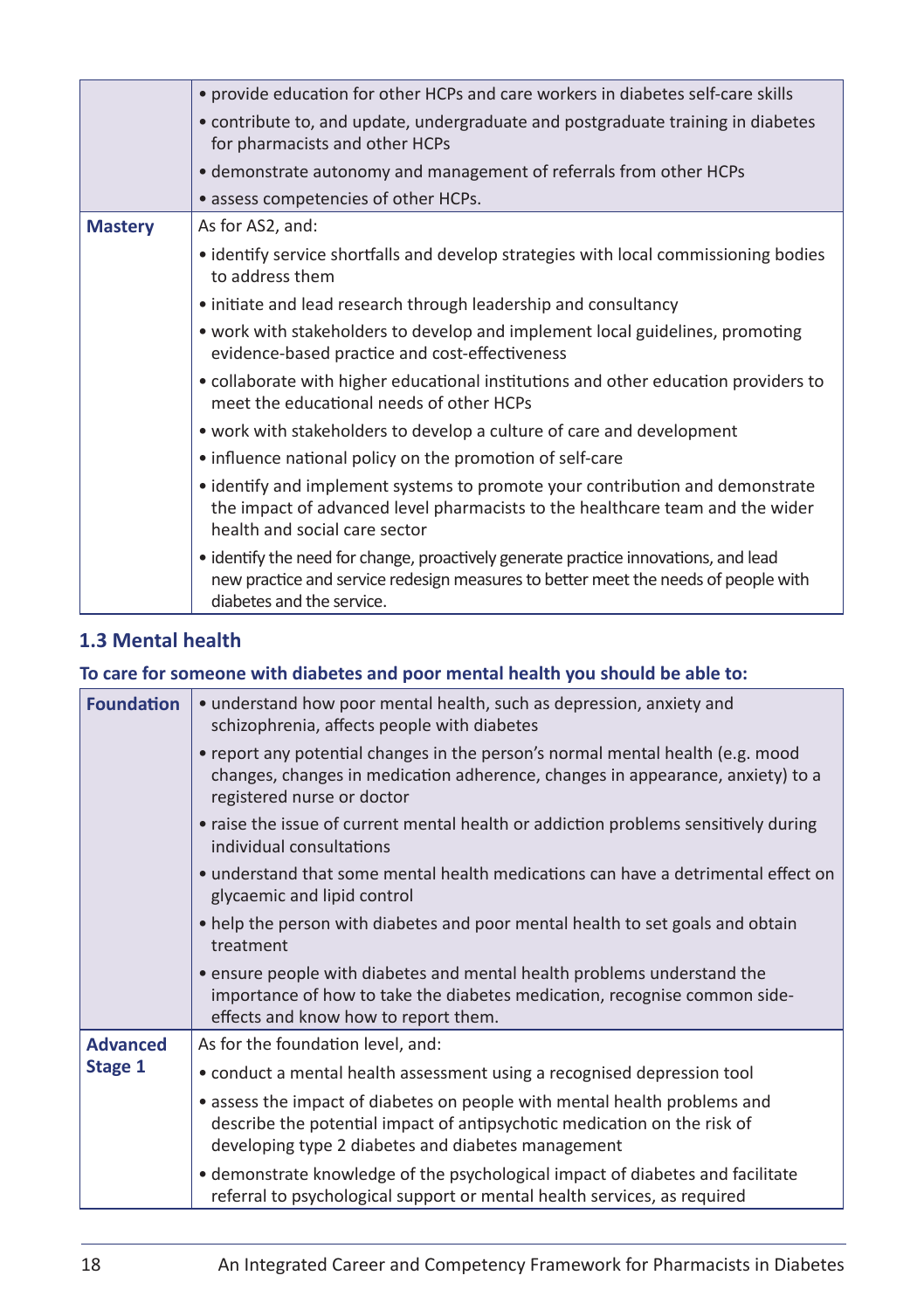|                 | • demonstrate a basic understanding of common mental health issues and how<br>they and the medications used may affect diabetes control (e.g. anxiety and<br>depression, schizophrenia, bipolar disorder, dementia, obsessive-compulsive<br>disorder, and addiction and dependence)<br>• refer to or ensure a mental health practitioner is involved in the person's care if<br>they are demonstrating poor mental health<br>• manage and coordinate individual patient care and education programmes |
|-----------------|-------------------------------------------------------------------------------------------------------------------------------------------------------------------------------------------------------------------------------------------------------------------------------------------------------------------------------------------------------------------------------------------------------------------------------------------------------------------------------------------------------|
|                 | • support carers of those with mental health problems and ensure understanding of<br>how to assist with diabetes management                                                                                                                                                                                                                                                                                                                                                                           |
|                 | • recognise the implications of poor mental health on lifestyle choices and<br>encourage the person to make small, achievable changes                                                                                                                                                                                                                                                                                                                                                                 |
|                 | • if a registered non-medical prescriber, initiate or adjust existing diabetes<br>medications as required in consultation with the multidisciplinary and specialist<br>mental health teams                                                                                                                                                                                                                                                                                                            |
|                 | • audit personal practice in mental health to identify areas of strength and improvement.                                                                                                                                                                                                                                                                                                                                                                                                             |
| <b>Advanced</b> | As for AS1, and:                                                                                                                                                                                                                                                                                                                                                                                                                                                                                      |
| <b>Stage 2</b>  | • provide support and expert advice to other HCPs on the management of diabetes<br>in people with complex mental health problems                                                                                                                                                                                                                                                                                                                                                                      |
|                 | • collaborate with other non-diabetes HCPs, such as GPs and community psychiatric<br>nurses, in planning diabetes care plans for people with diabetes and poor mental<br>health                                                                                                                                                                                                                                                                                                                       |
|                 | • understand in detail additional complex issues of poor mental health (e.g. supporting<br>someone in the manic phase of their bipolar disorder; supporting someone with<br>diabetes and an eating disorder; the association of drug misuse and the impact<br>this has on the glycaemic control; the high prevalence of smoking in mental health<br>sufferers and the impact this has on the risk factors of chronic heart disease)                                                                   |
|                 | • if a registered non-medical prescriber, autonomously initiate and optimise<br>medications and organise ongoing monitoring, as required, within own<br>competencies and scope of practice and in consultation with specialist mental<br>health teams                                                                                                                                                                                                                                                 |
|                 | • demonstrate autonomy and manage referrals from other HCPs                                                                                                                                                                                                                                                                                                                                                                                                                                           |
|                 | • assess competencies of other HCPs.                                                                                                                                                                                                                                                                                                                                                                                                                                                                  |
| <b>Mastery</b>  | As for AS2, and:                                                                                                                                                                                                                                                                                                                                                                                                                                                                                      |
|                 | • work with stakeholders to develop and implement local guidelines to manage<br>diabetes in those with poor mental health, promoting evidence-based practice<br>and cost-effectiveness                                                                                                                                                                                                                                                                                                                |
|                 | • lead on developing, auditing and reporting on patient-related experience and<br>outcome measures, and produce information on the outcomes of diabetes<br>care for those with poor mental health, including contributing to national data<br>collections and audits                                                                                                                                                                                                                                  |
|                 | • initiate and lead research in the management of diabetes in those with poor<br>mental health through leadership and consultancy                                                                                                                                                                                                                                                                                                                                                                     |
|                 | • identify the need for change, proactively generate practice innovations and lead<br>new practice and service redesign measures to better meet the needs of people<br>with diabetes with poor mental health, the diabetes population as a whole and<br>the diabetes service                                                                                                                                                                                                                          |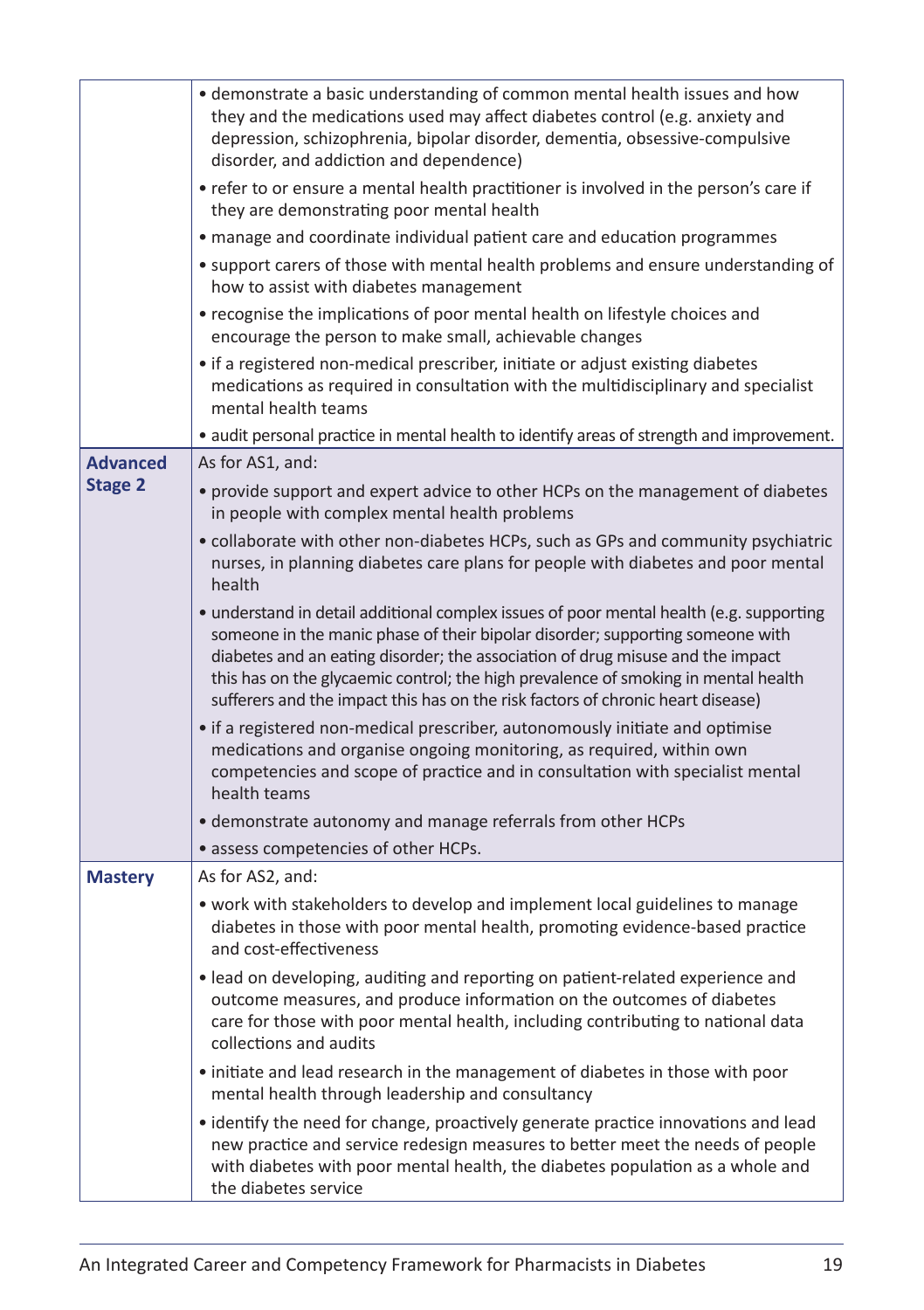| • lead on liaising with local and national mental health networks and diabetes and<br>mental health teams in developing diabetes and mental health integrated care<br>pathways, including integrated IT measures and systems for diabetes that record<br>when individuals need multidisciplinary team care across service boundaries |
|--------------------------------------------------------------------------------------------------------------------------------------------------------------------------------------------------------------------------------------------------------------------------------------------------------------------------------------|
| • influence national policy on diabetes and poor mental health                                                                                                                                                                                                                                                                       |
| • collaborate with higher educational institutions and other education providers to<br>meet the educational needs of other HCPs.                                                                                                                                                                                                     |

#### **1.4 Nutrition**

#### **To meet the person's individual nutritional needs you should be able to:**

| <b>Foundation</b>                 | • support an individual to follow their nutritional plan and report any related problems<br>• recognise the impact of cultural and lifestyle factors on dietary choices<br>• recognise foods and drinks high in carbohydrate and refined sugar<br>· measure and record waist circumference, height and weight accurately<br>• make sure the patient understands the importance of eating regular meals, and<br>avoids long periods without food<br>• find out and report if meals are not eaten or diet has significantly changed,<br>especially if the patient is taking insulin or sulfonylureas<br>· list the principles of a healthy, balanced diet, including low sugar, high fibre, low |
|-----------------------------------|-----------------------------------------------------------------------------------------------------------------------------------------------------------------------------------------------------------------------------------------------------------------------------------------------------------------------------------------------------------------------------------------------------------------------------------------------------------------------------------------------------------------------------------------------------------------------------------------------------------------------------------------------------------------------------------------------|
|                                   | salt and low fat elements<br>• calculate and interpret a patient's body mass index to make sure it is healthy<br>• understand which foods contain carbohydrate and how they affect blood glucose<br>levels<br>• identify people at risk of malnutrition and situations where healthy eating advice<br>is inappropriate<br>• refer the person with diabetes to a dietitian if required.                                                                                                                                                                                                                                                                                                        |
| <b>Advanced</b>                   | As for the foundation level, and:                                                                                                                                                                                                                                                                                                                                                                                                                                                                                                                                                                                                                                                             |
| Stage 1                           | • work in partnership with the individual and/or group with diabetes to identify<br>realistic and achievable dietary changes to help individuals to manage their<br>glucose levels in the short and long term<br>• know the dietary factors that affect blood pressure and lipid control                                                                                                                                                                                                                                                                                                                                                                                                      |
|                                   | • help the person with diabetes to make informed decisions about healthy<br>nutritional choices                                                                                                                                                                                                                                                                                                                                                                                                                                                                                                                                                                                               |
|                                   | • understand local policy on the care of people undergoing enteral feeding and<br>understand the impact of different feeding regimens on blood glucose levels<br>• perform an assessment of how lifestyle (diet and physical activity) and<br>pharmacological agents affect glycaemic control                                                                                                                                                                                                                                                                                                                                                                                                 |
|                                   | • audit personal practice in nutrition to identify areas of strength and improvement.                                                                                                                                                                                                                                                                                                                                                                                                                                                                                                                                                                                                         |
| <b>Advanced</b><br><b>Stage 2</b> | As for AS1, and:<br>• teach the person with diabetes and/or their carer the principles of carbohydrate<br>counting and medication dose adjustment<br>• demonstrate knowledge and skills to facilitate behaviour change<br>• demonstrate knowledge of how to manage the needs of people with diabetes<br>undergoing enteral feeding<br>• demonstrate autonomy and management of referrals from other HCPs                                                                                                                                                                                                                                                                                      |
|                                   | • assess competencies of other HCPs.                                                                                                                                                                                                                                                                                                                                                                                                                                                                                                                                                                                                                                                          |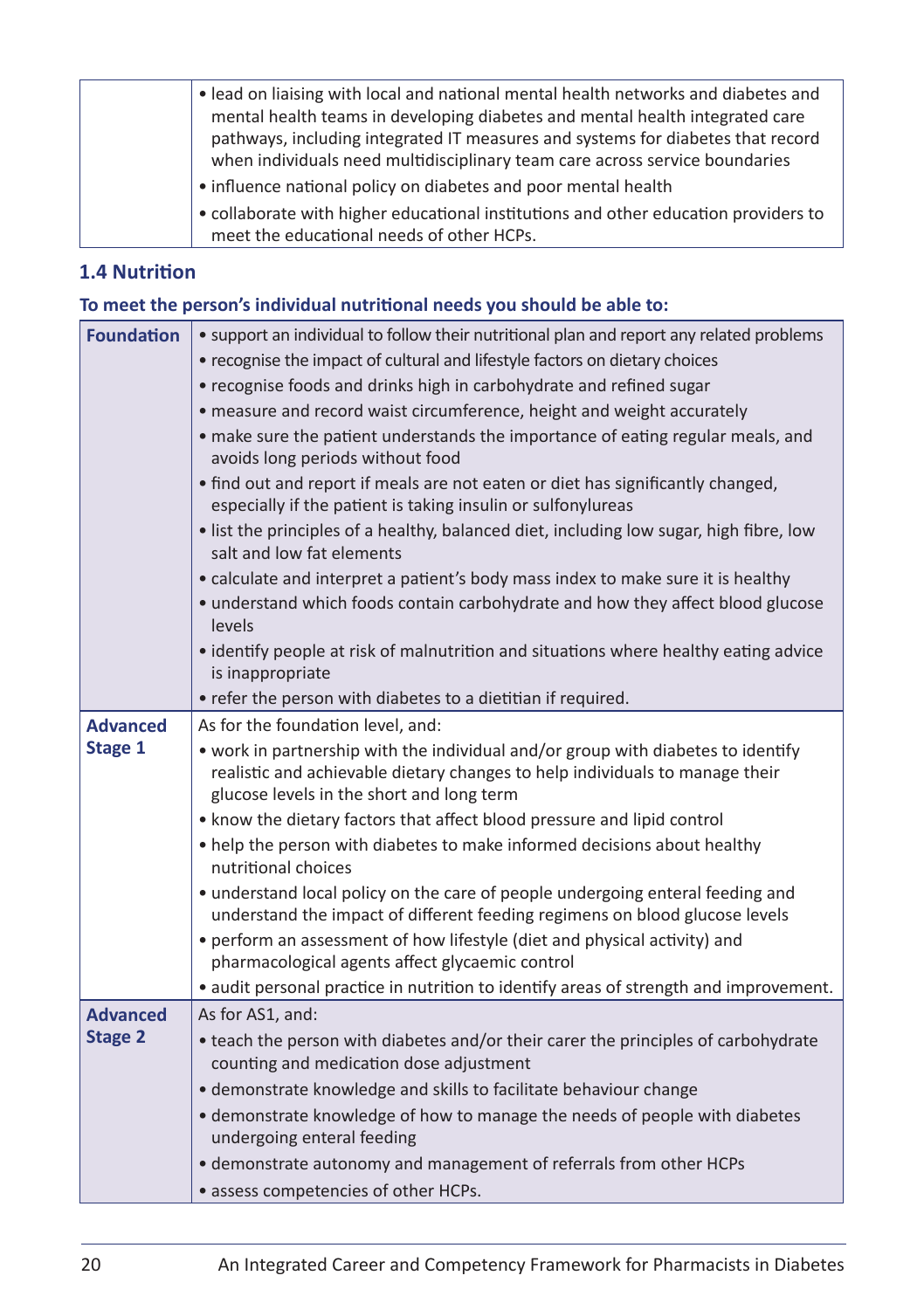| <b>Mastery</b> | As for AS2, and:                                                                                                                                                                                                                                                        |
|----------------|-------------------------------------------------------------------------------------------------------------------------------------------------------------------------------------------------------------------------------------------------------------------------|
|                | • work with stakeholders to develop and implement local guidelines, promoting<br>evidence-based practice and cost-effectiveness on appropriate nutrition advice                                                                                                         |
|                | • lead on developing, auditing and reporting on patient-related experience and<br>outcome measures, and produce information on the outcomes of diabetes<br>pharmacist contribution to nutrition care, including contributing to national data<br>collections and audits |
|                | • initiate and lead research into the effectiveness of diabetes pharmacy on<br>nutritional needs through leadership and consultancy                                                                                                                                     |
|                | • identify service shortfalls in the provision of adequate diabetes nutrition and<br>advice, and develop strategies with the local commissioning bodies to address<br>them                                                                                              |
|                | • identify the need for change, proactively generate practice innovations, and lead<br>new practice and service redesign measures to better meet the needs of individuals<br>with diabetes, the diabetes population as a whole and the diabetes service                 |
|                | • influence national policy on the contribution of pharmacy to providing high-<br>quality diabetes nutrition and advice                                                                                                                                                 |
|                | • collaborate with higher educational institutions and other education providers to<br>meet the educational needs of other HCPs.                                                                                                                                        |

#### **1.5 Glucose and ketone monitoring**

#### **To use and monitor glucose or ketone and associated equipment safely you should be able to:**

| <b>Foundation</b> | • recognise hypoglycaemia                                                                                                                                                                                                  |
|-------------------|----------------------------------------------------------------------------------------------------------------------------------------------------------------------------------------------------------------------------|
|                   | • understand the normal range of glycaemia and report readings outside this range<br>to the appropriate person                                                                                                             |
|                   | • identify situations where ketone testing is appropriate.                                                                                                                                                                 |
| <b>Advanced</b>   | As for the foundation level, and:                                                                                                                                                                                          |
| Stage 1           | • perform the tests according to manufacturers' instructions and local guidelines                                                                                                                                          |
|                   | • document and report the result according to local guidelines                                                                                                                                                             |
|                   | • teach the testing procedures to the person with diabetes or their carer                                                                                                                                                  |
|                   | • teach people with diabetes or their carer to interpret test results and take action                                                                                                                                      |
|                   | • interpret blood ketone results, assess other parameters and take timely action,<br>e.g. refer where necessary                                                                                                            |
|                   | • ensure people with diabetes know the 'sick day rules'                                                                                                                                                                    |
|                   | • know when further diagnostic and surveillance tests, such as glycated<br>haemoglobin (HbA1c) tests, estimated glomerular filtration rate (eGFR) tests, urea<br>and electrolytes (U&E) tests or blood gases, are required |
|                   | • instigate further tests such as HbA1c and eGFR                                                                                                                                                                           |
|                   | • use results to optimise treatment interventions according to evidence-based practice<br>and local guidelines, and incorporate preferences of the person with diabetes                                                    |
|                   | • if a registered non-medical prescriber, initiate or adjust existing medications as<br>required in consultation with the multidisciplinary team                                                                           |
|                   | • audit personal practice in monitoring to identify areas of strength and improvement.                                                                                                                                     |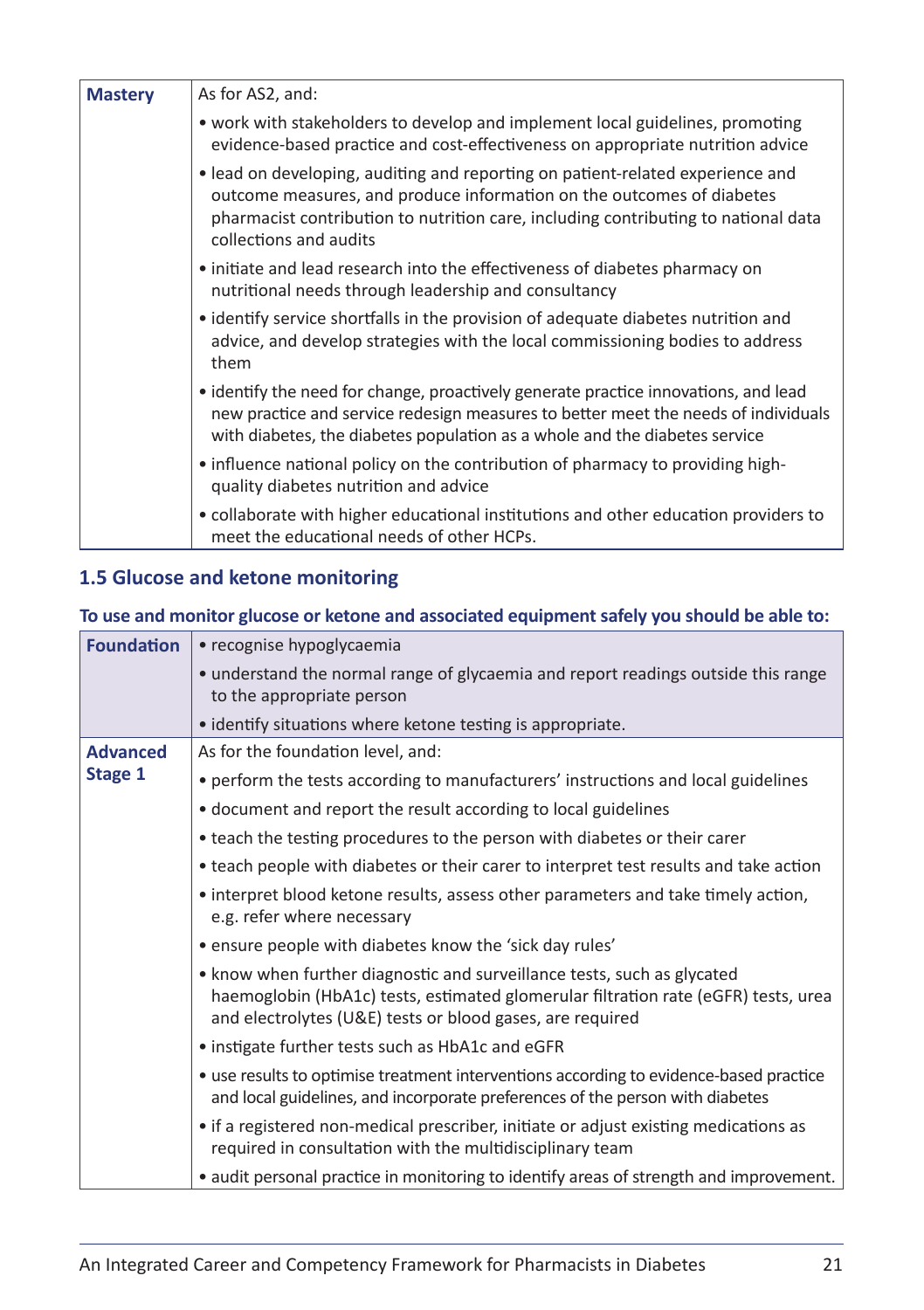| <b>Advanced</b><br><b>Stage 2</b> | As for AS1, and:                                                                                                                                                                                                                                         |
|-----------------------------------|----------------------------------------------------------------------------------------------------------------------------------------------------------------------------------------------------------------------------------------------------------|
|                                   | • develop specific guidelines for use in different situations                                                                                                                                                                                            |
|                                   | • identify which patients may be suitable for the differing diabetes technologies<br>such as flash or continuous glucose monitoring                                                                                                                      |
|                                   | • initiate flash or continuous blood glucose monitoring if appropriate or available<br>locally, and interpret the results                                                                                                                                |
|                                   | • if a registered non-medical prescriber, autonomously initiate and optimise<br>medications and organise ongoing monitoring, as required, within own<br>competencies and scope of practice                                                               |
|                                   | • demonstrate autonomy and management of referrals from other HCPs                                                                                                                                                                                       |
|                                   | • assess competencies of other HCPs.                                                                                                                                                                                                                     |
| <b>Mastery</b>                    | As for AS2, and:                                                                                                                                                                                                                                         |
|                                   | • work with stakeholders to develop and implement local guidelines for monitoring<br>glucose and ketone, promoting evidence-based practice and cost-effectiveness                                                                                        |
|                                   | • lead on developing, auditing and reporting on patient-related experience and<br>outcome measures for use of monitoring, and produce information on the<br>outcomes of diabetes care, including contributing to national data collections and<br>audits |
|                                   | • identify service shortfalls in the provision of glucose and ketone monitoring and<br>develop strategies with the local commissioning bodies to address them                                                                                            |
|                                   | • influence national policy on the use and availability of monitoring                                                                                                                                                                                    |
|                                   | • collaborate with higher educational institutions and other education providers to<br>meet the educational needs of other HCPs.                                                                                                                         |

#### **1.6 Oral therapies**

#### **To use oral anti-hyperglycaemic medication safely you should be able to:**

| <b>Foundation</b> | • demonstrate you understand the progressive nature of type 2 diabetes and the<br>need for treatment intensification over time |
|-------------------|--------------------------------------------------------------------------------------------------------------------------------|
|                   | • demonstrate knowledge of the range of oral anti-hyperglycaemic agents currently<br>available and their mode of action        |
|                   | • demonstrate knowledge of therapeutic doses and recommended timing of doses                                                   |
|                   | • describe common side-effects of anti-hyperglycaemic agents                                                                   |
|                   | • demonstrate knowledge of how to detect and report adverse drug reactions                                                     |
|                   | • assess suitability of drugs depending on the current eGFR level and specific<br>contraindications                            |
|                   | • assess and convey to the patient the risks and benefits of taking, or not taking, a<br>medicine                              |
|                   | • identify which oral anti-hyperglycaemic agents carry a higher risk of<br>hypoglycaemia                                       |
|                   | • identify specific populations at higher risk of hypoglycaemia, e.g. frail elderly or<br>those at end of life                 |
|                   | • recognise the signs of hypoglycaemia and recommend treatment                                                                 |
|                   | • know when to refer to or seek guidance from a colleague.                                                                     |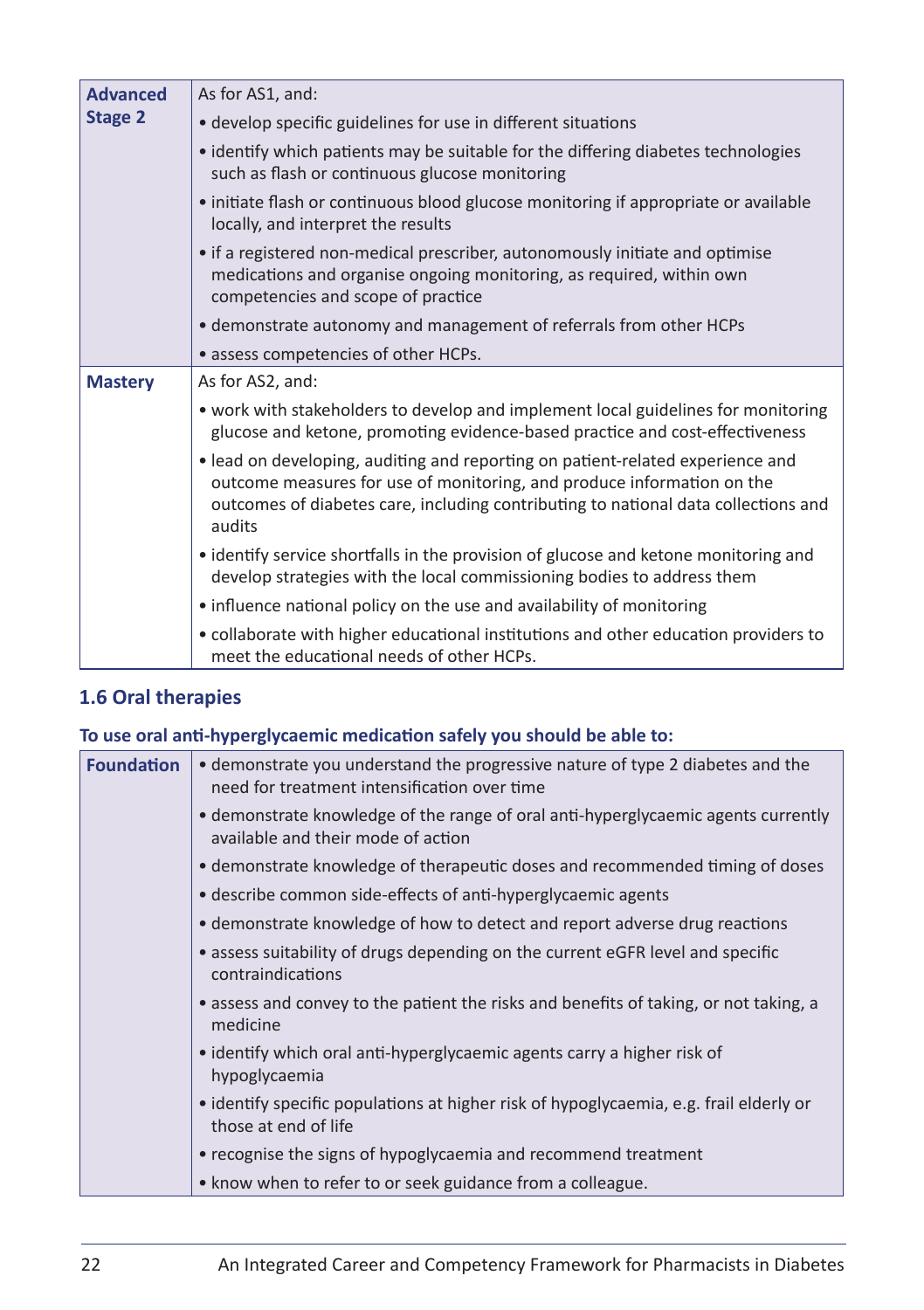| <b>Advanced</b> | As for the foundation level, and:                                                                                                                                                          |
|-----------------|--------------------------------------------------------------------------------------------------------------------------------------------------------------------------------------------|
| Stage 1         | • demonstrate knowledge of which oral agents may be safely and effectively<br>combined                                                                                                     |
|                 | • demonstrate an understanding of how the efficacy of various agents are most<br>appropriately measured (e.g. through self-monitoring of blood glucose or by<br>HbA1c)                     |
|                 | • describe indications for the initiation of oral anti-hyperglycaemic agents                                                                                                               |
|                 | • demonstrate understanding of the various factors that impact on the<br>pharmacodynamics and pharmacokinetics of anti-diabetes agents                                                     |
|                 | • use knowledge of oral medication to identify ideal use in line with patient lifestyle<br>and treatment goals (medicine use review)                                                       |
|                 | • assess the impact of multiple pathologies, comorbidities, existing medications and<br>contraindications on management options                                                            |
|                 | • demonstrate awareness of issues related to polypharmacy and drug interactions<br>(e.g. use of steroids)                                                                                  |
|                 | • demonstrate understanding around the potential for adverse effects and how to<br>avoid, minimise, recognise and manage them                                                              |
|                 | • apply the principles of evidence-based practice including clinical and cost-<br>effectiveness                                                                                            |
|                 | • demonstrate knowledge of, and work within, national and local guidelines, e.g.<br>from the National Institute for Health and Care Excellence (NICE)                                      |
|                 | • evaluate treatment outcomes in a timely and appropriate fashion, making changes<br>as required                                                                                           |
|                 | • if a registered non-medical prescriber, initiate or adjust existing medications as<br>required in consultation with the multidisciplinary team                                           |
|                 | • audit personal practice related to use of oral therapies to identify areas of strength<br>and improvement.                                                                               |
| <b>Advanced</b> | As for AS1, and:                                                                                                                                                                           |
| <b>Stage 2</b>  | • explain the rationale behind and the potential risks and benefits of different<br>therapies                                                                                              |
|                 | • demonstrate awareness of the need to optimise or add in other glucose-lowering<br>therapies, including insulin, in a timely manner                                                       |
|                 | • facilitate and support structured evidence-based education relating to oral anti-<br>hyperglycaemic agents for individuals or groups                                                     |
|                 | • demonstrate awareness of current research in new oral therapies                                                                                                                          |
|                 | • disseminate evidence-based information that informs practice                                                                                                                             |
|                 | • if a registered non-medical prescriber, autonomously initiate and optimise<br>medications and organise ongoing monitoring, as required, within own<br>competencies and scope of practice |
|                 | • adjust oral treatment according to individual circumstances, following local<br>policies or individual clinical management plans                                                         |
|                 | • audit outcomes of care against accepted national and/or local standards                                                                                                                  |
|                 | • demonstrate autonomy and management of referrals from other HCPs                                                                                                                         |
|                 | · assess competencies of other HCPs.                                                                                                                                                       |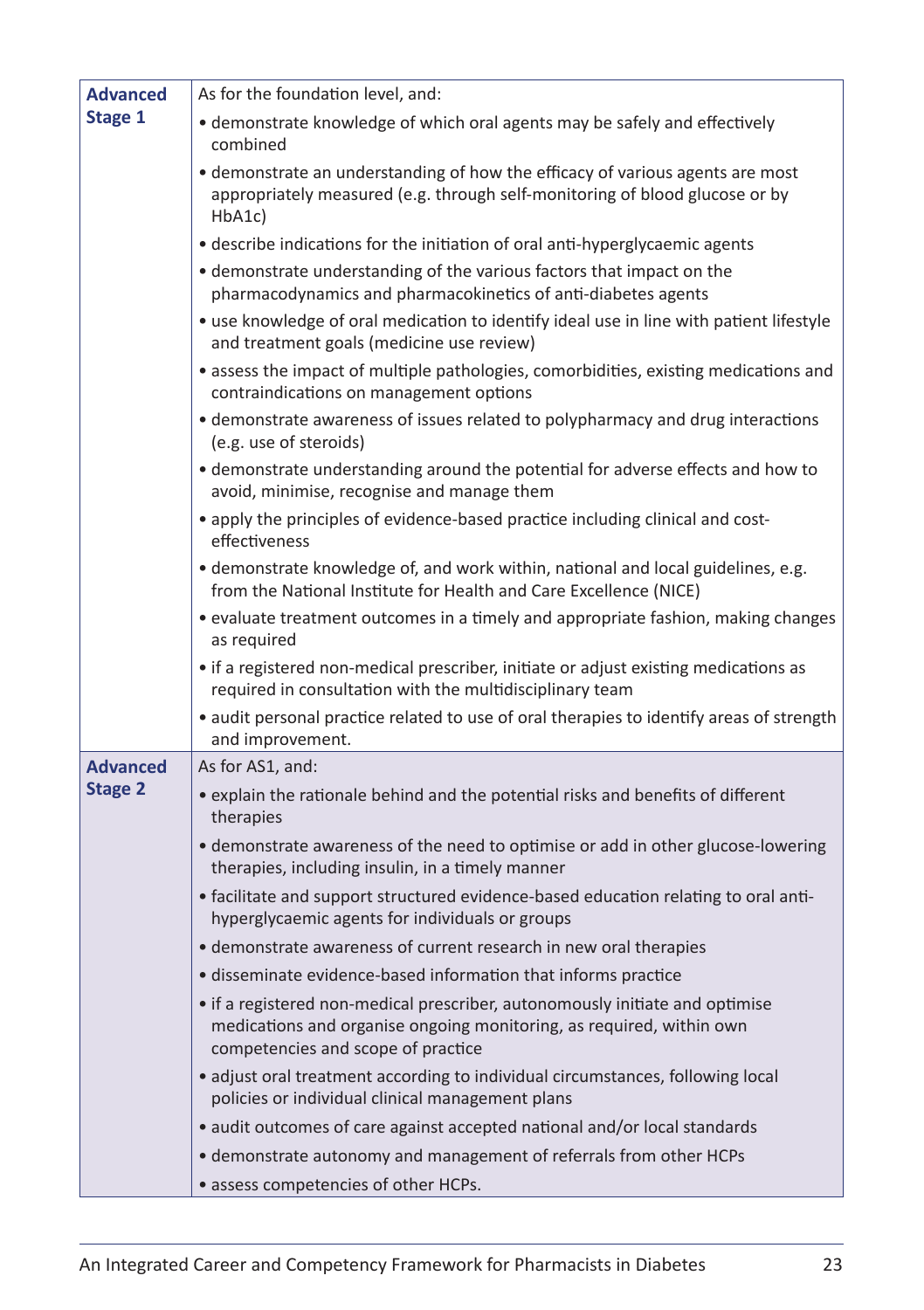| <b>Mastery</b> | As for AS2, and:                                                                                                                                                                                                                                                                                              |
|----------------|---------------------------------------------------------------------------------------------------------------------------------------------------------------------------------------------------------------------------------------------------------------------------------------------------------------|
|                | • work with stakeholders to develop and implement local guidelines, promoting<br>evidence-based practice and cost-effectiveness when providing oral anti-<br>hyperglycaemic agents                                                                                                                            |
|                | • lead on developing, auditing and reporting on patient-related experience and<br>outcome measures, and produce information on the outcomes of diabetes<br>pharmacist involvement in prescribing and using oral anti-hyperglycaemic agents,<br>including contributing to national data collections and audits |
|                | • initiate and lead research in diabetes pharmacy and use of oral anti-<br>hyperglycaemic agents through leadership and consultancy                                                                                                                                                                           |
|                | • identify service shortfalls in provision and effective use of oral anti-hyperglycaemic<br>agents and develop strategies with the local commissioning bodies to address them                                                                                                                                 |
|                | • influence national policy on the use and provision of oral anti-hyperglycaemic agents                                                                                                                                                                                                                       |
|                | • collaborate with higher educational institutions and other education providers to<br>meet the educational needs of other HCPs.                                                                                                                                                                              |

#### **1.7 Injectable therapies**

#### **To administer and use injectable therapies safely you should be able to:**

| <b>Foundation</b> | • demonstrate an understanding of the labile nature of type 1 diabetes and the<br>need for treatment adjustment over time                                                                                                                                                                                                                                                         |
|-------------------|-----------------------------------------------------------------------------------------------------------------------------------------------------------------------------------------------------------------------------------------------------------------------------------------------------------------------------------------------------------------------------------|
|                   | • describe circumstances in which insulin use might be initiated or altered and refer<br>if necessary                                                                                                                                                                                                                                                                             |
|                   | • demonstrate a broad knowledge of different insulin types (action, use in regimens)                                                                                                                                                                                                                                                                                              |
|                   | · demonstrate a broad knowledge of insulin and GLP-1 receptor agonists (e.g. drug<br>type, action, side-effects) and administration devices used locallydemonstrate an<br>understanding of concentrated and biosimilar insulin                                                                                                                                                    |
|                   | • supply people with diabetes treated with insulin with a locally agreed insulin<br>passport and/or safety information card                                                                                                                                                                                                                                                       |
|                   | • understand common insulin and management errors                                                                                                                                                                                                                                                                                                                                 |
|                   | • identify correct reporting system for injectable therapy errors                                                                                                                                                                                                                                                                                                                 |
|                   | • understand the European directive on prevention from sharp injuries in the<br>hospital and healthcare sector.                                                                                                                                                                                                                                                                   |
| <b>Advanced</b>   | As for the foundation level, and:                                                                                                                                                                                                                                                                                                                                                 |
| Stage 1           | • demonstrate and teach the correct method of insulin or GLP-1 receptor agonist<br>self-administration, including how to: choose the correct needle type and length<br>for the individual, use a lifted skin fold appropriately, use the correct method for<br>site rotation, store insulin, make single use of needles and dispose of safe sharps<br>(according to local policy) |
|                   | • examine injection procedure and injection sites to detect lipohypertrophy, and<br>advise on how to find alternative injection sites                                                                                                                                                                                                                                             |
|                   | • provide evidence of insulin safety training                                                                                                                                                                                                                                                                                                                                     |
|                   | • demonstrate expert knowledge of concentrated and biosimilar insulin and support<br>other HCPs in their use                                                                                                                                                                                                                                                                      |
|                   | • provide necessary education on when to begin injection therapy proficiently                                                                                                                                                                                                                                                                                                     |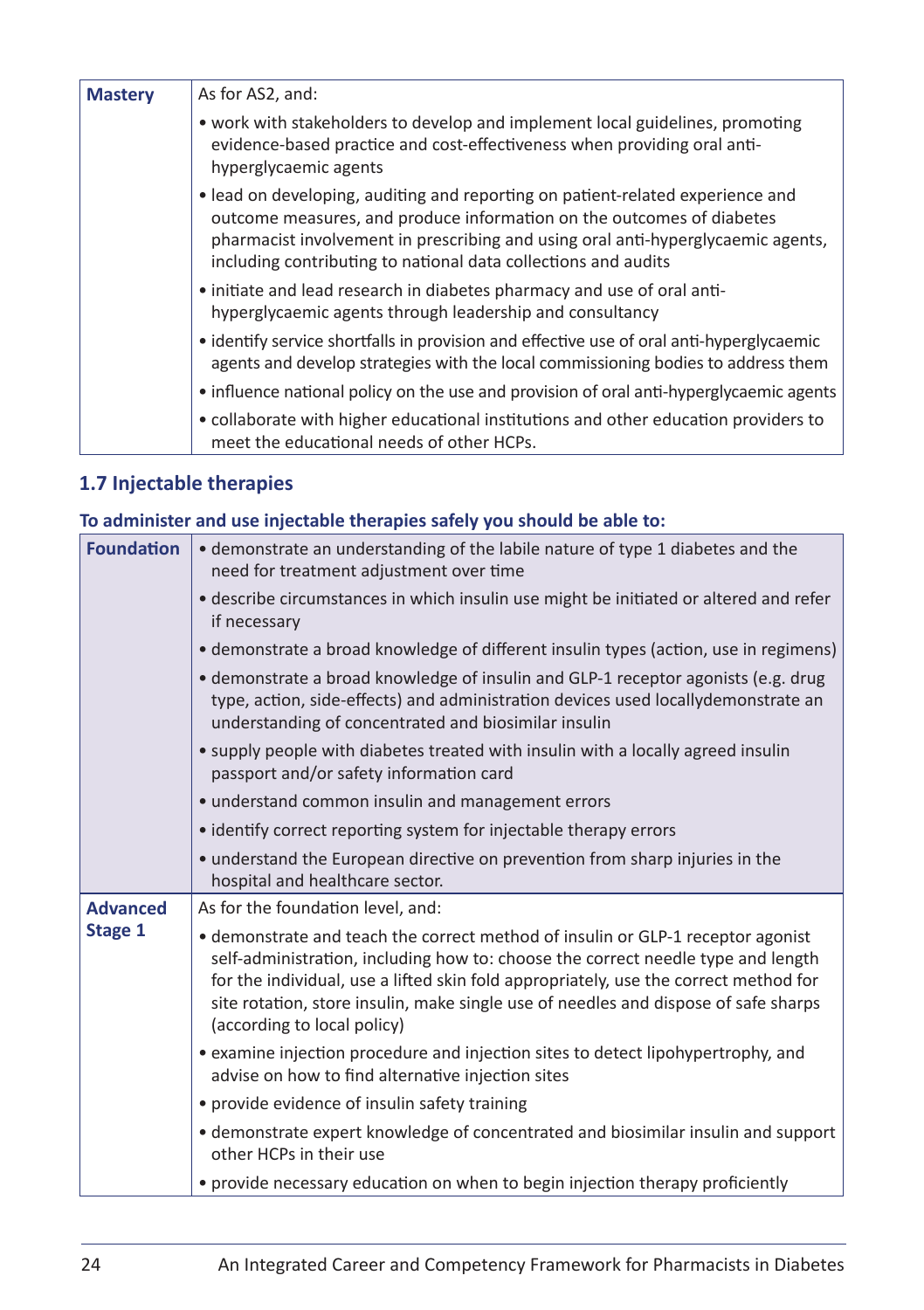|                 | • use knowledge of injectable medication to identify ideal use in line with patient<br>lifestyle and treatment goals (medicine use review)                                                 |
|-----------------|--------------------------------------------------------------------------------------------------------------------------------------------------------------------------------------------|
|                 | • if a registered non-medical prescriber, initiate or adjust existing medications as<br>required                                                                                           |
|                 | • in consultation with the multidisciplinary team assess individual patients' self-<br>management and ongoing educational needs and meet these needs or refer as<br>required               |
|                 | • support and encourage self-management wherever required                                                                                                                                  |
|                 | • ensure local awareness of use of insulin passports and/or safety cards and ensure<br>they are available for staff to supply to people with diabetes                                      |
|                 | • recognise when injection therapy needs to be adjusted or changed                                                                                                                         |
|                 | • recognise the potential psychological impact of insulin or GLP-1 receptor agonist<br>therapies and offer support to the person with diabetes or their carer                              |
|                 | • recognise signs of needle fear or needle phobia and offer strategies to help<br>manage it                                                                                                |
|                 | · audit personal practice related to use of injectable therapies to identify areas of<br>strength and improvement.                                                                         |
| <b>Advanced</b> | As for AS1, and:                                                                                                                                                                           |
| <b>Stage 2</b>  | • demonstrate a high level of competency of the knowledge of the safe<br>administration of insulin or GLP-1 receptor agonists                                                              |
|                 | • demonstrate expert knowledge of insulin and GLP-1 receptor agonist therapies<br>and act as a resource for people with diabetes, their carer and HCPs                                     |
|                 | • develop or contribute to local or regional policies on using concentrated or<br>biosimilar insulin                                                                                       |
|                 | • where individually acceptable, deliver structured group education to people with<br>diabetes, their carers and HCPs                                                                      |
|                 | • empower and support a person with diabetes to achieve an individualised level of<br>self-management and an agreed glycaemic target                                                       |
|                 | • maintain active knowledge of current practice and new developments                                                                                                                       |
|                 | • establish local guidelines or policies according to local needs                                                                                                                          |
|                 | • investigate all incidents and report to the relevant agencies, and develop an action<br>plan to prevent recurrence                                                                       |
|                 | • if a registered non-medical prescriber, autonomously initiate and optimise<br>medications and organise ongoing monitoring, as required, within own<br>competencies and scope of practice |
|                 | • adjust insulin treatment according to age, diagnosis and individual circumstances<br>as required, following local policies or individual clinical management plans                       |
|                 | • review and advise on insulin pump therapy if trained and competent and in line<br>with local and national policy                                                                         |
|                 | • develop and review local policies related to supplies of insulin passports or safety<br>cards                                                                                            |
|                 | • understand emerging research on injection technique and be competent to<br>implement outcomes into daily practice                                                                        |
|                 | • demonstrate autonomy and management of referrals from other HCPs                                                                                                                         |
|                 | • assess competencies of other HCPs.                                                                                                                                                       |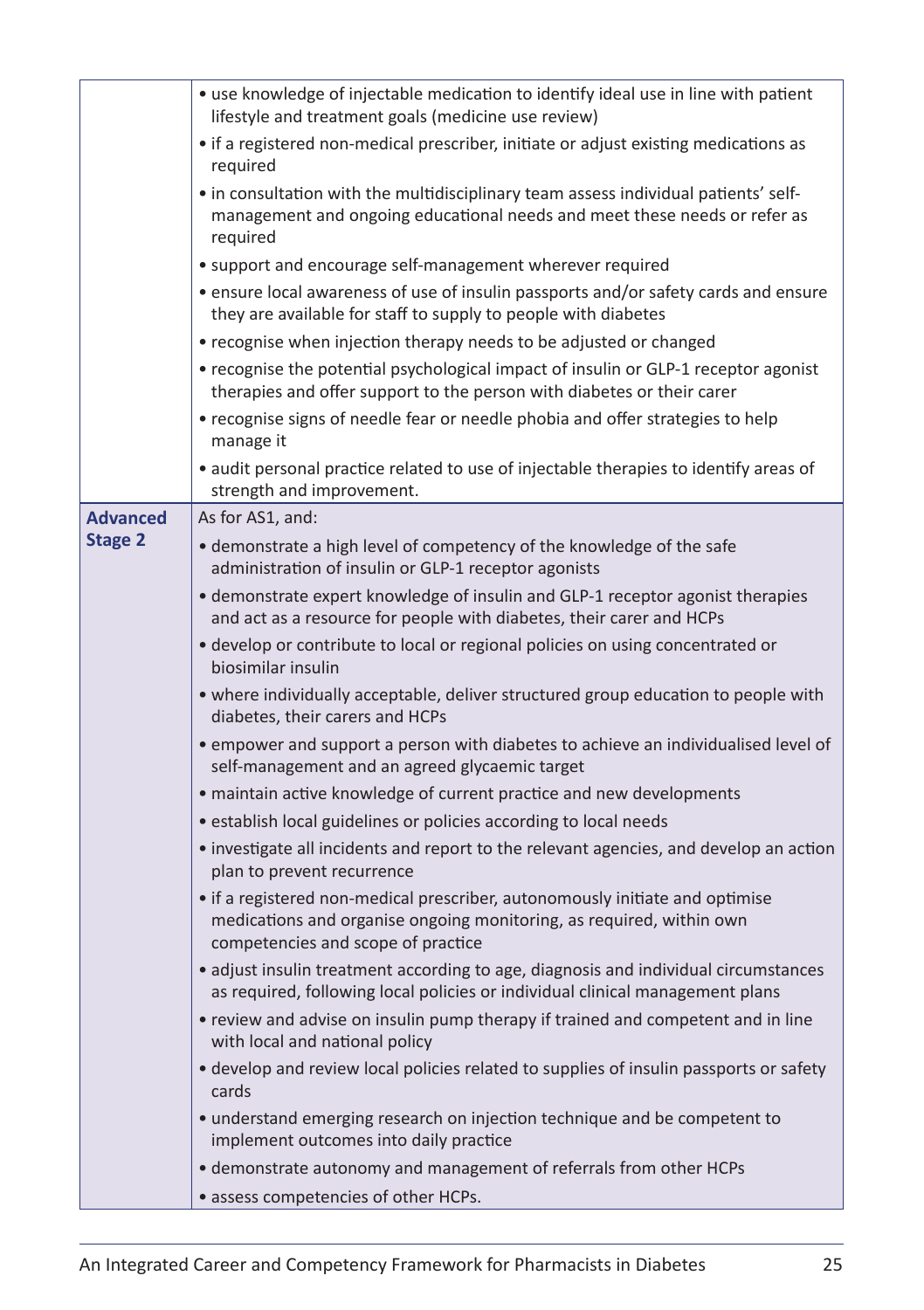| <b>Mastery</b> | As for AS2, and:                                                                                                                                                                                                                                                                                   |
|----------------|----------------------------------------------------------------------------------------------------------------------------------------------------------------------------------------------------------------------------------------------------------------------------------------------------|
|                | • initiate insulin pump therapy as part of a multidisciplinary team, if trained and<br>competent and in line with local and national policy                                                                                                                                                        |
|                | • work with stakeholders to develop and implement local or regional guidelines,<br>promoting evidence-based practice and cost-effectiveness on using injectable<br>therapies                                                                                                                       |
|                | . lead on developing, auditing and reporting on patient-related experience and<br>outcome measures, and produce information on the outcomes of diabetes<br>pharmacist involvement in prescribing and using injectable therapies, including<br>contributing to national data collections and audits |
|                | • initiate and lead research in diabetes prescribing and using injectable therapies<br>through leadership and consultancy                                                                                                                                                                          |
|                | • identify service shortfalls in the provision and effective use of injectable therapies<br>and develop strategies with the local commissioning bodies to address them                                                                                                                             |
|                | • identify the need for change, proactively generate practice innovations and lead<br>new practice and service redesign measures to better meet the needs of people<br>with diabetes, the diabetes population as a whole and the diabetes service                                                  |
|                | • influence national policy on the use of injectable therapies for diabetes                                                                                                                                                                                                                        |
|                | • collaborate with higher educational institutions and other education providers to<br>meet the educational needs of other HCPs.                                                                                                                                                                   |

#### **1.8 Hypoglycaemia**

#### **To identify and treat hypoglycaemia you should be able to:**

| <b>Foundation</b> | • state the normal blood glucose range and describe the level at which it would be<br>appropriate to treat as hypoglycaemia                                                                                                                  |
|-------------------|----------------------------------------------------------------------------------------------------------------------------------------------------------------------------------------------------------------------------------------------|
|                   | • describe the signs and symptoms of hypoglycaemia, whether mild or severe                                                                                                                                                                   |
|                   | • recognise and recommend appropriate treatment for the different levels of<br>hypoglycaemia                                                                                                                                                 |
|                   | • know how to access and administer appropriate treatment for hypoglycaemia as<br>per local guidelines                                                                                                                                       |
|                   | • reassure and comfort the person with diabetes or their carer                                                                                                                                                                               |
|                   | • ensure episodes of hypoglycaemia are followed up appropriately and according to<br>local policies.                                                                                                                                         |
| <b>Advanced</b>   | As for the foundation level, and:                                                                                                                                                                                                            |
| Stage 1           | • demonstrate competent use of blood glucose monitoring equipment to confirm<br>hypoglycaemia                                                                                                                                                |
|                   | • identify people with diabetes at high risk of hypoglycaemia, and provide advice on<br>adjustment of therapy accordingly                                                                                                                    |
|                   | • recognise that some people may not demonstrate or recognise clear signs and<br>symptoms of hypoglycaemia (e.g. older people, those with longer duration of<br>diabetes and those who have experienced recurrent episodes of hypoglycaemia) |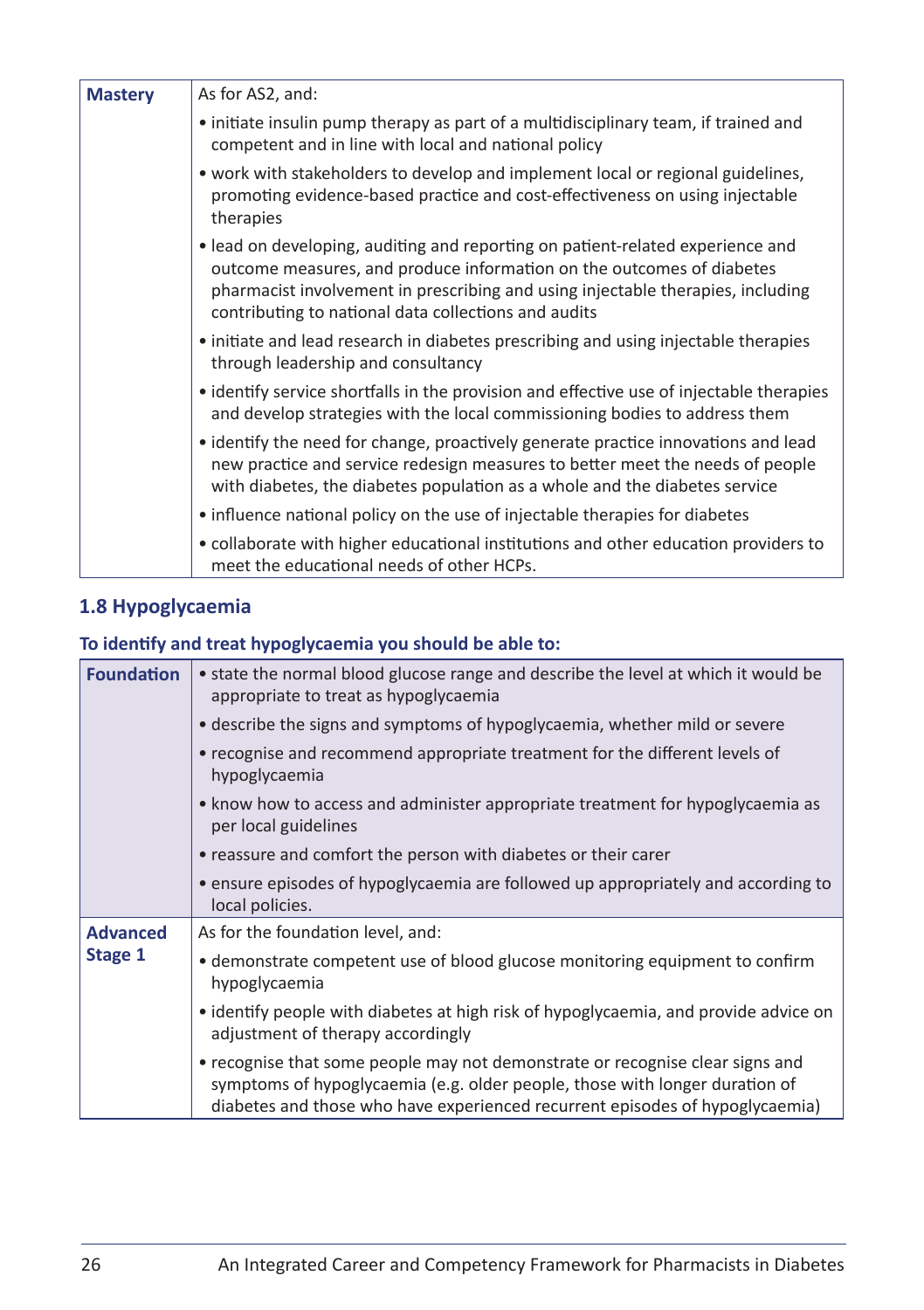|                 | • describe the possible causes of hypoglycaemia and any factors that can increase<br>risk (e.g. alcohol consumption, physical activity and poor injection sites)                                                                           |
|-----------------|--------------------------------------------------------------------------------------------------------------------------------------------------------------------------------------------------------------------------------------------|
|                 | • discuss hypoglycaemia (including hypoglycaemic unawareness and frequent<br>hypoglycaemia) and its possible causes with the person with diabetes or their<br>carer                                                                        |
|                 | • if using insulin therapy, check injection technique and injection sites according to<br>recommended correct practice                                                                                                                     |
|                 | • interpret blood glucose levels and HbA1c results within the context of the clinical<br>presentation to identify unrecognised hypoglycaemia                                                                                               |
|                 | • describe methods of hypoglycaemia avoidance and explain how they will be<br>implemented to minimise future risk                                                                                                                          |
|                 | • identify medications most likely to cause hypoglycaemia and explain how the risks<br>may be minimised                                                                                                                                    |
|                 | · describe what should be done if hypoglycaemia is not resolved and blood glucose<br>levels remain low                                                                                                                                     |
|                 | • advise on driving regulations and hypoglycaemia (according to current Driver and<br>Vehicle Licensing Agency guidelines)                                                                                                                 |
|                 | • ensure appropriate hypoglycaemia treatments are accessible to people with<br>diabetes and in date                                                                                                                                        |
|                 | • understand appropriate and recommended blood glucose targets for type 1 and<br>type 2 diabetes and in pregnancy                                                                                                                          |
|                 | • recognise when tight glycaemic control is not recommended (e.g. for frail or older<br>persons or those in end-of-life care)                                                                                                              |
|                 | • audit personal practice in hypoglycaemia to identify areas of strength and<br>improvement.                                                                                                                                               |
| <b>Advanced</b> | As for AS1, and:                                                                                                                                                                                                                           |
| <b>Stage 2</b>  | • work with people with diabetes to prevent recurrent hypoglycaemia                                                                                                                                                                        |
|                 | • participate in educating other HCPs and carers of people with diabetes in the<br>identification, treatment and prevention of hypoglycaemia                                                                                               |
|                 | • educate people with diabetes, their carers and HCPs on the impact that<br>hypoglycaemia has on the individual (e.g. in relation to their occupation, safety to<br>drive, as a barrier to intensification of treatment and psychological) |
|                 | • provide expert advice on complex cases                                                                                                                                                                                                   |
|                 | • identify and teach strategies to prevent hypoglycaemia during and after exercise<br>and in special circumstances (e.g. during Ramadan or periods of fasting)                                                                             |
|                 | • act as an expert resource for information on hypoglycaemia for other HCPs                                                                                                                                                                |
|                 | • collaborate with Accident & Emergency (A&E) staff or the ambulance team to<br>identify people with diabetes who frequently present with severe hypoglycaemia                                                                             |
|                 | • demonstrate autonomy and management of referrals from other HCPs                                                                                                                                                                         |
|                 | • assess competencies of other HCPs.                                                                                                                                                                                                       |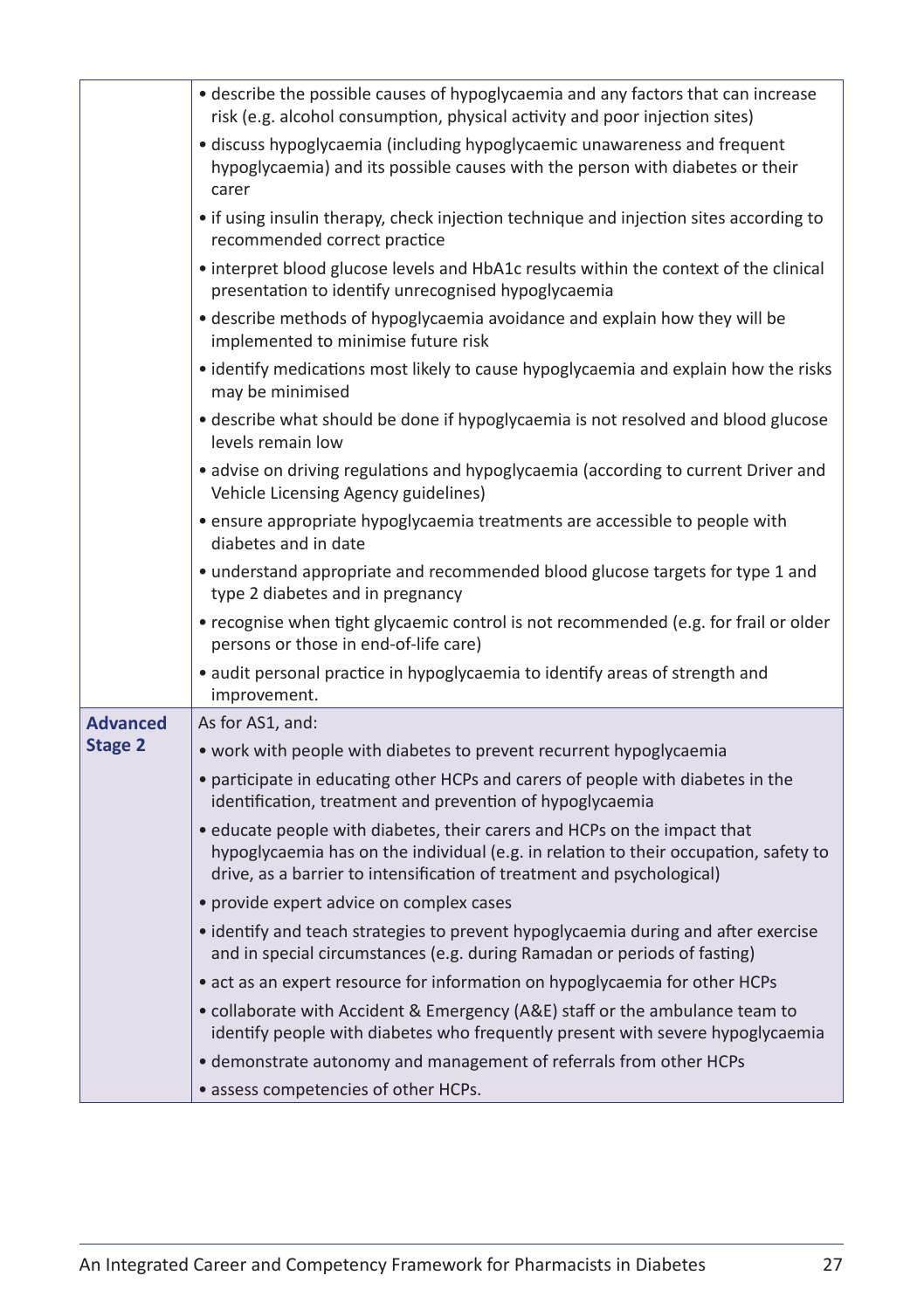| <b>Mastery</b> | As for AS2, and:                                                                                                                                                                                                                                                                             |
|----------------|----------------------------------------------------------------------------------------------------------------------------------------------------------------------------------------------------------------------------------------------------------------------------------------------|
|                | · demonstrate understanding of rare causes of hypoglycaemia, investigating for<br>possible causes such as ectopic hormone production                                                                                                                                                         |
|                | . work with stakeholders to develop and implement local guidelines for the<br>avoidance and management of hypoglycaemia, promoting evidence-based<br>practice and cost-effectiveness                                                                                                         |
|                | . lead on developing, auditing and reporting on patient-related experience and<br>outcome measures, and produce information on the incidence and outcomes of<br>hypoglycaemia episodes, including contributing to national data collections and<br>audits                                    |
|                | • initiate and lead research in effectiveness of diabetes pharmacy and<br>hypoglycaemia through leadership and consultancy                                                                                                                                                                   |
|                | • identify service shortfalls in prevention and management of hypoglycaemia and<br>develop strategies with the local commissioning bodies to address them                                                                                                                                    |
|                | • identify the need for change, proactively generate practice innovations and lead<br>new practice and service                                                                                                                                                                               |
|                | • redesign measures to better meet the needs of people with diabetes at risk of<br>hypoglycaemia, the diabetes population as a whole and the diabetes service                                                                                                                                |
|                | . lead on liaising with local and national emergency networks and diabetes teams<br>in developing diabetes integrated care pathways, including integrated IT measures<br>and systems for diabetes that record when individuals need multidisciplinary team<br>care across service boundaries |
|                | • influence national policy on prevention and management of hypoglycaemia                                                                                                                                                                                                                    |
|                | • collaborate with higher educational institutions and other education providers to<br>meet the educational needs of other HCPs.                                                                                                                                                             |

#### **1.9 Hyperglycaemia**

#### **To identify and treat hyperglycaemia you should be able to:**

| <b>Foundation</b> | • state the normal blood glucose range                                                                                                       |
|-------------------|----------------------------------------------------------------------------------------------------------------------------------------------|
|                   | • describe signs and symptoms of hyperglycaemia                                                                                              |
|                   | • recognise that older people may be asymptomatic of hyperglycaemia                                                                          |
|                   | • correctly document results and report those out of the accepted range                                                                      |
|                   | • recognise the impact that glucocorticosteroids have on blood glucose levels and<br>trends                                                  |
|                   | • educate people with diabetes on drug interactions that can cause hyperglycaemia<br>(e.g. steroids).                                        |
| <b>Advanced</b>   | As for the foundation level, and:                                                                                                            |
| Stage 1           | • perform blood glucose, blood and urine ketone tests according to local guidelines                                                          |
|                   | • recognise and recommend appropriate treatment for the different levels of<br>hyperglycaemia, including those in type 1 and type 2 diabetes |
|                   | • list possible causes of hyperglycaemia, including non-adherence with current<br>medication and intercurrent illness                        |
|                   | • make appropriate referral for advice                                                                                                       |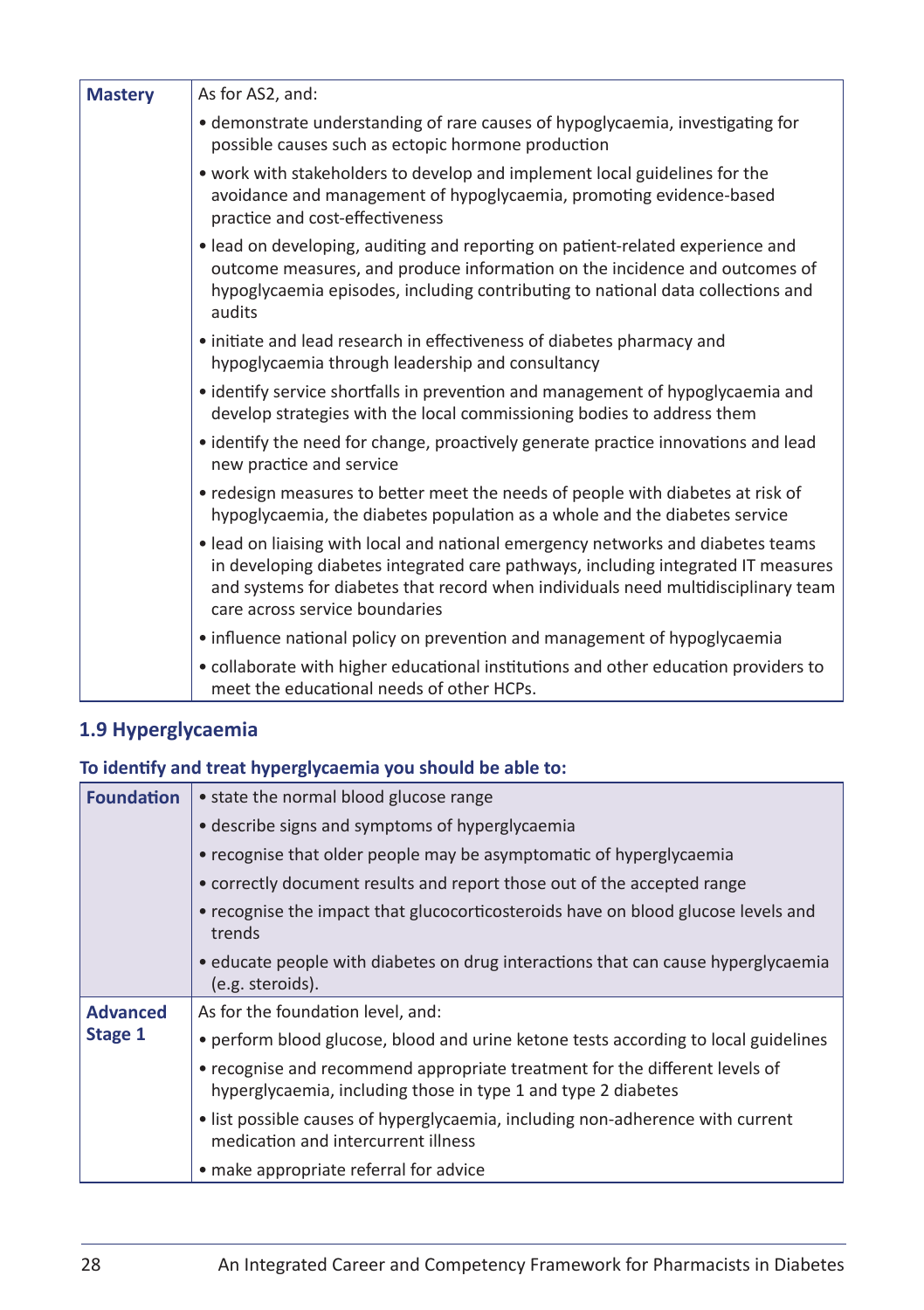|                 | • support self-management where possible                                                                                                                                                                                                                                                     |
|-----------------|----------------------------------------------------------------------------------------------------------------------------------------------------------------------------------------------------------------------------------------------------------------------------------------------|
|                 | • know how to manage hyperglycaemia and/or ketonuria to minimise the risk<br>of progression to diabetic ketoacidosis (DKA) or hyperosmolar hyperglycaemic<br>state (HHS) in accordance with national or local policies or individual clinical<br>management plans                            |
|                 | • audit personal practice in hyperglycaemia to identify areas of strength and<br>improvement.                                                                                                                                                                                                |
| <b>Advanced</b> | As for AS1, and:                                                                                                                                                                                                                                                                             |
| <b>Stage 2</b>  | • recognise appropriate glycaemic treatment targets for special patient groups (e.g.<br>pregnant women, older people, those with significant comorbidities, the frail and<br>those in end-of-life care)                                                                                      |
|                 | • determine the possible cause of hyperglycaemia, such as unrecognised infection<br>or metabolic / endocrine disturbance                                                                                                                                                                     |
|                 | • work in partnership with the person with diabetes or their carer to agree<br>treatment goals                                                                                                                                                                                               |
|                 | • participate in educating people with diabetes, their carers and other HCPs in the<br>identification, treatment and prevention of hyperglycaemia                                                                                                                                            |
|                 | • provide expertise in developing management plans for people with complex<br>hyperglycaemia                                                                                                                                                                                                 |
|                 | • liaise with A&E staff and ambulance teams to identify people frequently<br>presenting with episodes of DKA or HHS                                                                                                                                                                          |
|                 | • act as a resource for information on hyperglycaemia for other HCPs                                                                                                                                                                                                                         |
|                 |                                                                                                                                                                                                                                                                                              |
|                 | • demonstrate autonomy and management of referrals from other HCPs                                                                                                                                                                                                                           |
|                 | • assess competencies of other HCPs.                                                                                                                                                                                                                                                         |
| <b>Mastery</b>  | As for AS2, and:                                                                                                                                                                                                                                                                             |
|                 | • work with stakeholders to develop and implement local guidelines to prevent<br>and manage hyperglycaemia, promoting evidence-based practice and cost-<br>effectiveness                                                                                                                     |
|                 | • lead on developing, auditing and reporting on patient-related experience and<br>outcome measures, and produce information on the incidence and outcomes of<br>hyperglycaemia, including contributing to national data collections and audits                                               |
|                 | • initiate and lead research in the effectiveness of diabetes pharmacy in prevention<br>and management of hyperglycaemia through leadership and consultancy                                                                                                                                  |
|                 | • identify service shortfalls in the prevention and management of hyperglycaemia<br>and develop strategies with the local commissioning bodies to address them                                                                                                                               |
|                 | • identify the need for change, proactively generate practice innovations and lead<br>new practice and service redesign measures to better meet the needs of people<br>with diabetes at risk of hyperglycaemia, the diabetes population as a whole and<br>the diabetes service               |
|                 | . lead on liaising with local and national emergency networks and diabetes teams<br>in developing diabetes integrated care pathways, including integrated IT measures<br>and systems for diabetes that record when individuals need multidisciplinary team<br>care across service boundaries |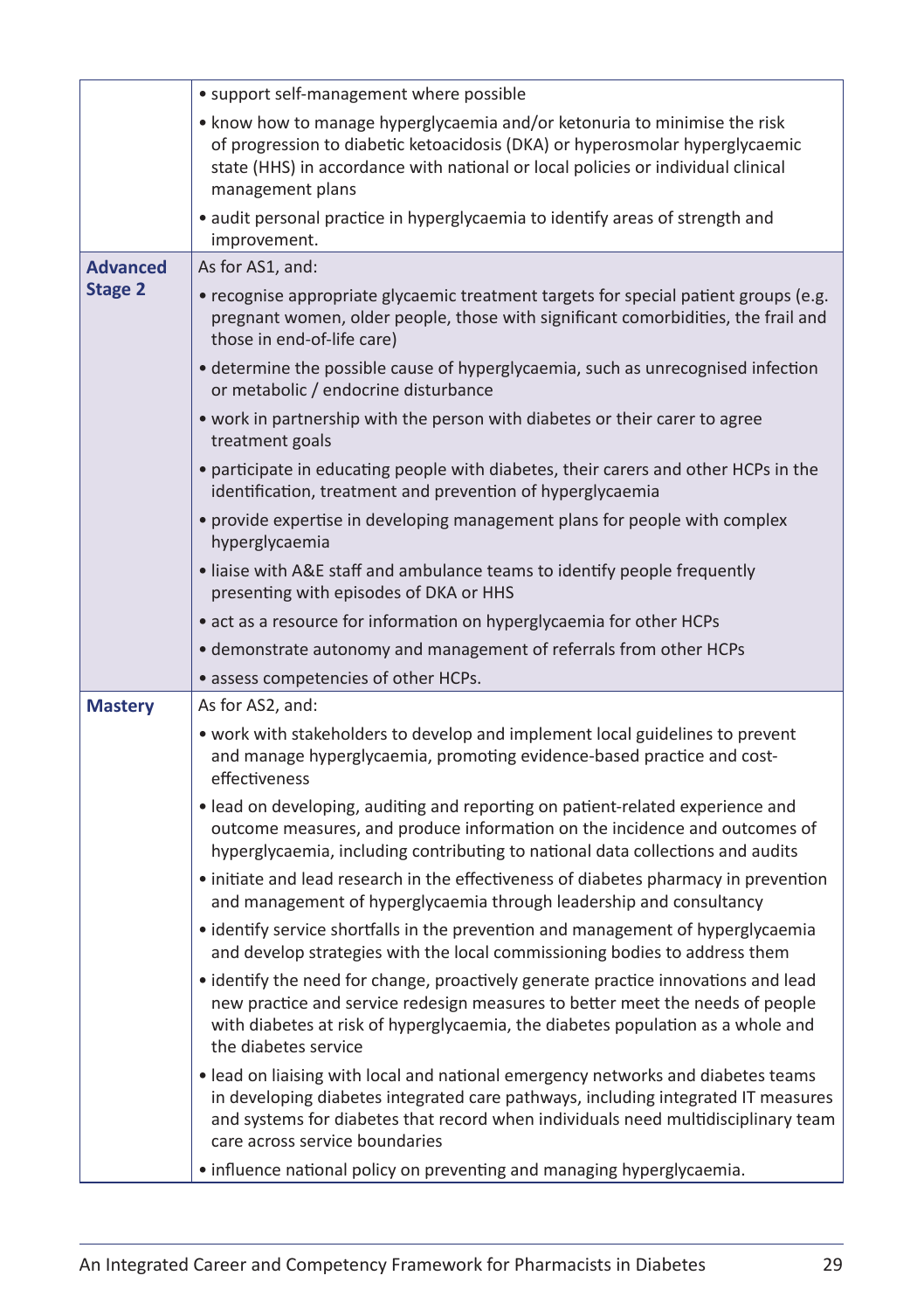#### **1.10 Intercurrent illness**

| <b>Foundation</b> | • identify common signs of intercurrent illness                                                                                                                                                     |
|-------------------|-----------------------------------------------------------------------------------------------------------------------------------------------------------------------------------------------------|
|                   | • understand the impact of intercurrent illness on glycaemic control                                                                                                                                |
|                   | • document and report any clinical findings outside the expected ranges                                                                                                                             |
|                   | • refer appropriately                                                                                                                                                                               |
|                   | • provide appropriate literature for the learning needs of people with diabetes,<br>their carers and HCPs.                                                                                          |
| <b>Advanced</b>   | As for the foundation level, and:                                                                                                                                                                   |
| Stage 1           | • make a comprehensive assessment and patient history                                                                                                                                               |
|                   | • initiate appropriate preliminary investigations (e.g. blood glucose and ketone<br>measurements)                                                                                                   |
|                   | • recognise when to seek urgent medical advice and/or when to admit to hospital<br>(e.g. if there is ketonuria in pregnancy, hyperglycaemia in children with diabetes,<br>dehydration and vomiting) |
|                   | • advise on people with diabetes continuing treatment for diabetes during<br>intercurrent illness and provide written information ('sick-day rules')                                                |
|                   | • encourage self-management, e.g. self-injecting and self-monitoring, as soon as<br>possible                                                                                                        |
|                   | • ensure the person with diabetes is aware of when to seek medical advice                                                                                                                           |
|                   | • interpret test results and recommend appropriate action                                                                                                                                           |
|                   | • support the person with diabetes or their carer in managing diabetes during<br>intercurrent illness                                                                                               |
|                   | • adjust individual clinical management plan with person with diabetes or their<br>carer, within your scope of practice and competence                                                              |
|                   | • advise on sick day diabetes management, including ketone testing, where<br>appropriate, according to local policy, and provide written information                                                |
|                   | • educate people with diabetes, their carers and HCPs about sick day diabetes<br>management                                                                                                         |
|                   | • recognise when treatment may need adjusting, according to local and national<br>guidelines or policies                                                                                            |
|                   | • audit personal practice in management of intercurrent illness to identify areas of<br>strength and improvement.                                                                                   |
| <b>Advanced</b>   | As for AS1, and:                                                                                                                                                                                    |
| <b>Stage 2</b>    | • provide expert advice on complex cases and multiple pathologies                                                                                                                                   |
|                   | • initiate treatment adjustments according to individual circumstances, following<br>local policies or individual clinical management plans                                                         |
|                   | • contribute to the evidence base and implement evidence-based practice on<br>managing intercurrent illness in people with diabetes                                                                 |
|                   | • educate other HCPs on the effects and consequences of intercurrent illness on<br>people with diabetes                                                                                             |
|                   | • participate in developing guidelines                                                                                                                                                              |
|                   | • demonstrate autonomy and management of referrals from other HCPs                                                                                                                                  |
|                   | • assess competencies of other HCPs.                                                                                                                                                                |

#### **To manage intercurrent illness you should be able to:**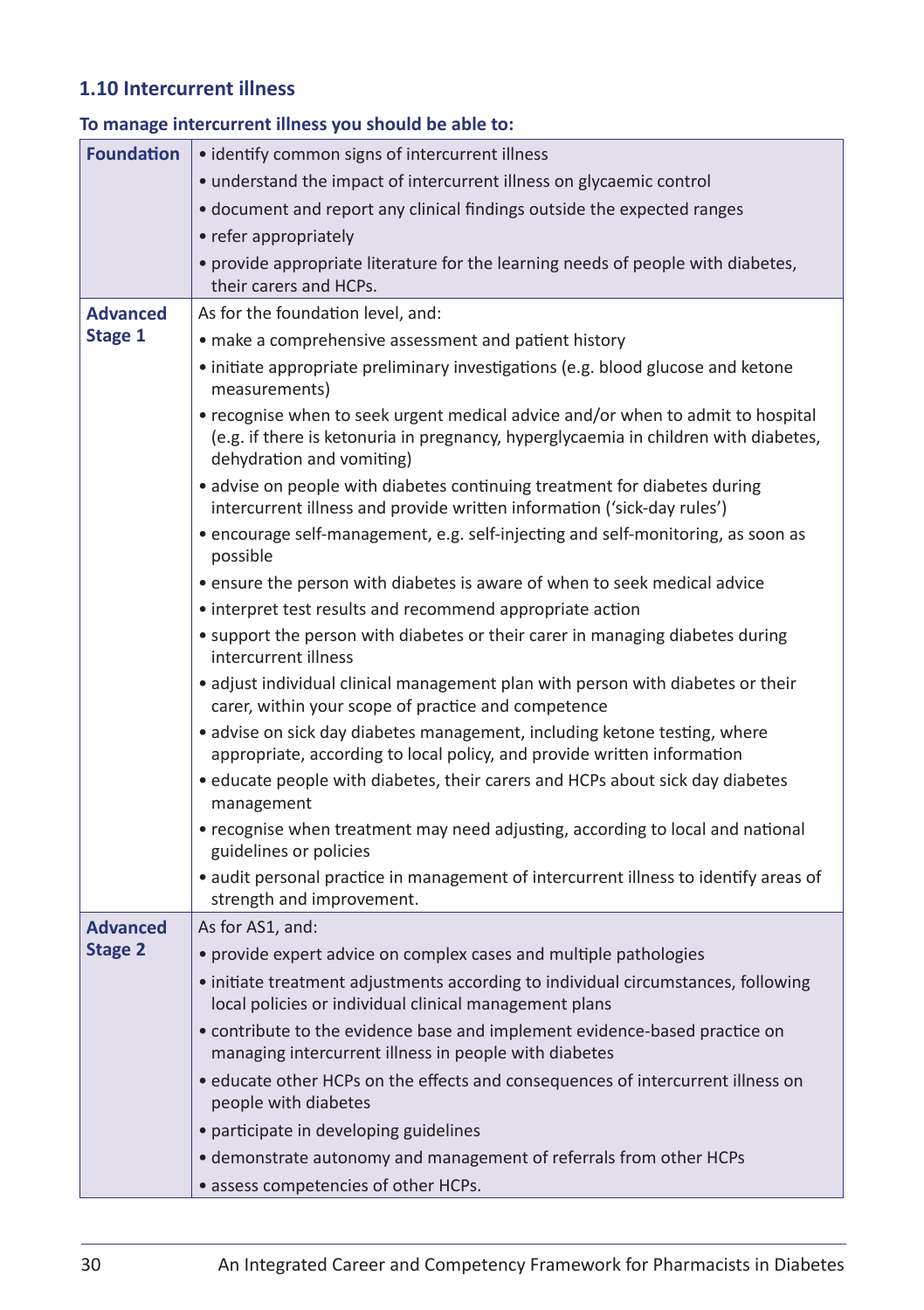| <b>Mastery</b> | As for AS2, and:                                                                                                                                                                                                                                                                                        |
|----------------|---------------------------------------------------------------------------------------------------------------------------------------------------------------------------------------------------------------------------------------------------------------------------------------------------------|
|                | • work with stakeholders to develop and implement local guidelines in the<br>management of diabetes and intercurrent illness, promoting evidence-based<br>practice and cost-effectiveness                                                                                                               |
|                | • initiate and lead research in diabetes pharmacist contribution to management of<br>diabetes and intercurrent illness through leadership and consultancy                                                                                                                                               |
|                | • identify service shortfalls in the effective management of diabetes and<br>intercurrent illness and develop strategies with the local commissioning bodies to<br>address them                                                                                                                         |
|                | • identify the need for change, proactively generate practice innovations and lead<br>new practice and service redesign measures to better meet the needs of people<br>with diabetes at risk of complications from intercurrent illness, the diabetes<br>population as a whole and the diabetes service |
|                | • influence national policy on how to manage diabetes and intercurrent illness                                                                                                                                                                                                                          |
|                | • collaborate with higher educational institutions and other education providers to<br>meet the educational needs of other HCPs.                                                                                                                                                                        |

#### **1.11 End-of-life care**

#### **To care for someone with diabetes at end of life you should be able to:**

| <b>Foundation</b> | • recognise policies on end-of-life care and diabetes                                                                                                                      |
|-------------------|----------------------------------------------------------------------------------------------------------------------------------------------------------------------------|
|                   | • recognise signs and symptoms that may signify that patient has hypoglycaemia or<br>hyperglycaemia                                                                        |
|                   | • recognise that palliative care may vary in time, and diabetes control needs to be<br>assessed individually and daily                                                     |
|                   | • demonstrate knowledge of appropriate blood glucose targets (e.g. $6 - 15$ mmol/L)<br>to avoid hypoglycaemia and hyperglycaemia                                           |
|                   | • recognise that glucocorticoid steroids may cause diabetes, which may require insulin<br>treatment; steroids can also worsen glycaemic control with pre-existing diabetes |
|                   | • recognise that the aim of diabetes treatment in the last few days of life is to<br>prevent discomfort from hypoglycaemia, hyperglycaemia and DKA or HHS                  |
|                   | • recognise that people with type 1 diabetes must remain on insulin therapy during<br>the last days of life                                                                |
|                   | • recognise that people with type 2 diabetes may not need treatment for diabetes<br>in the last few days of life                                                           |
|                   | • recognise that people with type 1 diabetes may need a change in insulin (to a<br>once-daily basal insulin, depending on that individual's eating pattern)                |
|                   | • recognise that, where possible, diabetes treatment plans and medication changes<br>must be discussed with the patient, relatives or carers                               |
|                   | • ensure appropriate transfer of information when patients move between care<br>settings.                                                                                  |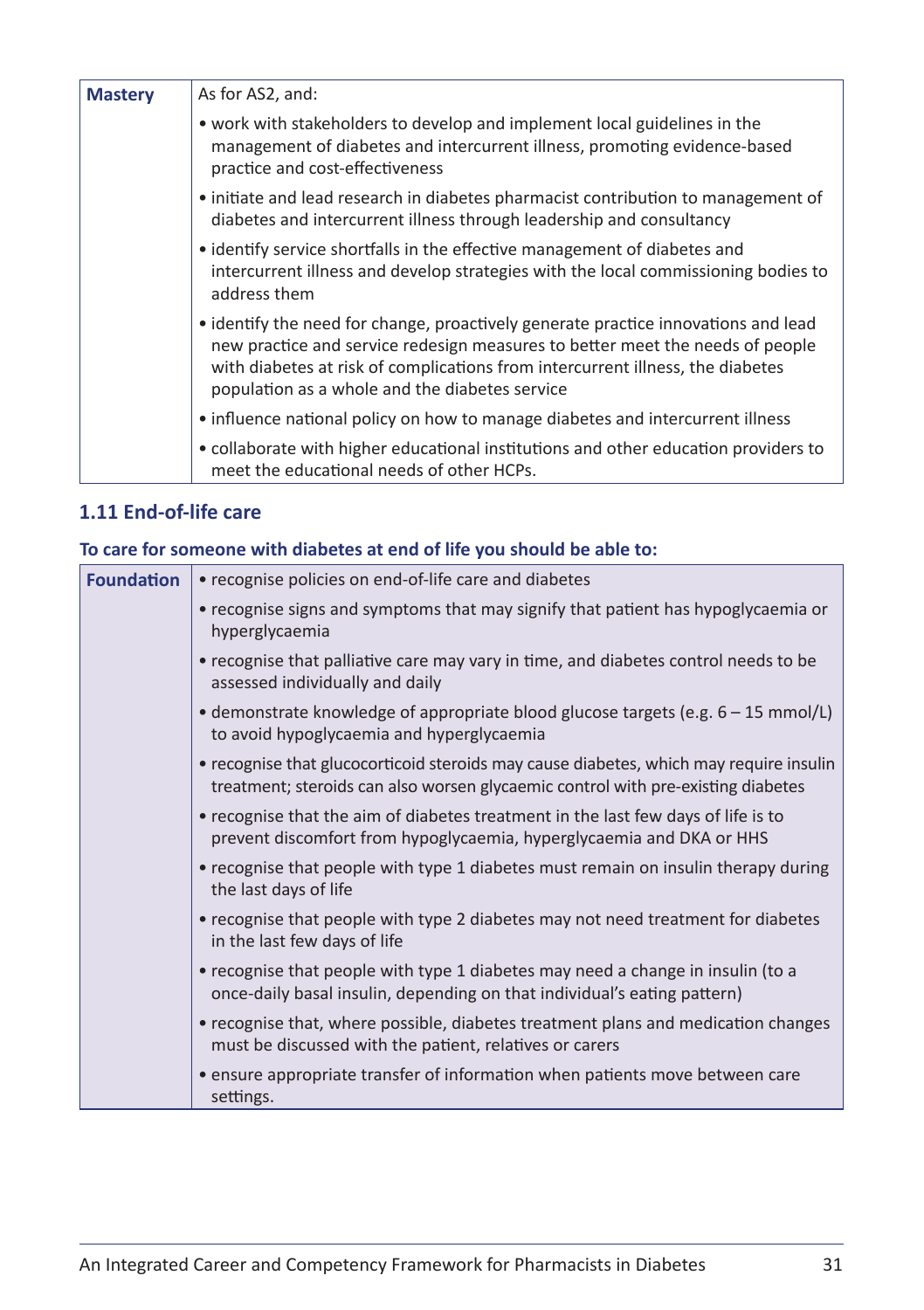| <b>Advanced</b> | As for the foundation level, and:                                                                                                                                                                                                              |
|-----------------|------------------------------------------------------------------------------------------------------------------------------------------------------------------------------------------------------------------------------------------------|
| Stage 1         | • assess the person's needs and ensure they are pain free, adequately hydrated and<br>symptom free from their diabetes                                                                                                                         |
|                 | • recognise people with diabetes that may require referral for issues unrelated<br>to diabetes, e.g. anxiety and dehydration; work with the palliative care team to<br>achieve care in line with patient's wishes                              |
|                 | • initiate and develop personalised care plans in collaboration with the person with<br>diabetes and their carers or family                                                                                                                    |
|                 | • describe indications for the initiation or discontinuation of blood-glucose-lowering<br>agents in agreement with the person with diabetes and their carers                                                                                   |
|                 | • advise on blood glucose monitoring and, if required, the appropriate frequency of<br>monitoring in agreement with the person and carers                                                                                                      |
|                 | • recognise when treatment needs to be adjusted                                                                                                                                                                                                |
|                 | • recognise that advanced care directives may be in place which specify the<br>individuals wishes for treatment options and place of death                                                                                                     |
|                 | • audit personal practice in management of end-of-life care to identify areas of<br>strength and improvement.                                                                                                                                  |
| <b>Advanced</b> | As for AS1, and:                                                                                                                                                                                                                               |
| <b>Stage 2</b>  | • plan, implement and deliver education programmes around diabetes and<br>palliative care for other HCPs                                                                                                                                       |
|                 | • if a registered non-medical prescriber, adjust and prescribe medication related to<br>diabetes, as required, within own competencies and scope of practice                                                                                   |
|                 | • work with the patient and the multidisciplinary team to develop advanced care<br>directives that specify treatment wishes                                                                                                                    |
|                 | • participate in developing guidelines and protocols related to diabetes and<br>palliative care                                                                                                                                                |
|                 | • demonstrate autonomy and management of referrals from other HCPs                                                                                                                                                                             |
|                 | • assess competencies of other HCPs.                                                                                                                                                                                                           |
| <b>Mastery</b>  | As for AS2, and:                                                                                                                                                                                                                               |
|                 | • work with stakeholders to develop and implement local guidelines for diabetes<br>management at end of life, promoting evidence-based practice and cost-<br>effectiveness                                                                     |
|                 | • lead on developing, auditing and reporting on patient-related experience and<br>outcome measures, and produce information on the outcomes of diabetes care at<br>end of life, including contributing to national data collections and audits |
|                 | • initiate and lead research in diabetes management at end of life through<br>leadership and consultancy                                                                                                                                       |
|                 | • identify service shortfalls in appropriate management of diabetes at end of life<br>and develop strategies with the local commissioning bodies to address them                                                                               |
|                 | • identify the need for change, proactively generate practice innovations, and lead<br>new practice and service redesign                                                                                                                       |
|                 | • take measures to better meet the needs of people with diabetes at end of life, the<br>diabetes population as a whole and the diabetes service                                                                                                |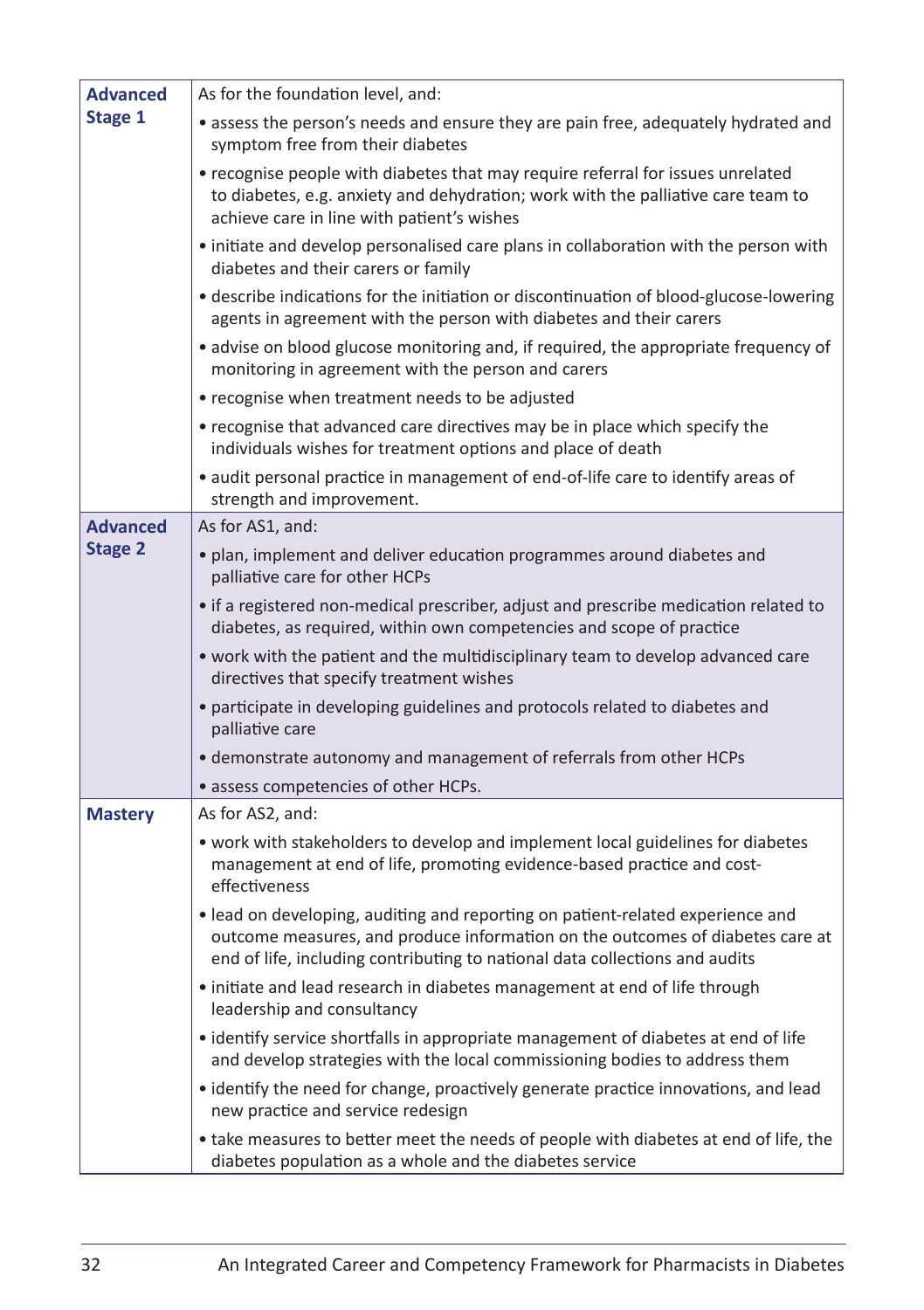| • lead on liaising with local and national end-of-life networks and diabetes teams in<br>developing diabetes and end-of-life integrated care pathways, including integrated<br>IT measures and systems for diabetes that record when individuals need<br>multidisciplinary team care across service boundaries |
|----------------------------------------------------------------------------------------------------------------------------------------------------------------------------------------------------------------------------------------------------------------------------------------------------------------|
| • influence national policy on appropriate management of someone with diabetes<br>at end of life                                                                                                                                                                                                               |
| • collaborate with higher educational institutions and other education providers to<br>meet the educational needs of other HCPs.                                                                                                                                                                               |

#### **1.12 Governance, safety and audit**

#### **To manage diabetes safely in line with local and national policy you should be able to:**

| <b>Foundation</b>                 | • report identified errors using appropriate local systems                                                                                                                                                           |
|-----------------------------------|----------------------------------------------------------------------------------------------------------------------------------------------------------------------------------------------------------------------|
|                                   | • outline local and national policies governing the management of diabetes                                                                                                                                           |
|                                   | • understand current local and national safety campaigns related to diabetes, e.g.<br>on insulin safety and hypoglycaemia awareness                                                                                  |
|                                   | • contribute to local quality improvement audits and service developments.                                                                                                                                           |
| <b>Advanced</b>                   | As for the foundation level, and:                                                                                                                                                                                    |
| Stage 1                           | • interpret local trends in error reports and contribute to governance reports and<br>meetings                                                                                                                       |
|                                   | • describe in detail local and national policies governing the management of<br>diabetes                                                                                                                             |
|                                   | • implement changes related to current safety campaigns related to diabetes, e.g.<br>insulin safety and hypoglycaemia awareness                                                                                      |
|                                   | • contribute to local and national quality improvement audits and service<br>developments                                                                                                                            |
|                                   | • provide support and advice to other HCPs on quality improvement, safety and<br>service development.                                                                                                                |
| <b>Advanced</b><br><b>Stage 2</b> | As for AS1, and:                                                                                                                                                                                                     |
|                                   | • analyse local error reports and use to identify quality improvement initiatives in<br>patient care                                                                                                                 |
|                                   | • contribute to root cause analyses                                                                                                                                                                                  |
|                                   | · implement changes in practice related to new national guidelines and policies                                                                                                                                      |
|                                   | • participate in developing local or regional guidelines and protocols, related to<br>improving patient safety and patient experience in diabetes                                                                    |
|                                   | · plan, implement and deliver local and national quality improvement audits and<br>service developments.                                                                                                             |
| <b>Mastery</b>                    | As for AS2, and:                                                                                                                                                                                                     |
|                                   | • contribute to national error analysis and quality improvement measures                                                                                                                                             |
|                                   | • work with stakeholders to develop and implement local guidelines for<br>management of diabetes before, during and after procedures and investigations,<br>promoting evidence-based practice and cost-effectiveness |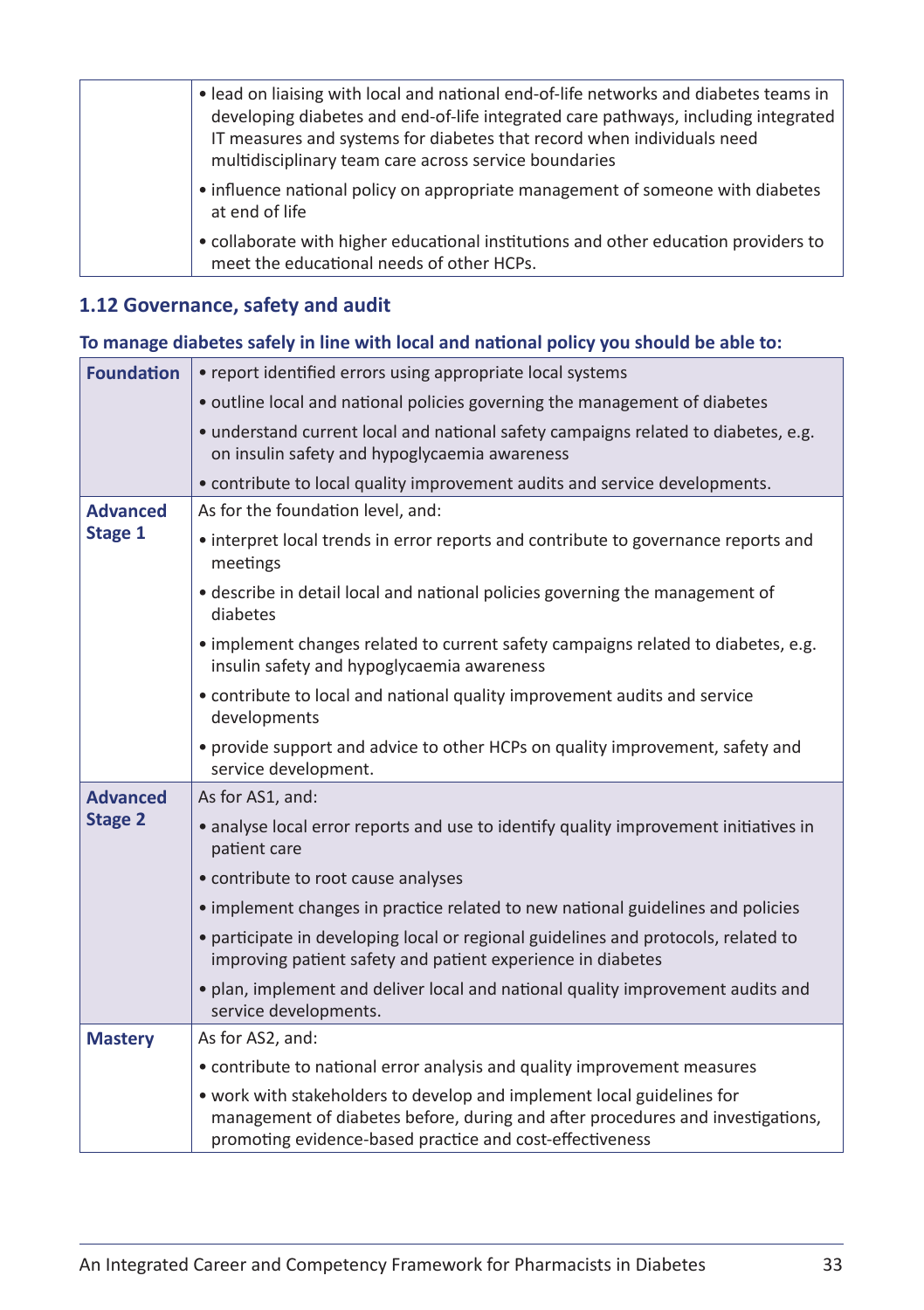| • lead on developing, auditing and reporting on patient-related experience and<br>outcome measures, and produce information on the outcomes of diabetes<br>care associated with healthcare contact, including contributing to national data<br>collections and audits  |
|------------------------------------------------------------------------------------------------------------------------------------------------------------------------------------------------------------------------------------------------------------------------|
| • initiate and lead research for management of diabetes before, during and after<br>healthcare contact through leadership and consultancy                                                                                                                              |
| • identify service shortfalls in cost-effective management of diabetes before, during<br>and after healthcare contact and develop strategies with the local commissioning<br>bodies to address them                                                                    |
| • identify the need for change, proactively generate practice innovations and lead<br>new practice and service redesign measures to better meet the needs of people<br>with diabetes having healthcare, the diabetes population as a whole and the<br>diabetes service |
| • influence national policy on management of diabetes before, during and after<br>healthcare contact                                                                                                                                                                   |
| • collaborate with higher educational institutions and other education providers to<br>meet the educational needs of other HCPs.                                                                                                                                       |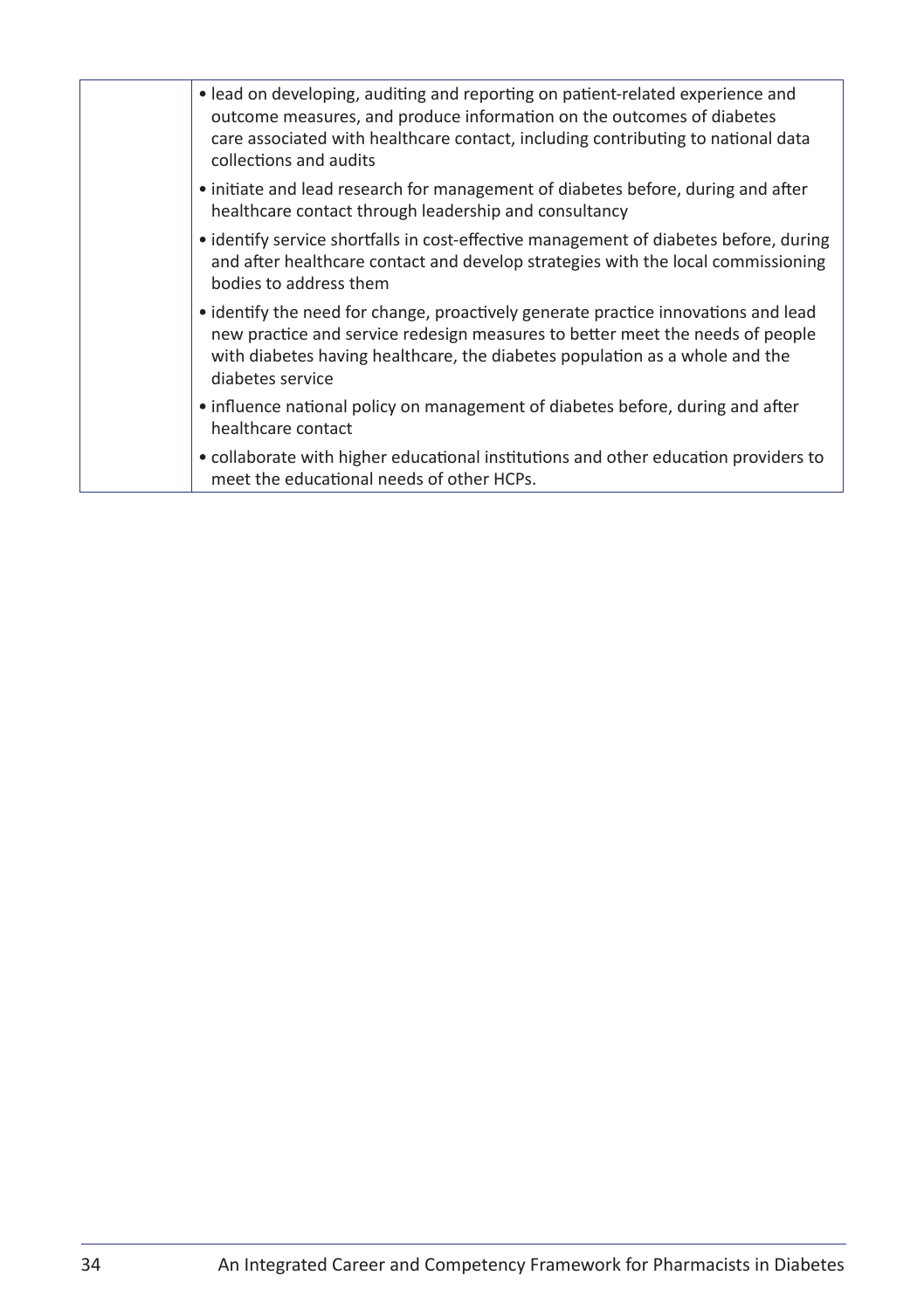#### **2 Managing diabetes in hospital**

These competencies apply specifically to those working in secondary care. They follow the patient journey and all pharmacists working in a hospital should be able to meet these competencies at one level.

#### **2.1 General admission**

#### **To manage diabetes during a hospital admission you should be able to:**

| <b>Foundation</b> | • carry out duties expected of a competent pharmacist for the care of a person with<br>diabetes                                                                                        |
|-------------------|----------------------------------------------------------------------------------------------------------------------------------------------------------------------------------------|
|                   | • interpret blood glucose, blood and urine ketone tests within local guidelines                                                                                                        |
|                   | • inform a registered nurse or doctor of any observed change in the condition of a<br>person with diabetes                                                                             |
|                   | • understand national and local guidance and training requirement on insulin safety,<br>including safe disposal of sharps                                                              |
|                   | • recognise common errors related to use of insulin within hospitals and work this<br>healthcare teams to minimise them                                                                |
|                   | • demonstrate awareness of the importance of daily foot checks in those with poor<br>mobility, the frail and the bedbound                                                              |
|                   | • understand the treatment regimen of the person with diabetes and device or<br>delivery systems                                                                                       |
|                   | • recognise the impact that glucocorticosteroids have on blood glucose levels and<br>trends                                                                                            |
|                   | • understand different non-insulin or insulin therapies and regimens                                                                                                                   |
|                   | • assess the suitability of drugs depending on current eGFR level, intercurrent illness<br>and specific contraindications                                                              |
|                   | • understand the different diabetic emergencies and their common precipitating<br>factors                                                                                              |
|                   | • recognise the different indications for use of a variable-rate or fixed-rate insulin<br>infusion                                                                                     |
|                   | • understand the 'never event' policy for your trust and frameworks around this                                                                                                        |
|                   | • understand appropriate referral systems to diabetes specialist teams, e.g.<br>directors of service in nursing, consultants, dieticians, specialist pharmacists.                      |
| <b>Advanced</b>   | As for the foundation level, and:                                                                                                                                                      |
| Stage 1           | • demonstrate knowledge of all current diabetes treatments                                                                                                                             |
|                   | • support and teach ward-based HCPs in how to use diabetes medications and<br>promote insulin safety                                                                                   |
|                   | • take blood glucose and ketone readings and perform urinalysis for people with<br>diabetes within local guidelines and understand quality control methods for<br>equipment being used |
|                   | • review, interpret and act on daily foot checks carried out by others                                                                                                                 |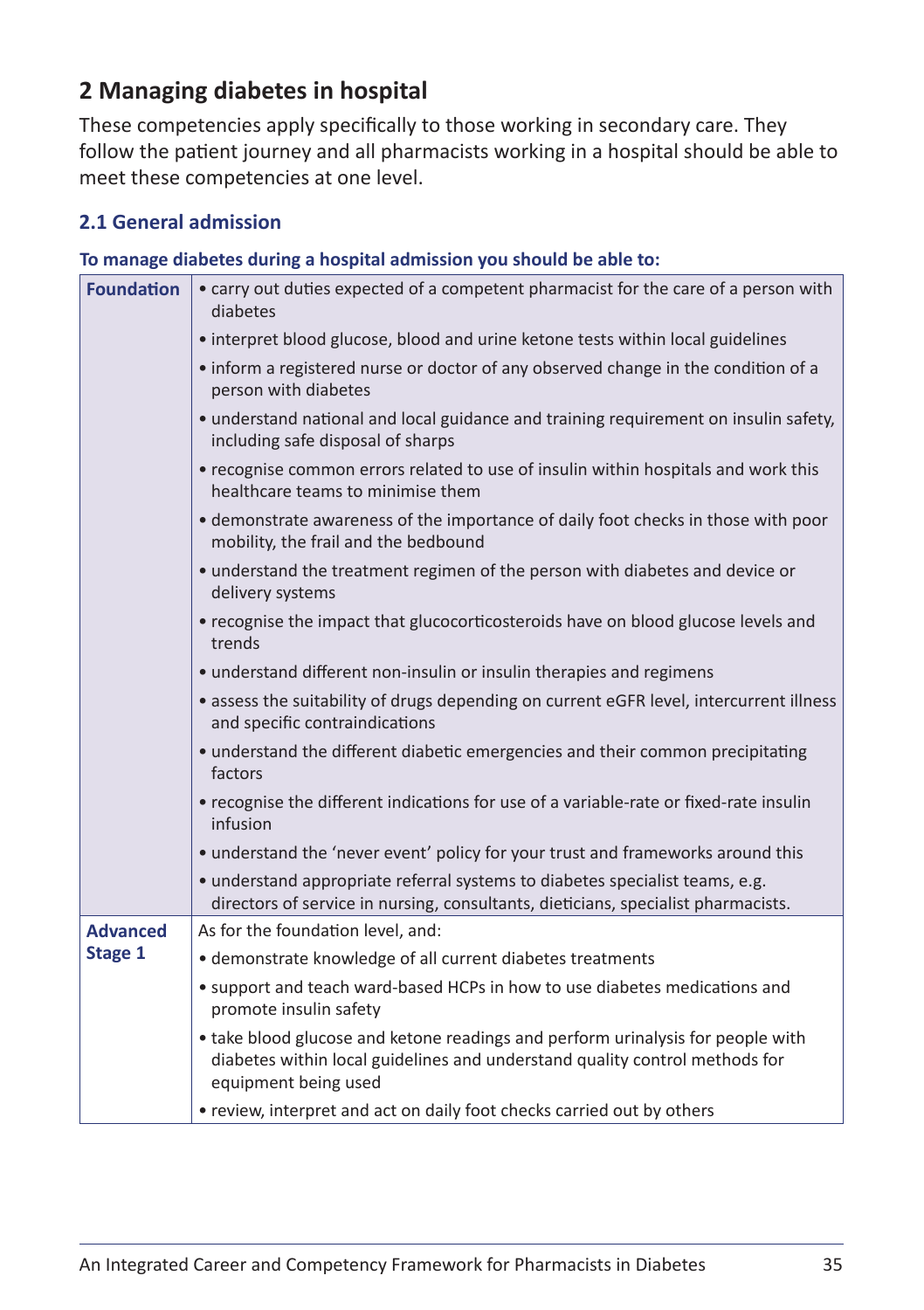|                 | • demonstrate knowledge of the management of diabetes medications before<br>investigations and procedures                                                                                             |
|-----------------|-------------------------------------------------------------------------------------------------------------------------------------------------------------------------------------------------------|
|                 | • explain and advise on care relating to hospital procedures and investigations for<br>the person with diabetes                                                                                       |
|                 | • recognise diabetes-related emergencies (e.g. DKA, HHS, hypoglycaemia) and<br>recommend treatment according to local guidelines                                                                      |
|                 | • recognise appropriate glycaemic treatment targets for special patient groups (e.g.<br>older people, those with significant comorbidities, the frail and those in end-of-life<br>care)               |
|                 | • understand treatment pathways to manage steroid-induced hyperglycaemia                                                                                                                              |
|                 | • understand the impact of enteral feeding of food supplements on blood glucose                                                                                                                       |
|                 | • assess the ability to and, where appropriate, enable a person with diabetes to self-<br>manage their diabetes during an inpatient stay, according to local policy                                   |
|                 | • if a registered non-medical prescriber, initiate or adjust existing medications as<br>required in consultation with the multidisciplinary team; deliver regular diabetes<br>training for ward staff |
|                 | • enhance knowledge through CPD and disseminate knowledge to other HCPs                                                                                                                               |
|                 | • demonstrate knowledge of national guidelines for the care of people with<br>diabetes admitted to hospital                                                                                           |
|                 | • demonstrate the safe use of insulin, e.g. Forum for Injection Technique (FIT) Plus                                                                                                                  |
|                 | • establish, maintain and discontinue insulin infusion regimens according to local<br>policy and individuals' needs                                                                                   |
| <b>Advanced</b> | As for AS1, and:                                                                                                                                                                                      |
| <b>Stage 2</b>  | • participate in the development or maintenance of local guidance for the care of<br>people with diabetes in hospital                                                                                 |
|                 | • provide expert advice on the care of people with complex diabetes or unusual<br>regimens                                                                                                            |
|                 | • support the person with diabetes to maintain and re-establish diabetes self-<br>management                                                                                                          |
|                 | • participate in research on the care of people with diabetes in hospital                                                                                                                             |
|                 | • if a registered non-medical prescriber, autonomously initiate and optimise<br>medications and organise ongoing monitoring, as required, within own<br>competencies and scope of practice            |
|                 | • undertake a diabetes foot check, act on findings and participate in informing national<br>initiatives to improve diabetes inpatient care, e.g. National Diabetes Inpatient Audits                   |
|                 | • demonstrate autonomy and manage referrals from other HCPs                                                                                                                                           |
|                 | · assess competencies of other HCPs.                                                                                                                                                                  |
| <b>Mastery</b>  | As for AS2, and:                                                                                                                                                                                      |
|                 | • lead an inpatient ward round as the responsible prescriber for diabetes referrals.                                                                                                                  |
|                 | • work with stakeholders to develop and implement local guidelines on managing<br>diabetes during a hospital admission, promoting evidence-based practice and<br>cost-effectiveness                   |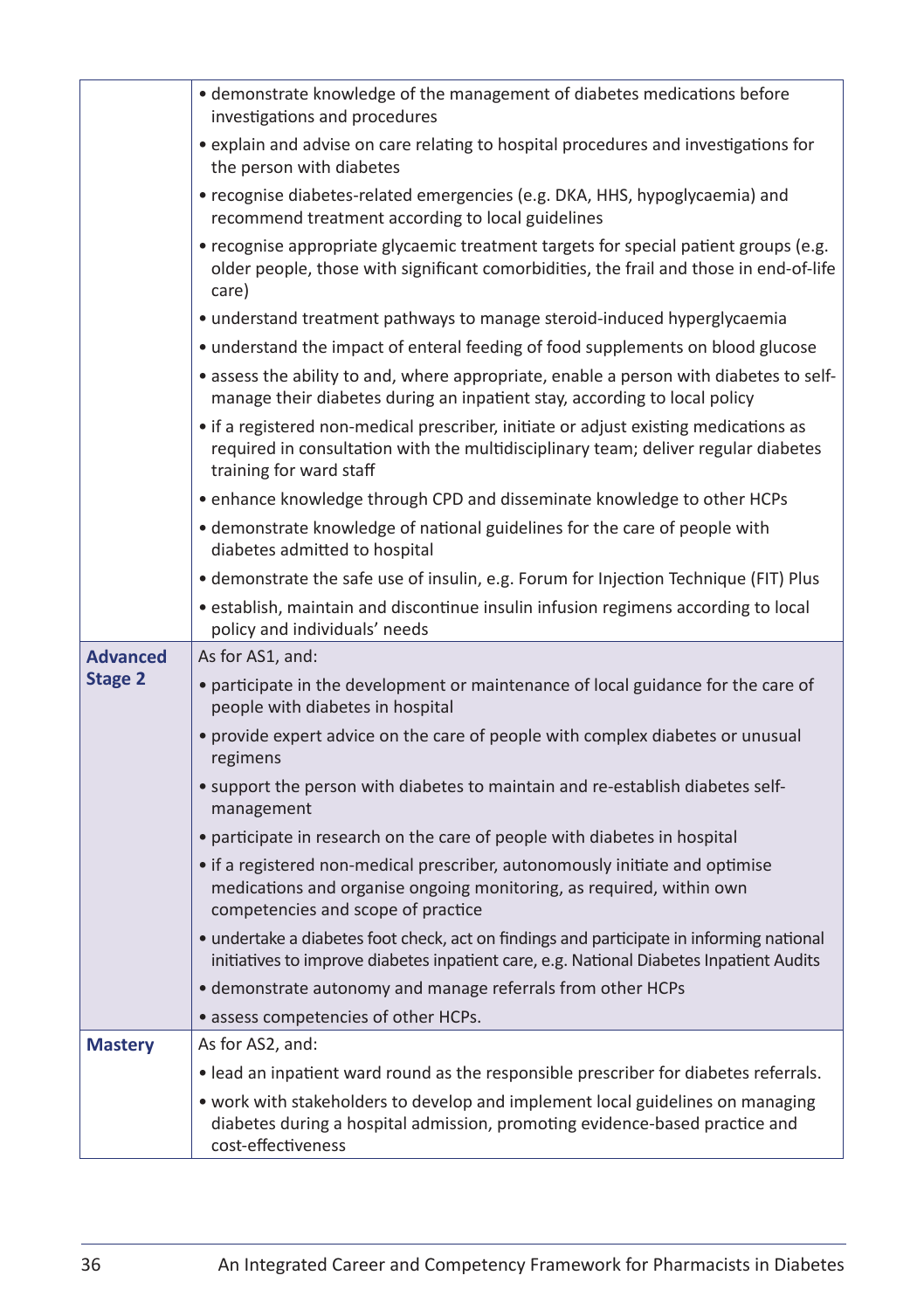|  | • lead on developing, auditing and reporting on patient-related experience and<br>outcome measures, and produce information on the outcomes of diabetes care<br>during a hospital admission; contribute to national data collections and audits<br>initiate and lead research in management of diabetes during a hospital admission<br>through leadership and consultancy |
|--|---------------------------------------------------------------------------------------------------------------------------------------------------------------------------------------------------------------------------------------------------------------------------------------------------------------------------------------------------------------------------|
|  | • identify service shortfalls in effective management of diabetes during a hospital<br>admission and develop strategies with the local commissioning bodies to address<br>them                                                                                                                                                                                            |
|  | • identify the need for change, proactively generate practice innovations and lead<br>new practice and service redesign measures to better meet the needs of people<br>with diabetes during a hospital admission, the diabetes population as a whole and<br>the diabetes service                                                                                          |
|  | • lead on liaising with local and national secondary care networks and diabetes<br>teams in developing joint diabetes and medical and surgical integrated care<br>pathways, including integrated IT measures and systems for diabetes that record<br>when individuals need multidisciplinary team care across service boundaries                                          |
|  | • influence national policy on cost-effective management of diabetes during a<br>hospital admission                                                                                                                                                                                                                                                                       |
|  | • collaborate with higher educational institutions and other education providers to<br>meet the educational needs of other HCPs.                                                                                                                                                                                                                                          |

#### **2.2 Surgery**

#### **To manage diabetes before and after surgery, in addition to the competencies outlined for general hospital admission, you should be able to:**

| <b>Foundation</b> | • understand policies on fasting in people with diabetes undergoing emergency and<br>elective surgical or investigative procedures                           |
|-------------------|--------------------------------------------------------------------------------------------------------------------------------------------------------------|
|                   | • follow guidelines on appropriate nutrition, monitoring of glycaemic control and<br>administration of diabetes medication according to local guidelines     |
|                   | • provide information to relatives and carers of people with diabetes                                                                                        |
|                   | • understand the metabolic effects of surgery on the diabetic patient.                                                                                       |
| <b>Advanced</b>   | As for the foundation level, and:                                                                                                                            |
| Stage 1           | • understand in detail the metabolic effects of surgery on the diabetic patient                                                                              |
|                   | • take a patient history and discuss adherence with treatment and glycaemic control<br>in order to perform a pre-operative assessment for a diabetic patient |
|                   | • advise on diabetes care surrounding pre- and perioperative procedures                                                                                      |
|                   | • demonstrate knowledge of the indications, management and discontinuation of a<br>variable-rate insulin infusion                                            |
|                   | • understand fluid management for people with diabetes requiring variable-rate IV<br>insulin infusion                                                        |
|                   | • understand fluid management for people with diabetes not requiring variable-rate<br>IV insulin                                                             |
|                   | • identify current medication (oral and injectable) and develop an individualised<br>care plan, taking into account fasting requirements                     |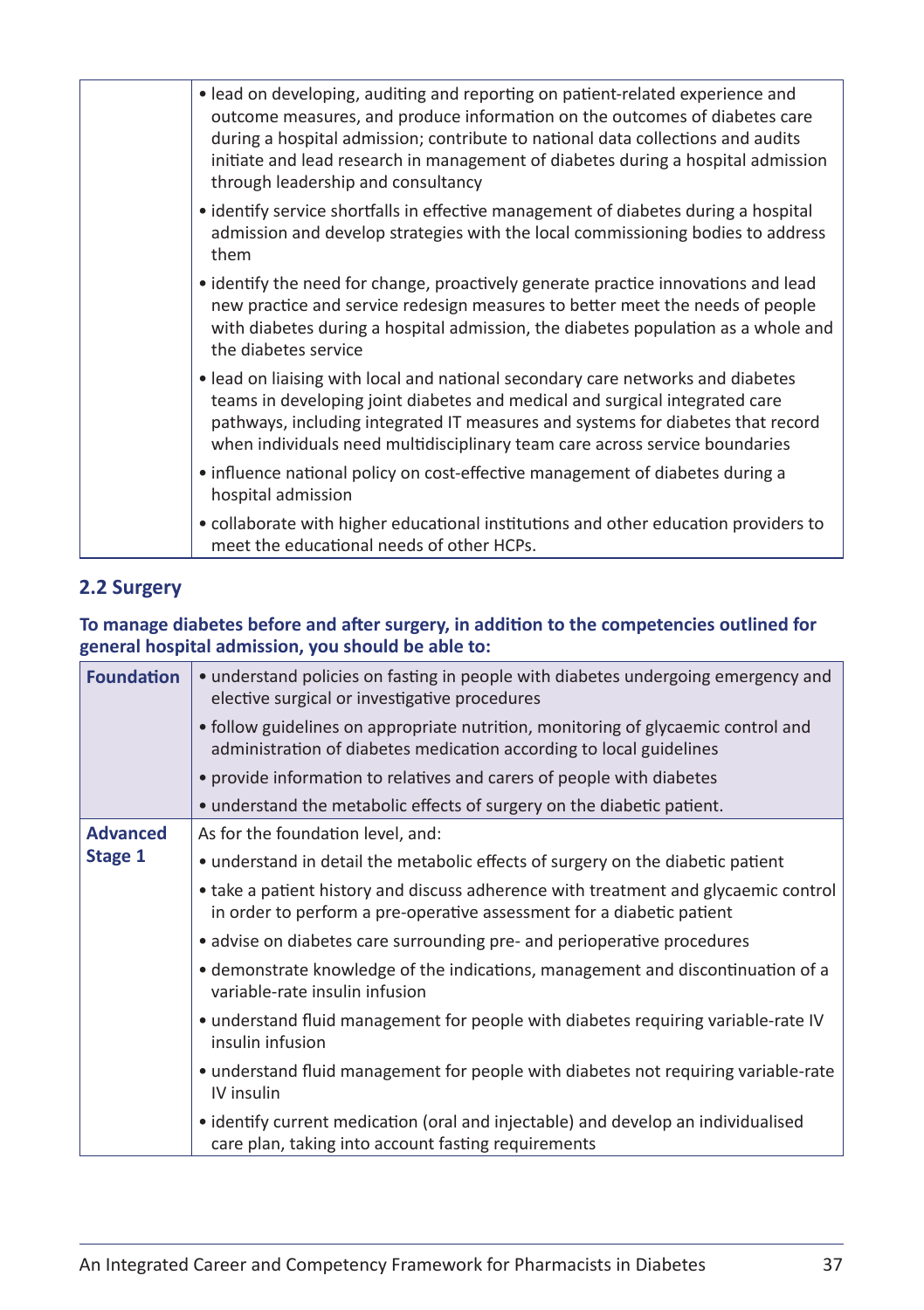|                 | • know when to refer to dietetics for nutritional review                                                                                                                                                                                                                                  |
|-----------------|-------------------------------------------------------------------------------------------------------------------------------------------------------------------------------------------------------------------------------------------------------------------------------------------|
|                 | • understand national recommendations, standards and guidelines for the care of<br>people with diabetes undergoing surgery or investigation                                                                                                                                               |
|                 | • if a registered non-medical prescriber, initiate or adjust existing medications as<br>required in consultation with the multidisciplinary team                                                                                                                                          |
|                 | • assess and, where appropriate, enable a person with diabetes to self-manage their<br>diabetes during an inpatient stay, according to local policy                                                                                                                                       |
|                 | • assess and respond to problems relating to the care of people with diabetes<br>undergoing surgery                                                                                                                                                                                       |
|                 | • educate all HCPs in the care of people with diabetes undergoing surgery                                                                                                                                                                                                                 |
|                 | • audit personal practice in management of patients with diabetes undergoing<br>surgery to identify areas of strength and improvement.                                                                                                                                                    |
| <b>Advanced</b> | As for AS1, and:                                                                                                                                                                                                                                                                          |
| <b>Stage 2</b>  | • provide expert advice for people with diabetes with complex management<br>problems or unusual regimens following surgery or investigation                                                                                                                                               |
|                 | • if a registered non-medical prescriber, autonomously initiate and optimise<br>medications and organise ongoing monitoring, as required, within own<br>competencies and scope of practice, e.g. variable-rate insulin and fluids                                                         |
|                 | • advise on management and independently manage people with diabetes in<br>special circumstances, e.g. people with diabetes on insulin infusion pumps,<br>undergoing emergency surgery and with stress hyperglycaemia                                                                     |
|                 | • participate in developing and maintaining local guidance for the care of people<br>with diabetes undergoing surgical procedures                                                                                                                                                         |
|                 | • participate in research or audit relating to the care of the person with diabetes<br>undergoing surgery                                                                                                                                                                                 |
|                 | • participate in national initiatives to improve inpatient care for people with<br>diabetes undergoing surgical procedures or investigations                                                                                                                                              |
|                 | • join those putting in place local policy, education and procedures to avoid adverse<br>outcomes in surgical inpatients, e.g. involvement in staff education programmes                                                                                                                  |
|                 | • demonstrate autonomy and management of referrals from other HCPs                                                                                                                                                                                                                        |
|                 | • assess competencies of other HCPs.                                                                                                                                                                                                                                                      |
| <b>Mastery</b>  | As for AS2, and:                                                                                                                                                                                                                                                                          |
|                 | • run pre-operative diabetes clinics, where locally created, to optimise patients'<br>diabetes control before surgery and create management plans for the peri-<br>operative period                                                                                                       |
|                 | • work with stakeholders to develop and implement local guidelines for<br>management of diabetes before, during and after surgical procedures and<br>investigations, promoting evidence-based practice and cost-effectiveness                                                             |
|                 | • lead on developing, auditing and reporting on patient-related experience and<br>outcome measures, and produce information on the outcomes of diabetes care<br>associated with surgical procedures and investigations, including contributing to<br>national data collections and audits |
|                 | • initiate and lead research for management of diabetes before, during and after<br>surgical procedures through leadership and consultancy                                                                                                                                                |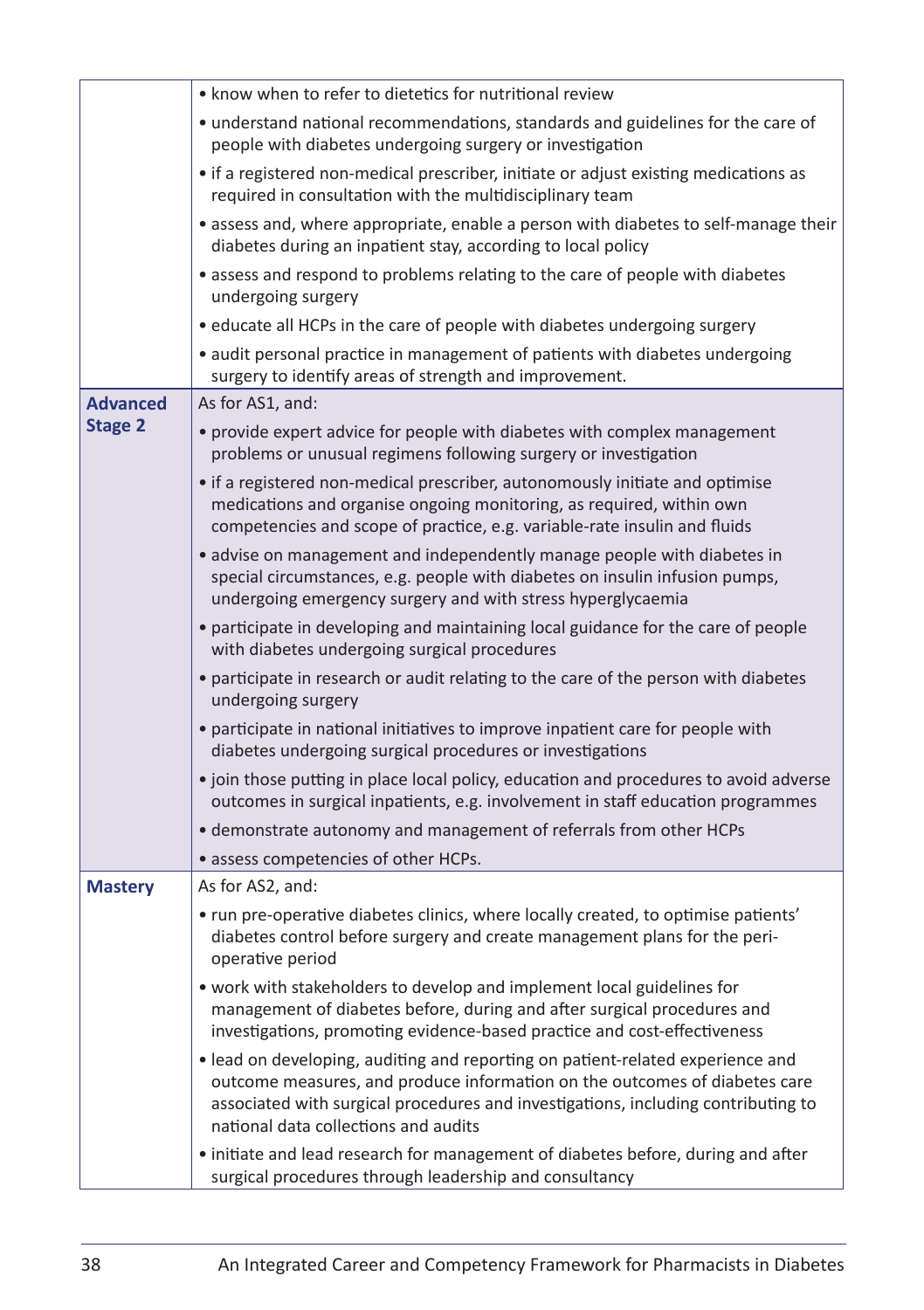| • identify service shortfalls in cost-effective management of diabetes before, during<br>and after surgical procedures and investigations, and develop strategies with the<br>local commissioning bodies to address them                                                                           |
|----------------------------------------------------------------------------------------------------------------------------------------------------------------------------------------------------------------------------------------------------------------------------------------------------|
| • identify the need for change, proactively generate practice innovations, and<br>lead new practice and service redesign measures to better meet the needs of<br>people with diabetes having surgical procedures or investigations, the diabetes<br>population as a whole and the diabetes service |
| • influence national policy on management of diabetes before, during and after<br>surgical procedures and investigations                                                                                                                                                                           |
| • collaborate with higher educational institutions and other education providers to<br>meet the educational needs of other HCPs.                                                                                                                                                                   |

#### **2.3 Discharge planning**

#### **To manage diabetes on discharge, in addition to the competencies outlined for general hospital admission, you should be able to:**

| <b>Foundation</b> | • reconcile changes on admission and start to plan for discharge from admission                                                                                                                   |
|-------------------|---------------------------------------------------------------------------------------------------------------------------------------------------------------------------------------------------|
|                   | • stratify discharges for inpatients with diabetes (simple, complex or rapid) and refer<br>to specialist teams where needed                                                                       |
|                   | • refer to clinical management plans written by diabetes specialists                                                                                                                              |
|                   | • use local and national guidelines to plan safe and effective discharge                                                                                                                          |
|                   | • counsel the patient on changes to diabetes medicines and management                                                                                                                             |
|                   | • understand any issues that need resolving when a patient moves between care<br>settings                                                                                                         |
|                   | • identify inpatients who would benefit from referral to a community pharmacy for<br>a new medicine service or medicine use review                                                                |
|                   | • if working in community pharmacy, undertake an appropriate medicine use review<br>or new medicine service review of a patient after discharge from hospital.                                    |
| <b>Advanced</b>   | As for the foundation level, and:                                                                                                                                                                 |
| Stage 1           | • assess competence for continuing self-care, e.g. knowledge of diabetes, self-<br>management skills, education, social circumstances, expected change in<br>functionality, barriers to self-care |
|                   | • review clinical management plans for post-discharge and make suggestions for<br>improvement involving input from the patient or carer                                                           |
|                   | • keep the patient updated throughout their stay and provide a review of changes<br>at the point of discharge                                                                                     |
|                   | • communicate changes to diabetes care including any pending investigations or<br>actions to relevant care providers in the community to ensure continuity of care                                |
|                   | • provide people with diabetes with equipment to manage diabetes, e.g. glucose or<br>ketone meters, needles, sharps bins                                                                          |
|                   | • provide tailored education to people with diabetes before discharge                                                                                                                             |
|                   | • refer people with diabetes to relevant structured education courses post-<br>discharge                                                                                                          |
|                   | • audit personal practice in discharge planning and transfer of care to identify areas<br>of strength and improvement.                                                                            |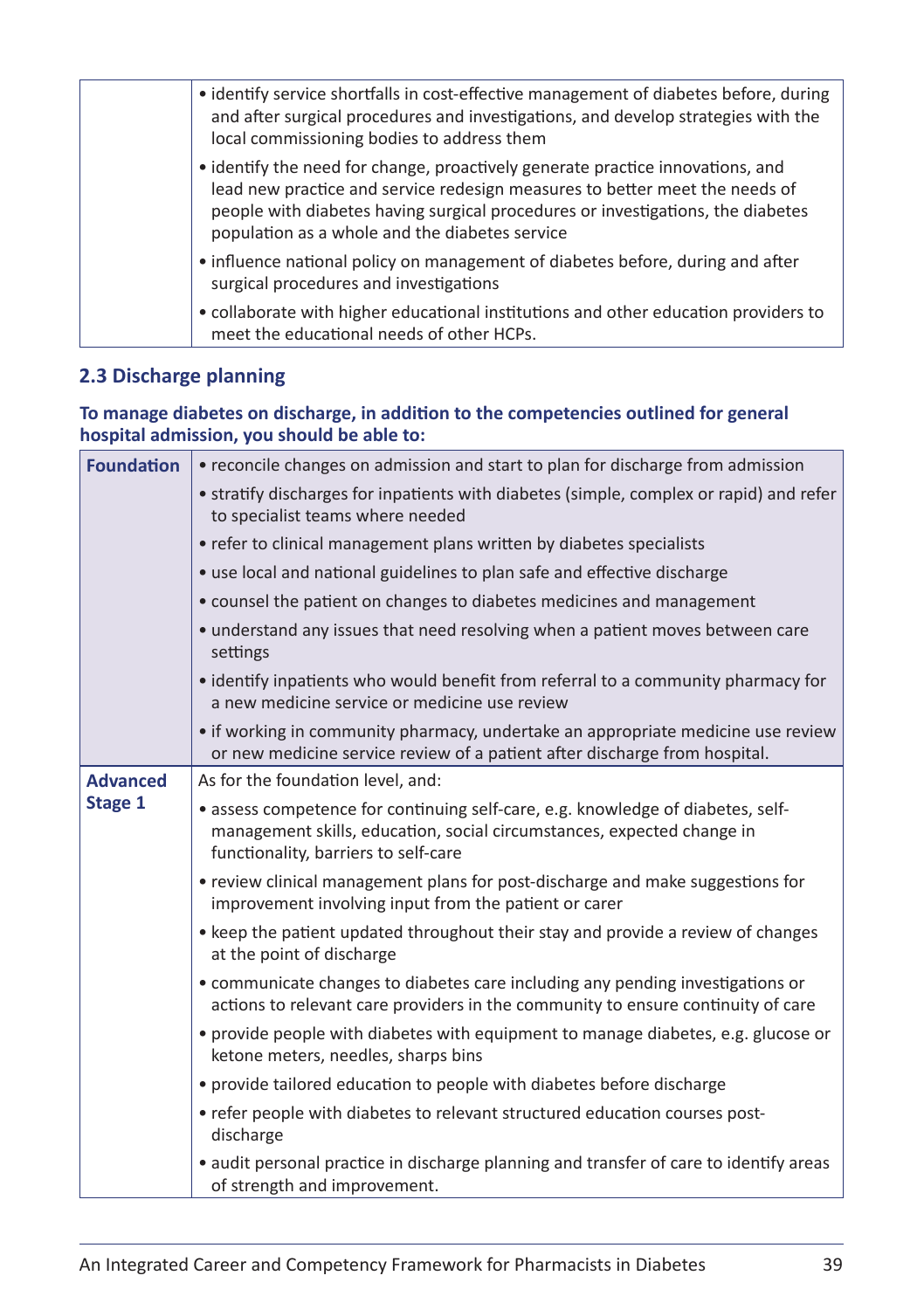| <b>Advanced</b> | As for AS1, and:                                                                                                                                                                                                                                                                         |
|-----------------|------------------------------------------------------------------------------------------------------------------------------------------------------------------------------------------------------------------------------------------------------------------------------------------|
| <b>Stage 2</b>  | • produce a care plan for post-discharge involving the patient and/or carers in a way<br>that maximises independence                                                                                                                                                                     |
|                 | • assess and refer people with diabetes to relevant specialist care providers in<br>the community (e.g. community diabetes multidisciplinary teams, dieticians,<br>podiatrists, obesity services) to ensure continuity of care                                                           |
|                 | • undertake post-discharge reviews of non-complex inpatients with diabetes in<br>appropriate settings                                                                                                                                                                                    |
|                 | • participate in multidisciplinary team or best interest meetings                                                                                                                                                                                                                        |
|                 | • develop local policies and practice for safe diabetes discharge                                                                                                                                                                                                                        |
|                 | • demonstrate autonomy and management of referrals from other HCPs related to<br>discharge of inpatients with diabetes.                                                                                                                                                                  |
| <b>Mastery</b>  | As for AS2, and:                                                                                                                                                                                                                                                                         |
|                 | • run complex post-discharge diabetes clinics, where locally created, working to<br>prevent re-admission in high-risk individuals with diabetes                                                                                                                                          |
|                 | • work with stakeholders to develop and implement local guidelines for<br>management of diabetes before, during and after admission to a care facility,<br>promoting evidence-based practice and cost-effectiveness                                                                      |
|                 | • lead on developing, auditing and reporting on patient-related experience and<br>outcome measures, and produce information on the outcomes of diabetes care<br>following admission to a care facility, including contributing to national data<br>collections and audits                |
|                 | • initiate and lead research for management of diabetes before, during and after<br>admission to a care facility through leadership and consultancy                                                                                                                                      |
|                 | • identify service shortfalls in cost-effective management of diabetes before,<br>during and after admission to a care facility and develop strategies with the local<br>commissioning bodies to address them                                                                            |
|                 | • identify the need for change, proactively generate practice innovations and lead<br>new practice and service redesign measures to better meet the needs of people<br>with diabetes who are admitted to a care facility, the diabetes population as a<br>whole and the diabetes service |
|                 | • influence national policy on management of diabetes before, during and after<br>admission to a care facility                                                                                                                                                                           |
|                 | • collaborate with higher educational institutions and other education providers to<br>meet the educational needs of other HCPs.                                                                                                                                                         |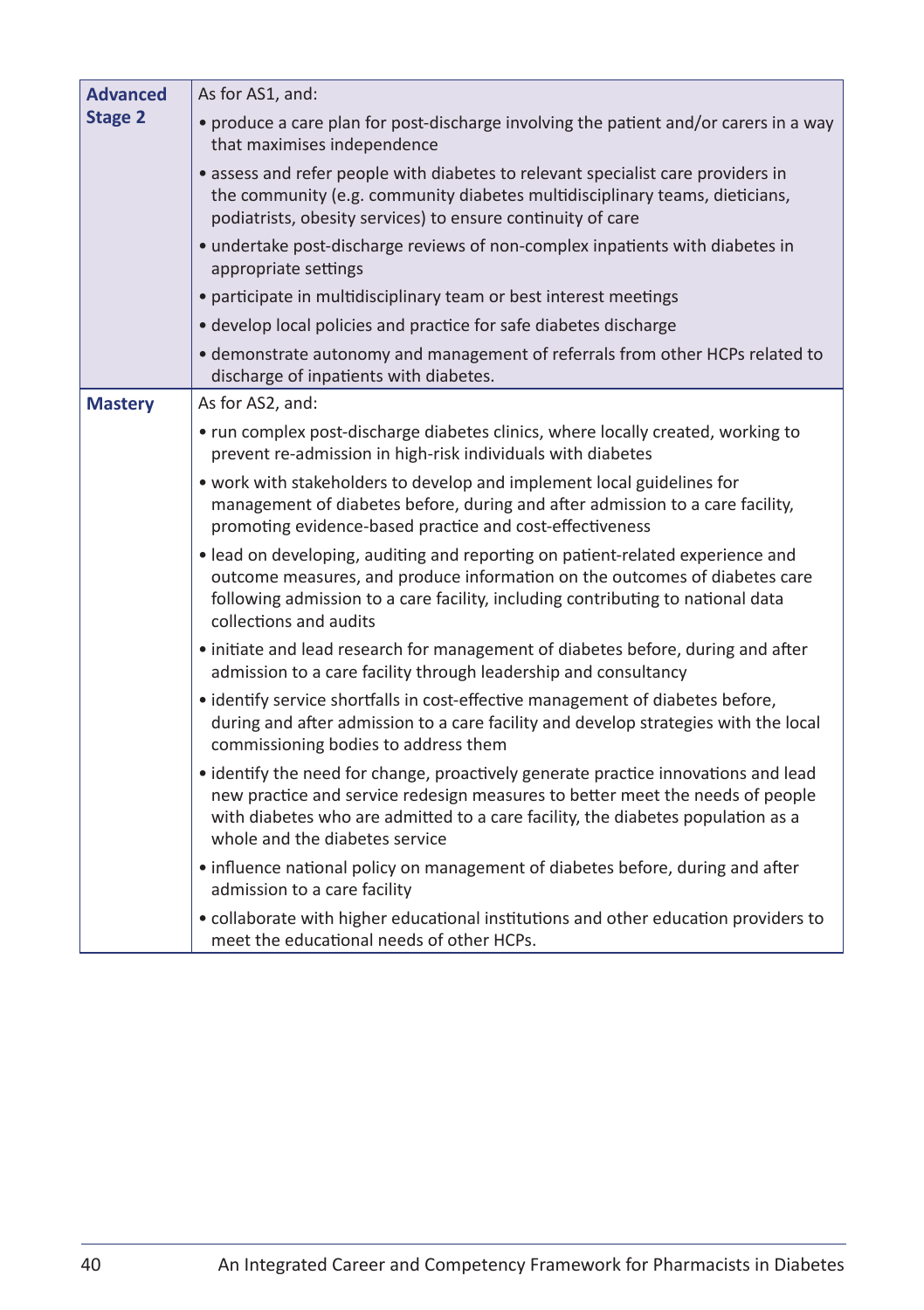#### **3 Pregnancy**

These competencies apply specifically to those working with pregnant women with diabetes or those with diabetes who are planning a pregnancy. They apply to those working in a specialist prenatal or antenatal setting in either primary or secondary care.

#### **3.1 Pre-conception care**

#### **To support a woman with diabetes preparing for pregnancy you should be able to:**

| <b>Foundation</b> | • demonstrate awareness of the need for pre-conception care                                                                                                                                |
|-------------------|--------------------------------------------------------------------------------------------------------------------------------------------------------------------------------------------|
|                   | • direct women to local or online information and group sessions if available                                                                                                              |
|                   | • know how to recognise and treat hypoglycaemia.                                                                                                                                           |
| <b>Advanced</b>   | As for the foundation level, and:                                                                                                                                                          |
| Stage 1           | • understand the latest national guidelines                                                                                                                                                |
|                   | • demonstrate an understanding of the need for pre-conception care and follow<br>local guidelines                                                                                          |
|                   | • explain to the woman with diabetes or her carer the need for pre-conception care                                                                                                         |
|                   | • identify medicines contraindicated in pregnancy, e.g. statins and angiotensin-<br>converting enzyme (ACE) inhibitors and refer as necessary                                              |
|                   | • understand the need for the higher dose of folic acid                                                                                                                                    |
|                   | • understand the risk of hypoglycaemia and lower glucose targets in preparation for<br>and during pregnancy                                                                                |
|                   | • demonstrate knowledge of the appropriate referral system, including to a<br>specialist diabetes team                                                                                     |
|                   | • demonstrate knowledge of latest care recommendations for the pre-conception<br>management of diabetes                                                                                    |
|                   | • provide education that can support the woman to achieve pre-conception blood<br>glucose targets including suitable increases in blood glucose testing                                    |
|                   | • audit personal practice in management of pre-conception care to identify areas of<br>strength and improvement.                                                                           |
| <b>Advanced</b>   | As for AS1, and:                                                                                                                                                                           |
| <b>Stage 2</b>    | • participate in pre-conception care as part of the multidisciplinary team                                                                                                                 |
|                   | • understand the care processes that should be delivered as part of pre-conception<br>care, including eye screening                                                                        |
|                   | • if a registered non-medical prescriber, autonomously initiate and optimise<br>medications and organise ongoing monitoring, as required, within own<br>competencies and scope of practice |
|                   | · demonstrate in-depth knowledge of pathophysiology of diabetes complications in<br>pregnancy                                                                                              |
|                   | • develop and implement management plans including lower glycaemic targets, and<br>identifying the risk and managing hypoglycaemia                                                         |
|                   | • understand national and local guidelines on diabetes pre-pregnancy care                                                                                                                  |
|                   | • plan, implement and deliver education programmes around diabetes pregnancy<br>care for other HCPs                                                                                        |
|                   | • participate in developing guidelines and protocols                                                                                                                                       |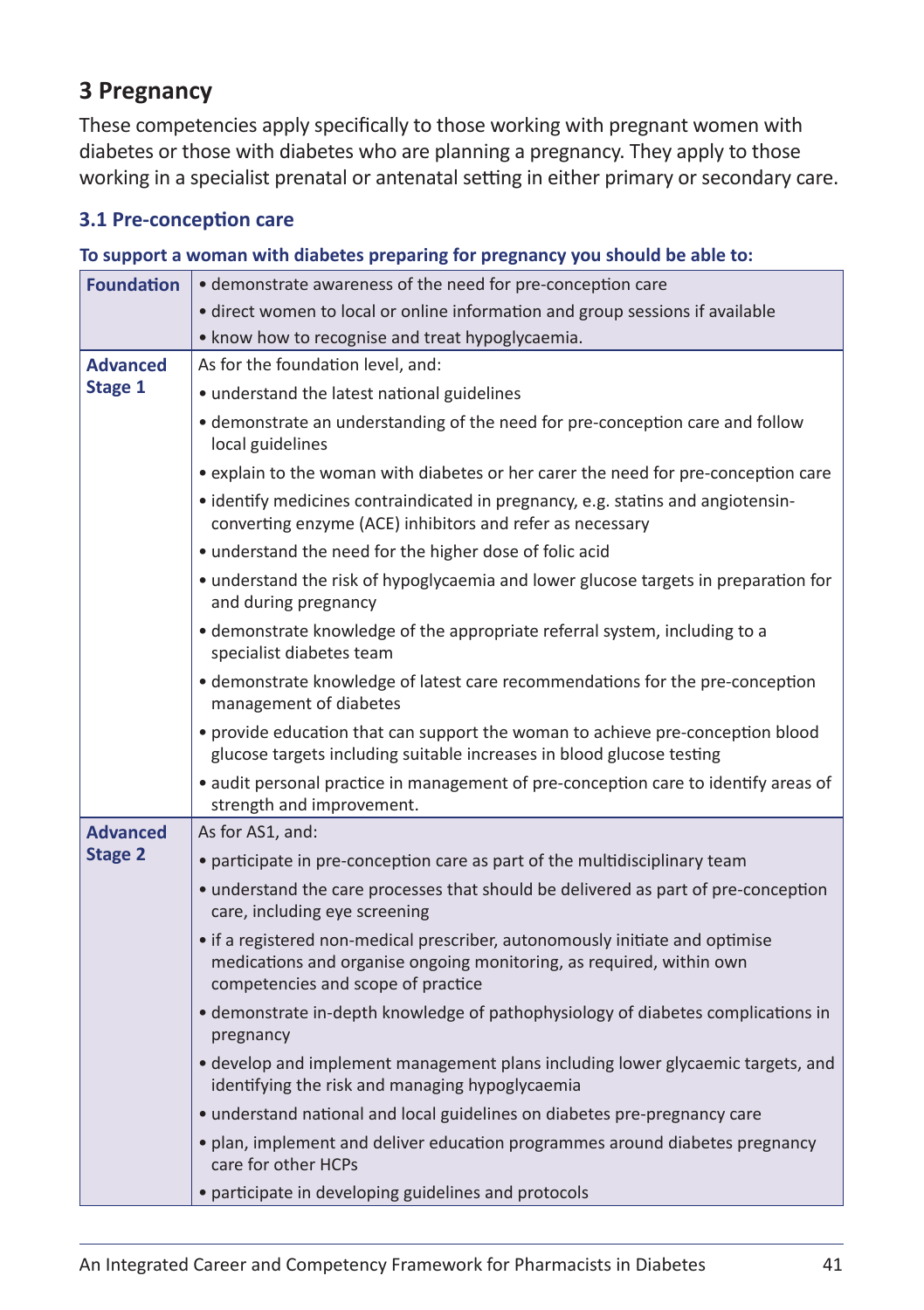|                | • raise awareness of the specific diabetes targets recommended during pregnancy                                                                                                                                                                                                                                                 |
|----------------|---------------------------------------------------------------------------------------------------------------------------------------------------------------------------------------------------------------------------------------------------------------------------------------------------------------------------------|
|                | • participate in audit of healthcare outcomes                                                                                                                                                                                                                                                                                   |
|                | · demonstrate autonomy and management of referrals from other HCPs                                                                                                                                                                                                                                                              |
|                | • assess competencies of other HCPs.                                                                                                                                                                                                                                                                                            |
| <b>Mastery</b> | As for AS2, and:                                                                                                                                                                                                                                                                                                                |
|                | • work with stakeholders to develop and implement local guidelines for pre-<br>conception care, promoting evidence-based practice and cost-effectiveness                                                                                                                                                                        |
|                | • lead on developing, auditing and reporting on patient-related experience and<br>outcome measures, and produce information on the outcomes of pre-conception<br>care, including contributing to national data collections and audits                                                                                           |
|                | • initiate and lead research in diabetes pharmacy contribution to pre-conception<br>care through leadership and consultancy                                                                                                                                                                                                     |
|                | • identify service shortfalls in the management of pre-conception care and develop<br>strategies with the local commissioning bodies to address them                                                                                                                                                                            |
|                | • identify the need for change, proactively generate practice innovations and lead<br>new practice and service redesign measures to better meet the needs of women<br>planning a pregnancy, the diabetes population as a whole and the diabetes service                                                                         |
|                | • lead on liaising with local and national obstetric networks and diabetes teams in<br>developing joint diabetes and obstetric integrated pre-conception care pathways,<br>including integrated IT measures and systems for diabetes that record when<br>individuals need multidisciplinary team care across service boundaries |
|                | • influence national policy on pre-conception care                                                                                                                                                                                                                                                                              |
|                | • collaborate with higher educational institutions and other education providers to<br>meet the educational needs of other HCPs.                                                                                                                                                                                                |

#### **3.2 Antenatal and postnatal care**

**To support a woman with impaired glucose tolerance (IGT), gestational diabetes and preexisting diabetes during and after pregnancy you should be able to:**

| <b>Foundation</b> | • carry out duties expected of a competent pharmacist to care for pregnant women<br>with diabetes           |
|-------------------|-------------------------------------------------------------------------------------------------------------|
|                   | • know how to recognise and treat hypoglycaemia appropriately                                               |
|                   | • understand the need for good glycaemic control to target                                                  |
|                   | • understand the need for regular blood glucose and blood ketone monitoring.                                |
| <b>Advanced</b>   | As for the foundation level, and:                                                                           |
| Stage 1           | • understand the latest national guidelines                                                                 |
|                   | • demonstrate awareness of the issues involved in a pregnancy complicated by<br>diabetes                    |
|                   | • identify pregnant women with diabetes and immediately refer them to specialist<br>team                    |
|                   | • advise on diabetes medications, dosage and regimens during and after pregnancy                            |
|                   | • understand the need for good glycaemic control to achieve specific pregnancy<br>targets according to NICE |
|                   | • understand the importance of ketone testing during pregnancy                                              |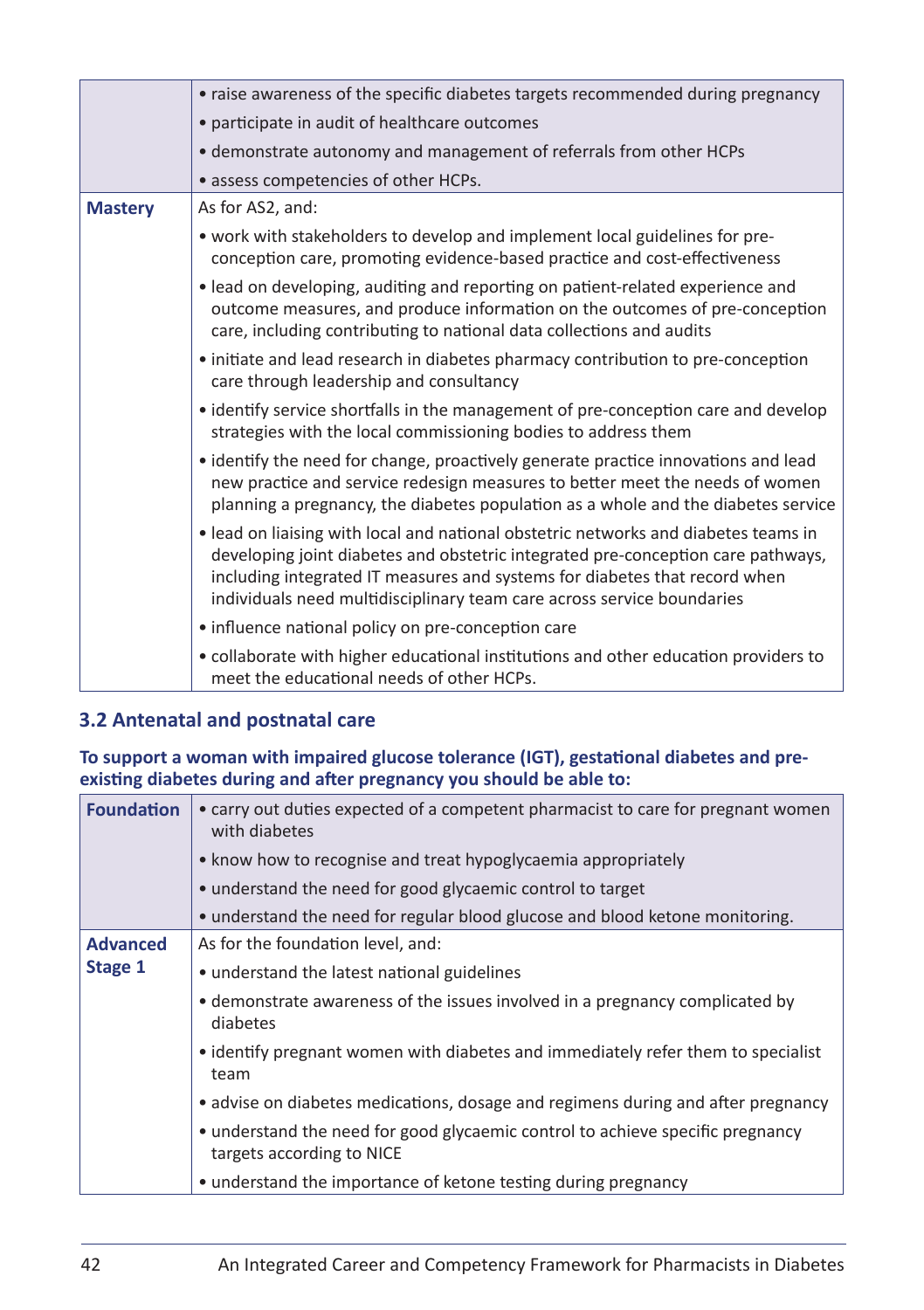|                 | • understand the threshold for ketone levels differs during pregnancy and make<br>appropriate urgent referrals if there are abnormal results                                                  |
|-----------------|-----------------------------------------------------------------------------------------------------------------------------------------------------------------------------------------------|
|                 | • demonstrate an understanding of, and be involved in implementing, individual<br>management plans and care targets                                                                           |
|                 | • identify medicines contraindicated in pregnancy and refer appropriately                                                                                                                     |
|                 | • use protocols, specifically those relating to the care of women who develop<br>diabetes during pregnancy                                                                                    |
|                 | • communicate with the wider specialist team across primary and secondary care                                                                                                                |
|                 | • understand the importance of having a six-week postnatal HbA1c (and thereafter<br>according to local policy) post-pregnancy if gestational diabetes or IGT is<br>diagnosed during pregnancy |
|                 | • audit personal practice in management of antenatal and postnatal care to identify<br>areas of strength and improvement.                                                                     |
| <b>Advanced</b> | As for AS1, and:                                                                                                                                                                              |
| <b>Stage 2</b>  | • demonstrate awareness of the psychosocial impact of diabetes in pregnancy                                                                                                                   |
|                 | • provide emotional support and motivational strategies                                                                                                                                       |
|                 | • refer patient to appropriate services if there are concerns about her emotional<br>wellbeing                                                                                                |
|                 | • demonstrate knowledge of care recommendations for the management of<br>diabetes in pregnancy, including the pathway for foetal monitoring                                                   |
|                 | • understand the complications of pregnancy in women with pre-existing or<br>gestational diabetes                                                                                             |
|                 | • provide appropriate education about gestational diabetes and its management to<br>women diagnosed with the condition                                                                        |
|                 | • recognise the situations that would lead to urgent referral and need for admission<br>during pregnancy (e.g. symptoms of pre-eclampsia, euglycaemic DKA, severe<br>hypoglycaemia)           |
|                 | · demonstrate an in-depth knowledge and understanding of pre-existing and<br>gestational diabetes during pregnancy                                                                            |
|                 | • plan treatment to specific pregnancy targets according to NICE                                                                                                                              |
|                 | • if a registered non-medical prescriber, autonomously initiate and optimise<br>medications and organise ongoing monitoring, as required, within own<br>competencies and scope of practice    |
|                 | • develop and implement individual management plans, including post-delivery care<br>and management of breast-feeding                                                                         |
|                 | • participate in developing management protocols, including adjustment of<br>treatment post-delivery                                                                                          |
|                 | • plan, implement and deliver education programmes around diabetes pregnancy<br>care for all HCPs                                                                                             |
|                 | • participate in research and audit                                                                                                                                                           |
|                 | • advise on management of diabetes for clinical situations that may require steroid<br>use during pregnancy, including management of existing conditions or for foetal<br>lung maturation     |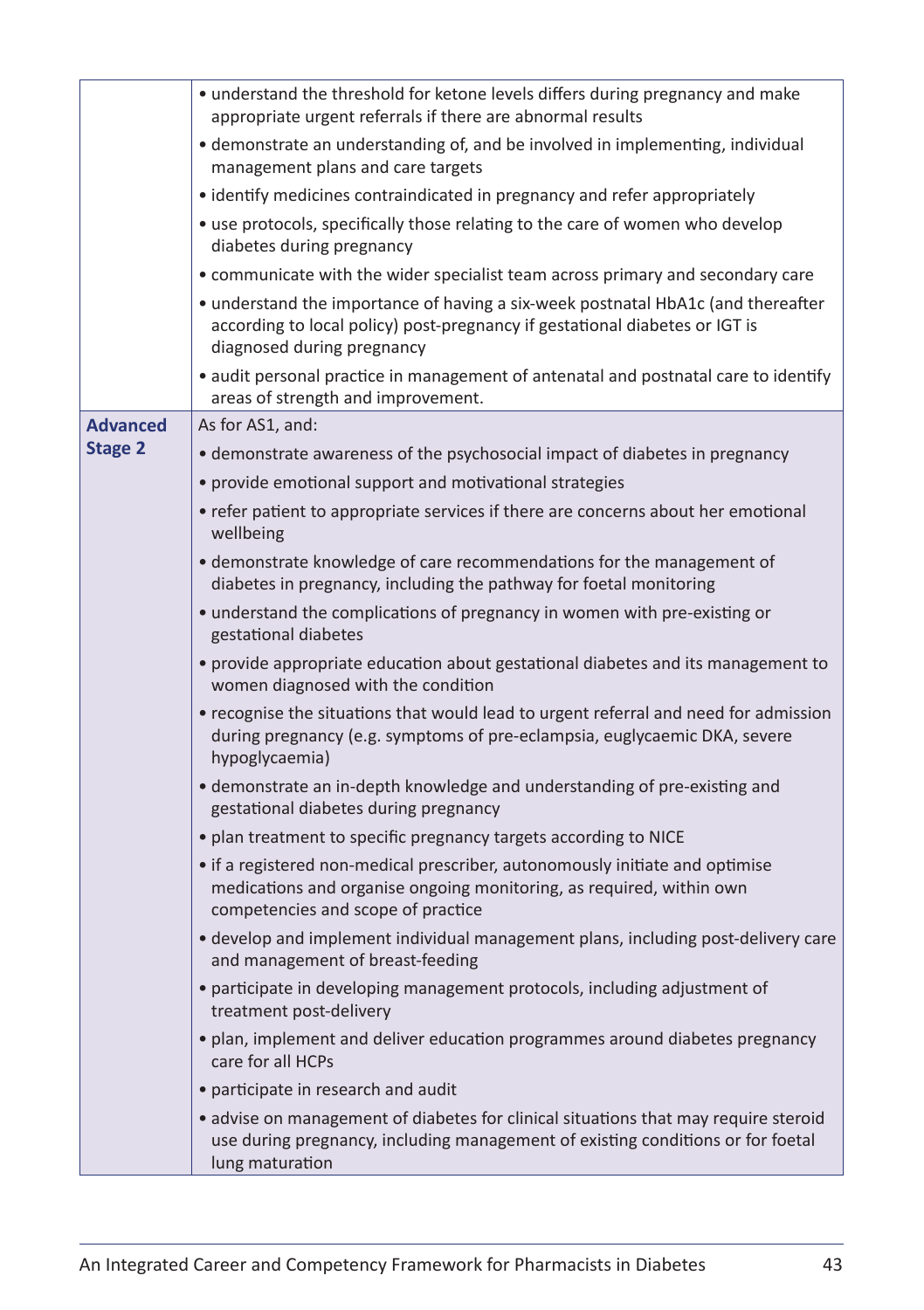|                | • ensure effective communication systems are in place to inform GPs of the<br>diagnosis of gestational diabetes in their patients                                                                                                                                                                              |
|----------------|----------------------------------------------------------------------------------------------------------------------------------------------------------------------------------------------------------------------------------------------------------------------------------------------------------------|
|                | • demonstrate autonomy and manage referrals from other HCPs                                                                                                                                                                                                                                                    |
|                | • assess competencies of other HCPs.                                                                                                                                                                                                                                                                           |
| <b>Mastery</b> | As for AS2, and:                                                                                                                                                                                                                                                                                               |
|                | • work with stakeholders to develop and implement local guidelines for the<br>management of pregnancy, promoting evidence-based practice and cost-<br>effectiveness                                                                                                                                            |
|                | • lead on developing, auditing and reporting on patient-related experience and<br>outcome measures, and produce information on the outcomes of diabetes<br>pregnancy care, including contributing to national data collections and audits                                                                      |
|                | • initiate and lead research in management of pregnancy in impaired glucose states<br>and diabetes through leadership and consultancy                                                                                                                                                                          |
|                | • identify service shortfalls in the management of pregnancy in women with<br>IGT, gestational and existing diabetes, and develop strategies with the local<br>commissioning bodies to address them                                                                                                            |
|                | • identify the need for change, proactively generate practice innovations and lead<br>new practice and service redesign measures to better meet the needs of women<br>during pregnancy, the diabetes population as a whole and the diabetes service                                                            |
|                | • lead on liaising with local and national obstetric networks and diabetes teams<br>in developing joint diabetes and obstetric integrated care pathways; develop<br>integrated IT measures and systems for diabetes that record when individuals<br>need multidisciplinary team care across service boundaries |
|                | • influence national policy on management of pregnancy in women with IGT,<br>gestational and existing diabetes                                                                                                                                                                                                 |
|                | • collaborate with higher educational institutions and other education providers to<br>meet the educational needs of other HCPs.                                                                                                                                                                               |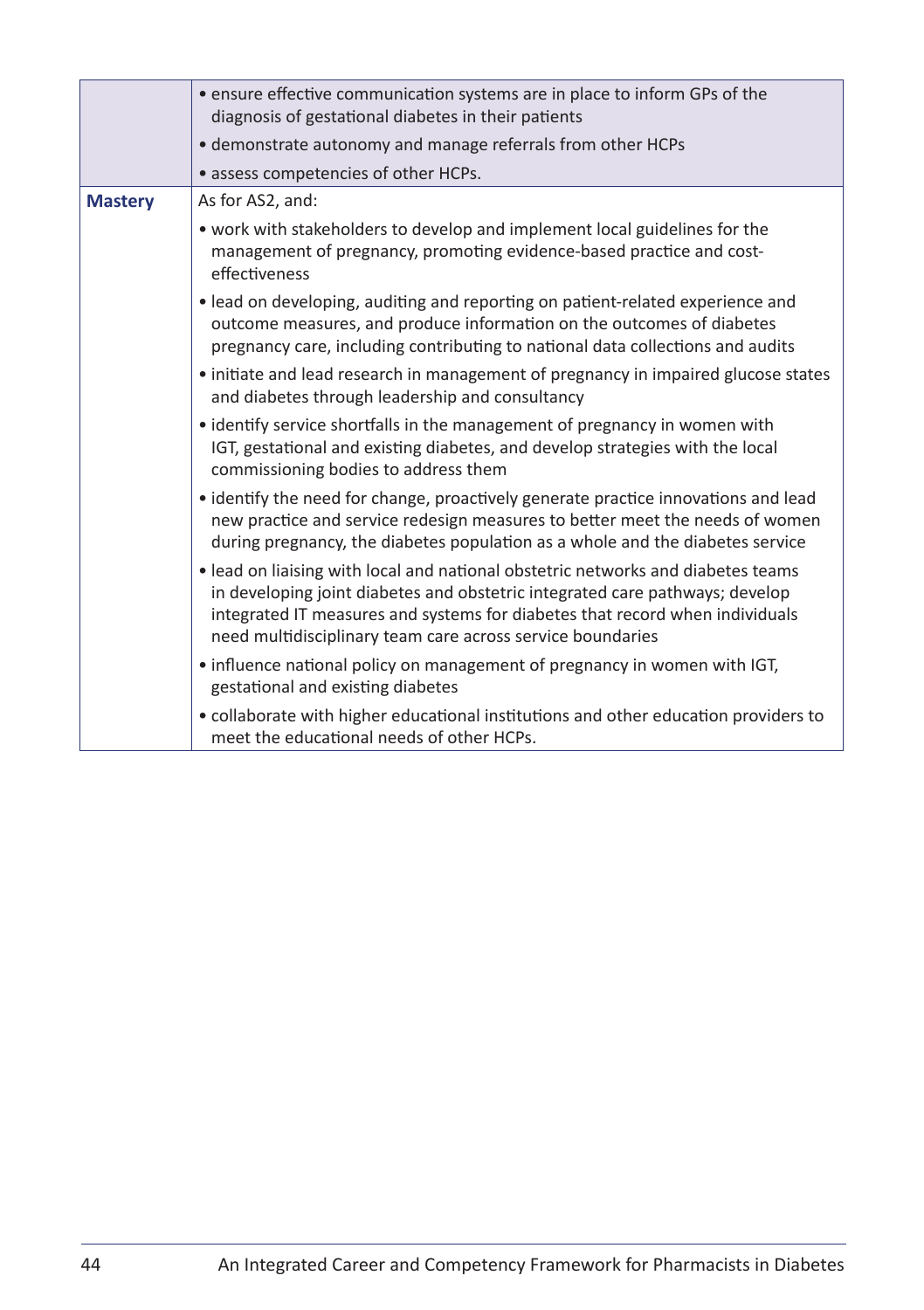### **4 Diabetes complications**

These competencies apply to the general aspects of care of comorbidities that should be offered to all people with diabetes. It is expected that all pharmacists working in diabetes would be able to meet these competences at one level.

#### **4.1 Cardiovascular disease**

**To care for people with established cardiovascular (CVD) disease or associated risk factors (including hypertension and dyslipidaemia) you should be able to:**

| <b>Foundation</b> | • demonstrate awareness of the normal parameters for blood pressure<br>measurements                                                                                |
|-------------------|--------------------------------------------------------------------------------------------------------------------------------------------------------------------|
|                   | • demonstrate awareness of the normal parameters for blood lipids                                                                                                  |
|                   | • demonstrate awareness of the risk factors for CVD                                                                                                                |
|                   | • identify people with diabetes at risk of CVD                                                                                                                     |
|                   | • undertake a comprehensive CVD risk assessment using an accepted risk<br>calculation tool (e.g. QRisk2)                                                           |
|                   | • recognise and describe the impact of fear and anxiety on blood pressure readings                                                                                 |
|                   | • discuss lifestyle measures, such as eating a healthy diet, taking exercise and<br>ceasing smoking, and how they can reduce the risk of CVD                       |
|                   | • explain to people with diabetes how their medications work, how to take them,<br>how to recognise potential side-effects and to know when and how to report them |
|                   | • refer people with diabetes for appropriate specialist intervention.                                                                                              |
| <b>Advanced</b>   | As for the foundation level, and:                                                                                                                                  |
| Stage 1           | • perform blood pressure measurement in accordance with hypertension guidelines<br>published in collaboration between the British Hypertension Society and NICE    |
|                   | • recognise the pattern of lipid abnormalities seen in people with diabetes                                                                                        |
|                   | • describe the range of treatments available for managing lipid abnormalities<br>beyond statins                                                                    |
|                   | • interpret and act on test results appropriately                                                                                                                  |
|                   | • order appropriate blood tests and specialist investigations                                                                                                      |
|                   | • initiate and develop personalised care plans and set goals with the person with<br>diabetes to reduce CV risk                                                    |
|                   | • if a registered non-medical prescriber, initiate or adjust existing medications as<br>required in consultation with the multidisciplinary team                   |
|                   | • develop and deliver education proficiently                                                                                                                       |
|                   | • recognise and describe the link between diabetes and CVD                                                                                                         |
|                   | • manage and coordinate individual patient care and education programmes                                                                                           |
|                   | • understand policies on preventing and managing CVD and participate in<br>developing local guidelines and protocols                                               |
|                   | • audit personal practice in management of cardiovascular disease and diabetes to<br>identify areas of strength and improvement.                                   |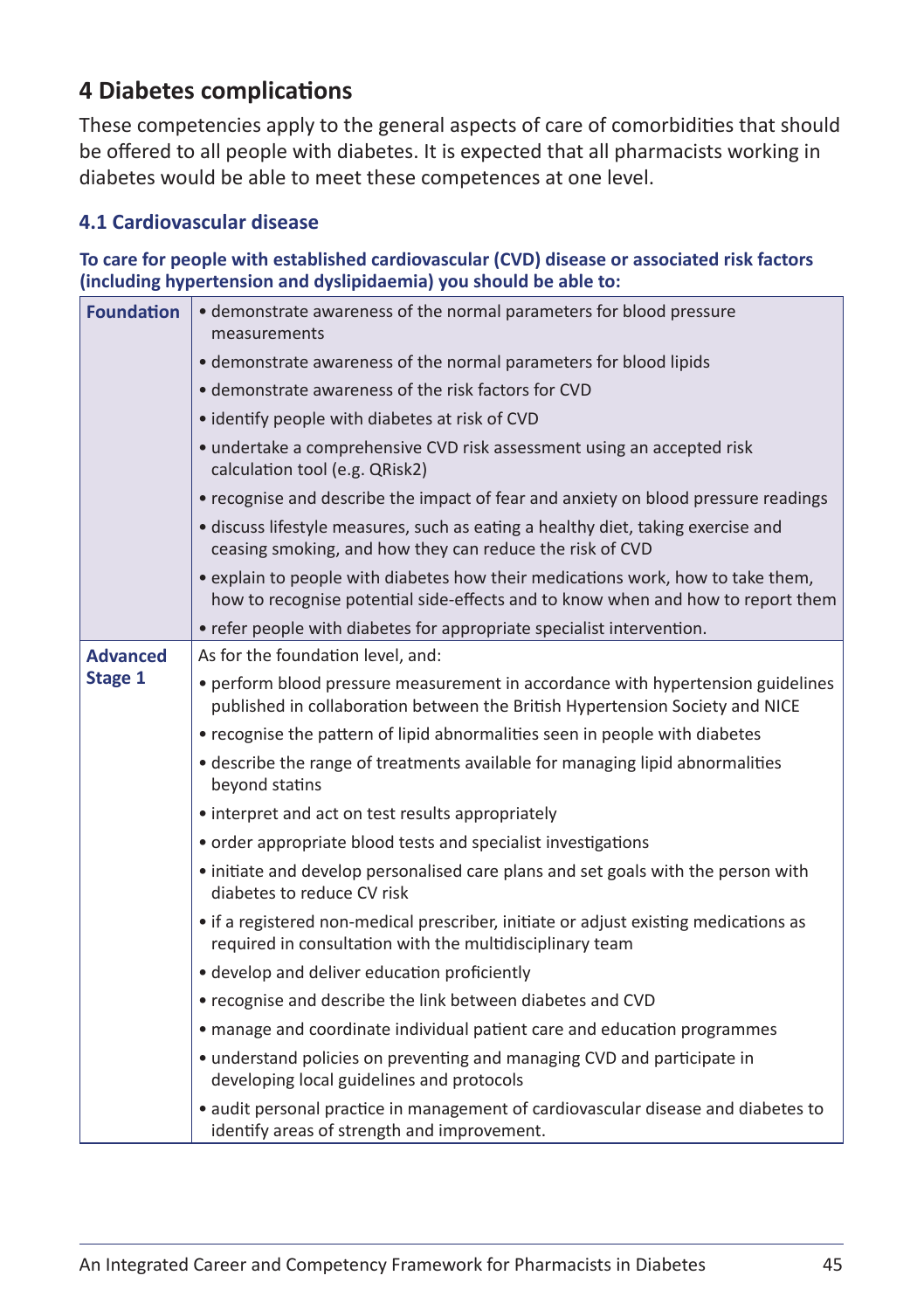| <b>Advanced</b> | As for AS1, and:                                                                                                                                                                                                                                                                                                                        |
|-----------------|-----------------------------------------------------------------------------------------------------------------------------------------------------------------------------------------------------------------------------------------------------------------------------------------------------------------------------------------|
| <b>Stage 2</b>  | • recognise the need to refer patients with atypical or severe dyslipidaemia to<br>specialist services                                                                                                                                                                                                                                  |
|                 | · lead service development                                                                                                                                                                                                                                                                                                              |
|                 | • use evidence to develop practice and develop guidelines and protocols                                                                                                                                                                                                                                                                 |
|                 | • coordinate services across organisational and professional boundaries                                                                                                                                                                                                                                                                 |
|                 | • be aware of other conditions that may affect CV risk such as familial<br>hypercholesterolaemia and polycystic ovary syndrome                                                                                                                                                                                                          |
|                 | · manage cardiovascular comorbidities alongside diabetes care                                                                                                                                                                                                                                                                           |
|                 | • provide an organised programme of care designed to manage established CVD<br>according to local and national guidelines                                                                                                                                                                                                               |
|                 | • demonstrate knowledge and skills that support behaviour change                                                                                                                                                                                                                                                                        |
|                 | • if a registered non-medical prescriber, autonomously initiate and optimise<br>medications and organise ongoing monitoring, as required, within own<br>competencies and scope of practice                                                                                                                                              |
|                 | • develop integrated care pathways with multidisciplinary teams, hypertension and<br>cardiac specialists and liaise with them                                                                                                                                                                                                           |
|                 | • demonstrate autonomy and ability to manage referrals from other HCPs                                                                                                                                                                                                                                                                  |
|                 | • assess competencies of other HCPs.                                                                                                                                                                                                                                                                                                    |
| <b>Mastery</b>  | As for AS2, and:                                                                                                                                                                                                                                                                                                                        |
|                 | • diagnose and manage people with diabetes with primary and secondary lipid<br>disorders                                                                                                                                                                                                                                                |
|                 | • work with stakeholders to develop and implement local guidelines on screening,<br>preventing and managing CVD, promoting evidence-based practice and cost-<br>effectiveness                                                                                                                                                           |
|                 | • lead on developing, auditing and reporting on patient-related experience and<br>outcome measures and produce information on the outcomes of diabetes care<br>and prevention and management of CVD, including contributing to national data<br>collections and audits                                                                  |
|                 | • initiate and lead research in diabetes pharmacist contribution to prevent and<br>manage CVD through leadership and consultancy                                                                                                                                                                                                        |
|                 | • identify service shortfalls in the prevention and management of CVD and develop<br>strategies with local commissioning bodies to address them                                                                                                                                                                                         |
|                 | • identify the need for change, proactively generate practice innovations and lead<br>new practice and service redesign measures to better meet the needs of people<br>with diabetes at risk of and with CVD, the diabetes population as a whole and the<br>diabetes service                                                            |
|                 | • lead on liaising with local and national cardiac networks and cardiac rehabilitation<br>and diabetes teams in developing joint diabetes and cardiac integrated care<br>pathways, including integrated IT measures and systems for diabetes that record<br>when individuals need multidisciplinary team care across service boundaries |
|                 | • influence national policy on prevention and management of diabetes and CVD                                                                                                                                                                                                                                                            |
|                 | • collaborate with higher educational institutions and other education providers to<br>meet the educational needs of other HCPs.                                                                                                                                                                                                        |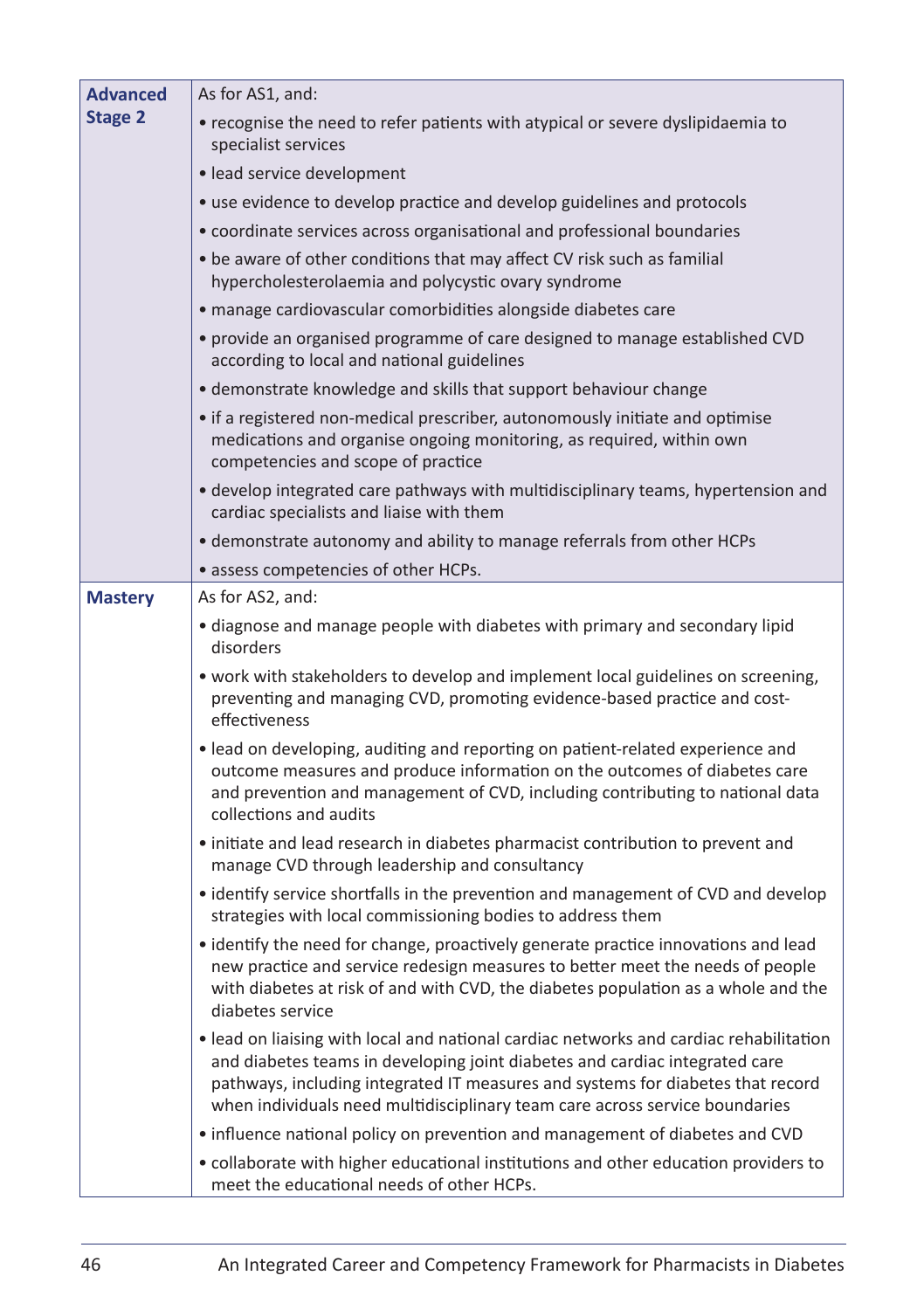#### **4.2 Neuropathy**

|                   | To care for people with, or at risk of, neuropathy you should be able to:                                                                                                                         |
|-------------------|---------------------------------------------------------------------------------------------------------------------------------------------------------------------------------------------------|
| <b>Foundation</b> | • recognise the need for annual foot screening for people with diabetes                                                                                                                           |
|                   | • demonstrate awareness that all people with diabetes are at risk of neuropathy,<br>including sexual dysfunction                                                                                  |
|                   | • know which people with diabetes in your care have neuropathy                                                                                                                                    |
|                   | • direct people with diabetes to appropriate care                                                                                                                                                 |
|                   | • give foot care advice to people with diabetes, their carer and HCPs                                                                                                                             |
|                   | • demonstrate awareness of contraindications for medications, including topical<br>preparations in people with diabetes with neuropathy.                                                          |
| <b>Advanced</b>   | As for the foundation level, and:                                                                                                                                                                 |
| Stage 1           | • demonstrate awareness of the pathogenesis and manifestations, and how to<br>prevent diabetic neuropathy                                                                                         |
|                   | • describe measures to prevent tissue damage in people with diabetes                                                                                                                              |
|                   | • understand erectile and sexual dysfunction as a neuropathic process, and refer<br>where appropriate                                                                                             |
|                   | • measure standing and lying blood pressure using appropriate devices                                                                                                                             |
|                   | • demonstrate the procedure of basic diabetes foot screening in line with national<br>guidance and/or local protocols, record screening results in the patient record and<br>allocate risk status |
|                   | • screen for neuropathy, including sexual dysfunction, according to local guidelines                                                                                                              |
|                   | • identify risk factors in developing neuropathy                                                                                                                                                  |
|                   | • identify factors that may affect neuropathy (e.g. poor glycaemic control)                                                                                                                       |
|                   | • refer appropriately within the multidisciplinary team for identified neuropathy<br>issues                                                                                                       |
|                   | • know treatments for neuropathy                                                                                                                                                                  |
|                   | • if a registered non-medical prescriber, initiate or adjust existing medications as<br>required in consultation with the multidisciplinary team                                                  |
|                   | • audit personal practice in management of diabetic neuropathy to identify areas of<br>strength and improvement.                                                                                  |
| <b>Advanced</b>   | As for AS1, and:                                                                                                                                                                                  |
| <b>Stage 2</b>    | • demonstrate detailed knowledge of the management and treatment of neuropathy                                                                                                                    |
|                   | • conduct a holistic assessment of the person with diabetes for neuropathic risk and<br>ability to self-care                                                                                      |
|                   | • carry out an in-depth neurovascular assessment, including gastrointestinal<br>symptoms and possible effects on blood glucose control                                                            |
|                   | · assess knowledge of people with diabetes of neuropathy risk                                                                                                                                     |
|                   | • advise people with diabetes and their carer about neuropathy and its management,<br>and support them                                                                                            |
|                   | • provide or refer for psychological support as required                                                                                                                                          |
|                   | • demonstrate knowledge of treatments for neuropathy and the associated diabetes<br>management                                                                                                    |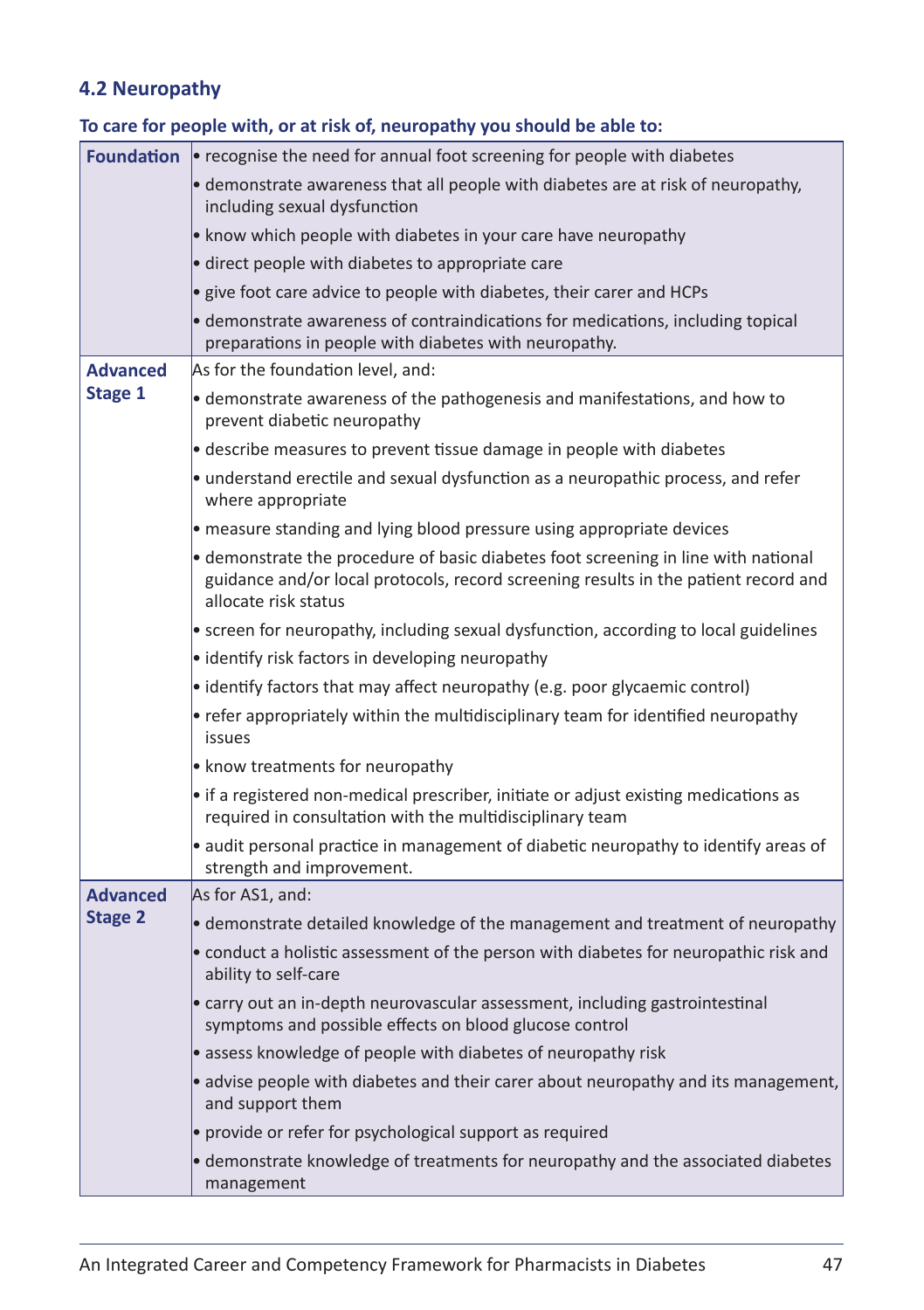|                | • if a registered non-medical prescriber, autonomously initiate and optimise<br>medications and organise ongoing monitoring, as required, within own<br>competencies and scope of practice                                                                                                                                                                         |
|----------------|--------------------------------------------------------------------------------------------------------------------------------------------------------------------------------------------------------------------------------------------------------------------------------------------------------------------------------------------------------------------|
|                | • educate HCPs on the prevention, progression and screening for neuropathy                                                                                                                                                                                                                                                                                         |
|                | • integrate management of diabetes with other contributing conditions                                                                                                                                                                                                                                                                                              |
|                | · participate in protocol development, implementation and monitoring                                                                                                                                                                                                                                                                                               |
|                | • participate in research and disseminate evidence-based practice                                                                                                                                                                                                                                                                                                  |
|                | • support or contribute to specialist diabetes clinics (e.g. pain management, erectile<br>dysfunction)                                                                                                                                                                                                                                                             |
|                | • demonstrate autonomy and management of referrals from other HCPs                                                                                                                                                                                                                                                                                                 |
|                | · assess competencies of other HCPs.                                                                                                                                                                                                                                                                                                                               |
| <b>Mastery</b> | As for AS2, and:                                                                                                                                                                                                                                                                                                                                                   |
|                | • support the management of people with diabetic gastroparesis, including<br>adjustment of treatment where needed in collaboration with other medical<br>specialists.                                                                                                                                                                                              |
|                | • work with stakeholders to develop and implement local guidelines for preventing<br>and managing neuropathic conditions, promoting evidence-based practice and cost-<br>effectiveness                                                                                                                                                                             |
|                | • lead on developing, auditing and reporting on patient-related experience and<br>outcome measures, and produce information on the outcomes of diabetes care<br>for preventing and managing neuropathy, including contributing to national data<br>collections and audits                                                                                          |
|                | • initiate and lead research in diabetes pharmacy and neuropathy through leadership<br>and consultancy                                                                                                                                                                                                                                                             |
|                | • identify service shortfalls in the prevention and management of neuropathy and<br>develop strategies with the local commissioning bodies to address them                                                                                                                                                                                                         |
|                | • identify the need for change, proactively generate practice innovations, and lead<br>new practice and service redesign measures to better meet the needs of people<br>with diabetes at risk or with neuropathic conditions, the diabetes population as a<br>whole and the diabetes service                                                                       |
|                | . lead on liaising with local and national podiatry, sexual dysfunction and other<br>relevant networks, and podiatry, diabetes and pain management teams, to develop<br>diabetes integrated care pathways, including integrated IT measures and systems<br>for diabetes that record when individuals need multidisciplinary team care across<br>service boundaries |
|                | • influence national policy on the prevention and management of neuropathic<br>conditions                                                                                                                                                                                                                                                                          |
|                | • collaborate with higher educational institutions and other education providers to<br>meet the educational needs of other HCPs.                                                                                                                                                                                                                                   |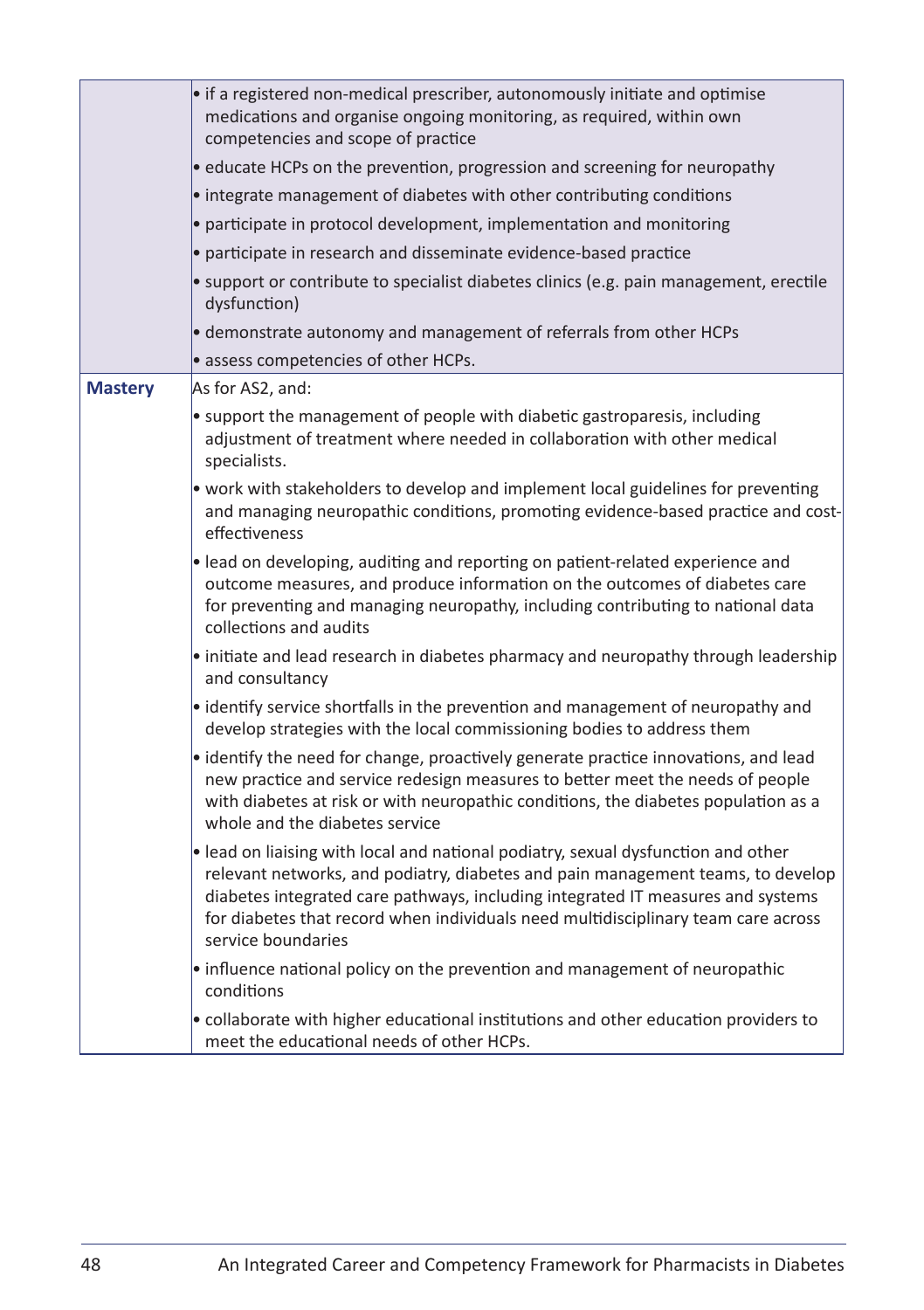#### **4.3 Nephropathy**

| <b>Foundation</b> | • demonstrate awareness that all people with diabetes are at risk of chronic kidney<br>disease and acute kidney injury (AKI)                                                                                                                       |
|-------------------|----------------------------------------------------------------------------------------------------------------------------------------------------------------------------------------------------------------------------------------------------|
|                   | • know which people with diabetes in your care have nephropathy                                                                                                                                                                                    |
|                   | • demonstrate awareness of the five different stages of eGFR in chronic kidney<br>disease                                                                                                                                                          |
|                   | • understand the difference between eGFR and creatinine clearance (CrCI) and<br>which is to be used in certain populations                                                                                                                         |
|                   | • demonstrate awareness of diabetes medications requiring dose reduction or are<br>contraindicated in renal disease                                                                                                                                |
|                   | • understand the risk of lactic acidosis with metformin and renal disease                                                                                                                                                                          |
|                   | • understand the impact chronic kidney disease has on the excretion of some<br>diabetes medications and the associated increased risk of hypoglycaemia                                                                                             |
|                   | • know the blood pressure targets for people with diabetes and renal disease and<br>the choice of antihypertensive agent in people with diabetes and chronic kidney<br>disease.                                                                    |
| <b>Advanced</b>   | As for the foundation level, and:                                                                                                                                                                                                                  |
| Stage 1           | • demonstrate awareness of annual screening tests to detect nephropathy                                                                                                                                                                            |
|                   | • organise for albumin-to-creatinine ratio (ACR) screening, blood pressure<br>measurement and blood tests according to local and national protocols and<br>guidelines                                                                              |
|                   | • refer those whose results are outside the expected range and plan follow-up                                                                                                                                                                      |
|                   | • demonstrate awareness of how to detect and interpret proteinuria                                                                                                                                                                                 |
|                   | • educate people with diabetes or their carer in prevention and importance of<br>screening for nephropathy                                                                                                                                         |
|                   | • demonstrate awareness of the impact that deteriorating renal function may have<br>on glycaemic control, CV risk and foot disease                                                                                                                 |
|                   | • review medication and make appropriate dose changes                                                                                                                                                                                              |
|                   | • demonstrate a broad knowledge of renal treatments, including renal replacement<br>therapy and transplantation                                                                                                                                    |
|                   | • demonstrate knowledge of how immunosuppressant treatment, including<br>steroids, may affect glycaemic control                                                                                                                                    |
|                   | • demonstrate a broad knowledge of renal treatments and their impact on<br>glycaemic control                                                                                                                                                       |
|                   | • demonstrate awareness of the impact that renal replacement therapy may have<br>on glycaemic control, including the additional risk of hypoglycaemia and potential<br>need for reductions in diabetes medication; advise on potential adjustments |
|                   | • demonstrate awareness of monitoring requirements for immunosuppressant<br>therapy                                                                                                                                                                |
|                   | • know when to refer to specialist renal or diabetes teams and participate in<br>multidisciplinary teams                                                                                                                                           |
|                   | • know when to refer to dietetics for advice on diabetes and renal diets                                                                                                                                                                           |

#### **To care for people with, or at risk of, nephropathy you should be able to:**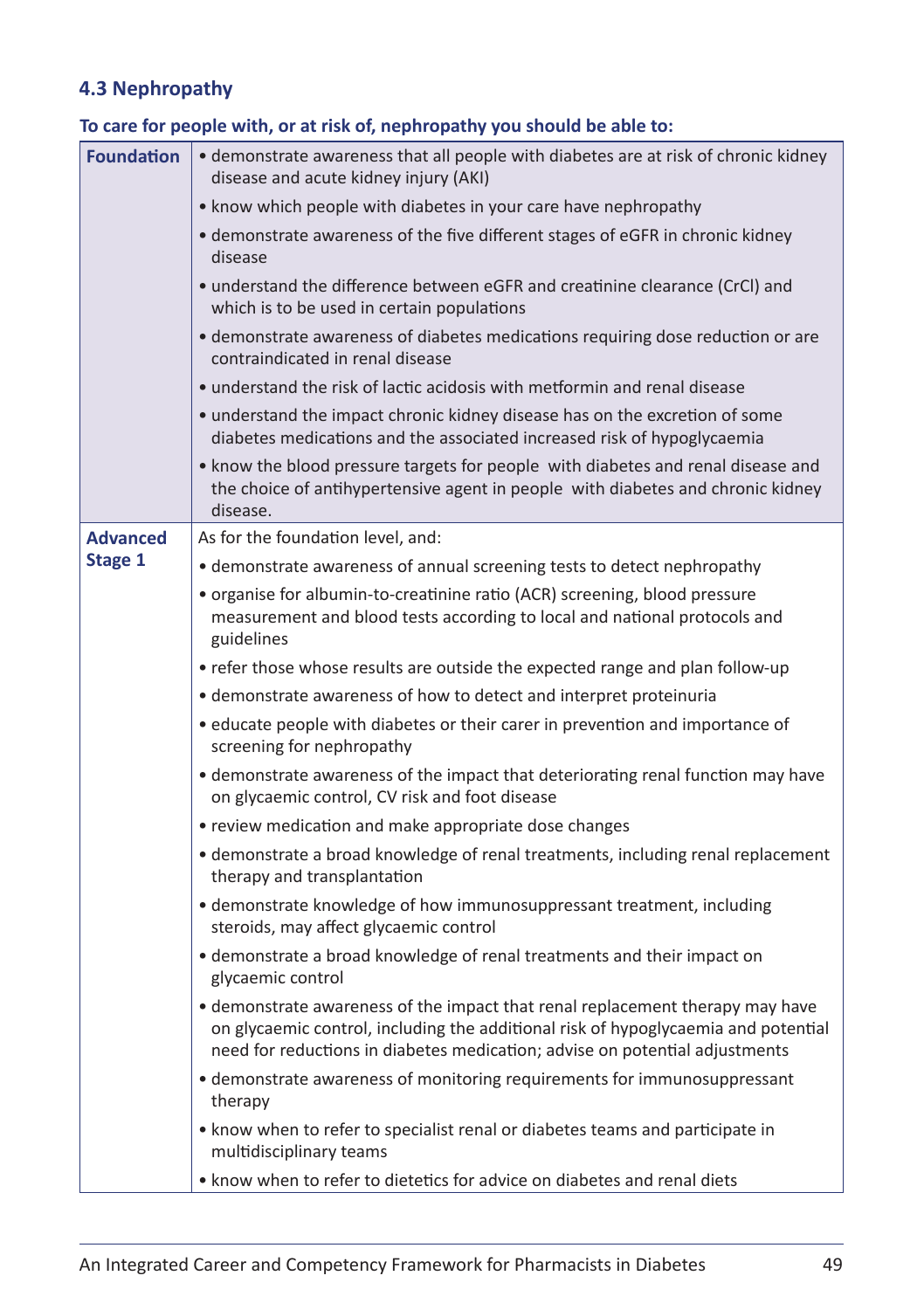|                 | • understand fluid restrictions required in people with advanced kidney disease                                                                                                                                                                                                 |
|-----------------|---------------------------------------------------------------------------------------------------------------------------------------------------------------------------------------------------------------------------------------------------------------------------------|
|                 | • demonstrate how peritoneal dialysis fluids can affect diabetic control                                                                                                                                                                                                        |
|                 | • understand relevant national policies                                                                                                                                                                                                                                         |
|                 | • if a registered non-medical prescriber, initiate or adjust existing medications as<br>required in consultation with the multidisciplinary team                                                                                                                                |
|                 | • audit personal practice in management of diabetic nephropathy to identify areas<br>of strength and improvement.                                                                                                                                                               |
| <b>Advanced</b> | As for AS1, and:                                                                                                                                                                                                                                                                |
| <b>Stage 2</b>  | • participate in research or audit and disseminate evidence-based practice                                                                                                                                                                                                      |
|                 | • participate in education programmes for HCPs                                                                                                                                                                                                                                  |
|                 | • participate in developing protocols or guidelines in line with national<br>recommendations                                                                                                                                                                                    |
|                 | • educate HCPs on prevention, progress and screening for nephropathy                                                                                                                                                                                                            |
|                 | • understand that some blood glucose test strips are not compatible with peritoneal<br>dialysis fluids                                                                                                                                                                          |
|                 | • understand that insulin may be added to peritoneal dialysis bags and educate<br>other HCPs on this use                                                                                                                                                                        |
|                 | • understand post-transplant diabetes and the risk factors for development and<br>management                                                                                                                                                                                    |
|                 | • understand simultaneous pancreas – kidney transplants and know who they may<br>be useful for                                                                                                                                                                                  |
|                 | • understand islet cell transplants and know who they may be useful for                                                                                                                                                                                                         |
|                 | • if a registered non-medical prescriber, autonomously initiate and optimise<br>medications and organise ongoing monitoring, as required, within own<br>competencies and scope of practice                                                                                      |
|                 | • provide or refer for psychological support as required                                                                                                                                                                                                                        |
|                 | • participate in the development and monitoring of the integrated care pathways                                                                                                                                                                                                 |
|                 | • demonstrate autonomy and management of referrals from other HCPs                                                                                                                                                                                                              |
|                 | • assess competencies of other HCPs.                                                                                                                                                                                                                                            |
| <b>Mastery</b>  | As for AS2, and:                                                                                                                                                                                                                                                                |
|                 | • work with stakeholders to develop and implement local guidelines for preventing<br>and managing nephropathy, promoting evidence-based practice and cost-<br>effectiveness                                                                                                     |
|                 | • lead on developing, auditing and reporting on patient-related experience and<br>outcome measures, and produce information on the outcomes of diabetes care<br>and prevention and management of nephropathy, including contributing to<br>national data collections and audits |
|                 | • initiate and lead research in how diabetes pharmacists can contribute to the<br>prevention and management of diabetes and renal disease through leadership<br>and consultancy                                                                                                 |
|                 | • identify service shortfalls in the prevention and management of diabetes-related<br>renal disease and develop strategies with the local commissioning bodies to<br>address them                                                                                               |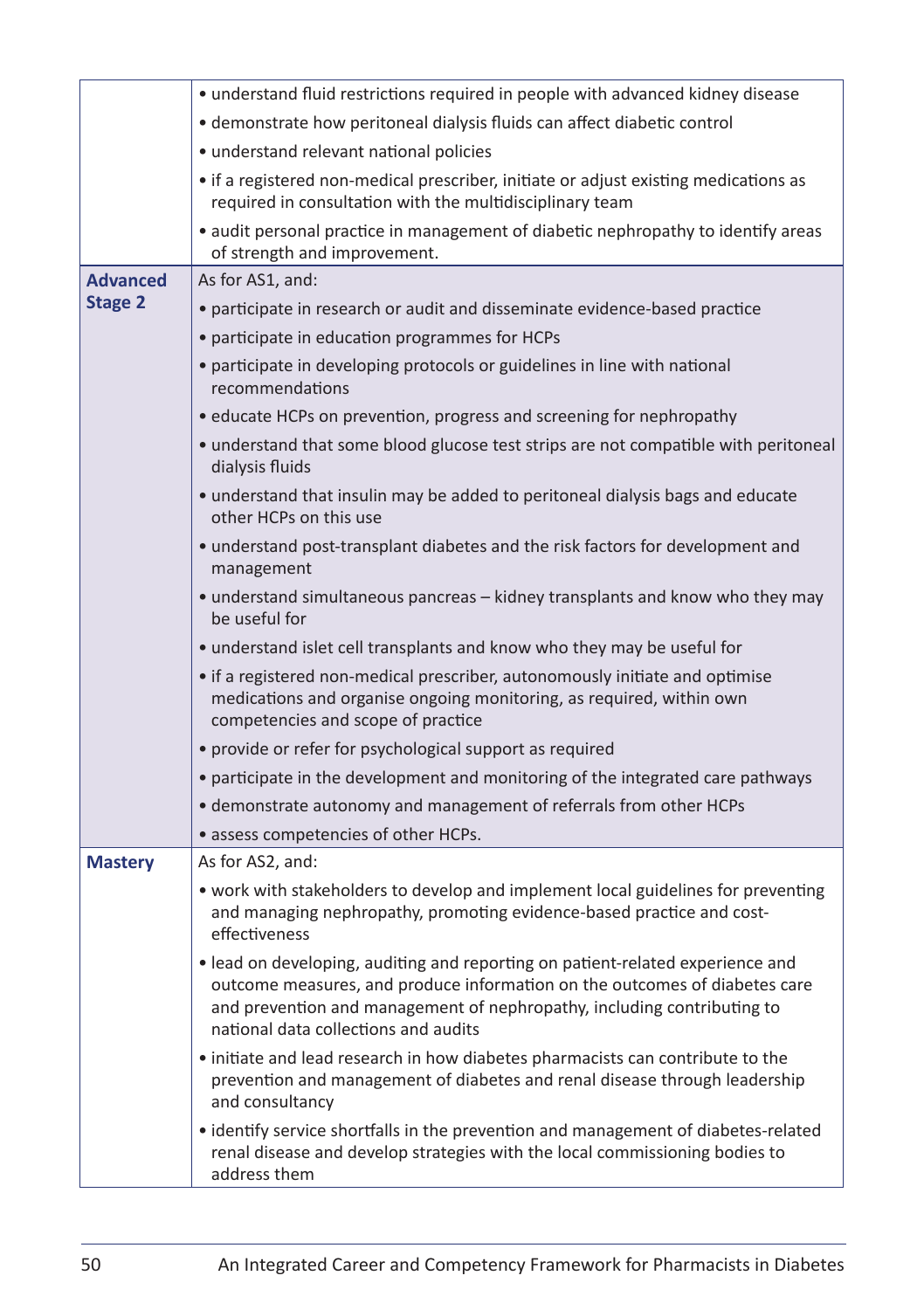| • identify the need for change, proactively generate practice innovations, and lead<br>new practice and service redesign measures to better meet the needs of people<br>with diabetes at risk of or with diabetes-related renal disease, the diabetes<br>population as a whole and the diabetes service            |
|--------------------------------------------------------------------------------------------------------------------------------------------------------------------------------------------------------------------------------------------------------------------------------------------------------------------|
| • lead on liaising with local and national renal networks and diabetes and renal<br>teams in developing joint diabetes and renal integrated care pathways, including<br>integrated IT measures and systems for diabetes that record when individuals<br>need multidisciplinary team care across service boundaries |
| • influence national policy on prevention and management of diabetes-related renal<br>disease                                                                                                                                                                                                                      |
| • collaborate with higher educational institutions and other education providers to<br>meet the educational needs of other HCPs.                                                                                                                                                                                   |

#### **4.4 Retinopathy**

#### **To care for people with, or at risk of, retinopathy you should be able to:**

| <b>Foundation</b> | • demonstrate awareness that all people with diabetes are at risk of retinopathy                                                              |
|-------------------|-----------------------------------------------------------------------------------------------------------------------------------------------|
|                   | • support people with diabetes who have impaired vision                                                                                       |
|                   | • encourage people with diabetes to attend all retinal screening appointments                                                                 |
|                   | • recognise the need for regular retinal screening.                                                                                           |
| <b>Advanced</b>   | As for the foundation level, and:                                                                                                             |
| Stage 1           | • demonstrate awareness of retinopathy complications and prevention                                                                           |
|                   | • educate the person with diabetes and their carer about the prevention of, and the<br>importance of screening for, retinopathy               |
|                   | • participate in education programmes for HCPs                                                                                                |
|                   | • refer people with diabetes with poor or reduced vision to eye clinic liaison officers<br>for access to vision aids                          |
|                   | • recognise the importance of good glycaemic, blood pressure and cholesterol<br>control in preventing and/or progressing diabetic retinopathy |
|                   | • ensure pregnant women have three-monthly retinopathy screening                                                                              |
|                   | • audit personal practice in management of diabetic retinopathy to identify areas of<br>strength and improvement.                             |
| <b>Advanced</b>   | As for AS1, and:                                                                                                                              |
| <b>Stage 2</b>    | • participate in research and disseminate evidence-based practice                                                                             |
|                   | • write and review local protocols and guidelines in line with national guidelines                                                            |
|                   | • understand the impact of anti-diabetes medications on diabetic eye diseases                                                                 |
|                   | • review medication and ensure changes are made as required                                                                                   |
|                   | • provide or refer for psychological support as required                                                                                      |
|                   | • plan, implement and deliver education programmes for HCPs and new retinal screeners                                                         |
|                   | • participate in the development and monitoring of integrated care pathways                                                                   |
|                   | • keep updated with new therapies available for people with diabetic macular<br>oedema                                                        |
|                   | • demonstrate autonomy and management of referrals from other HCPs                                                                            |
|                   | · assess competencies of other HCPs.                                                                                                          |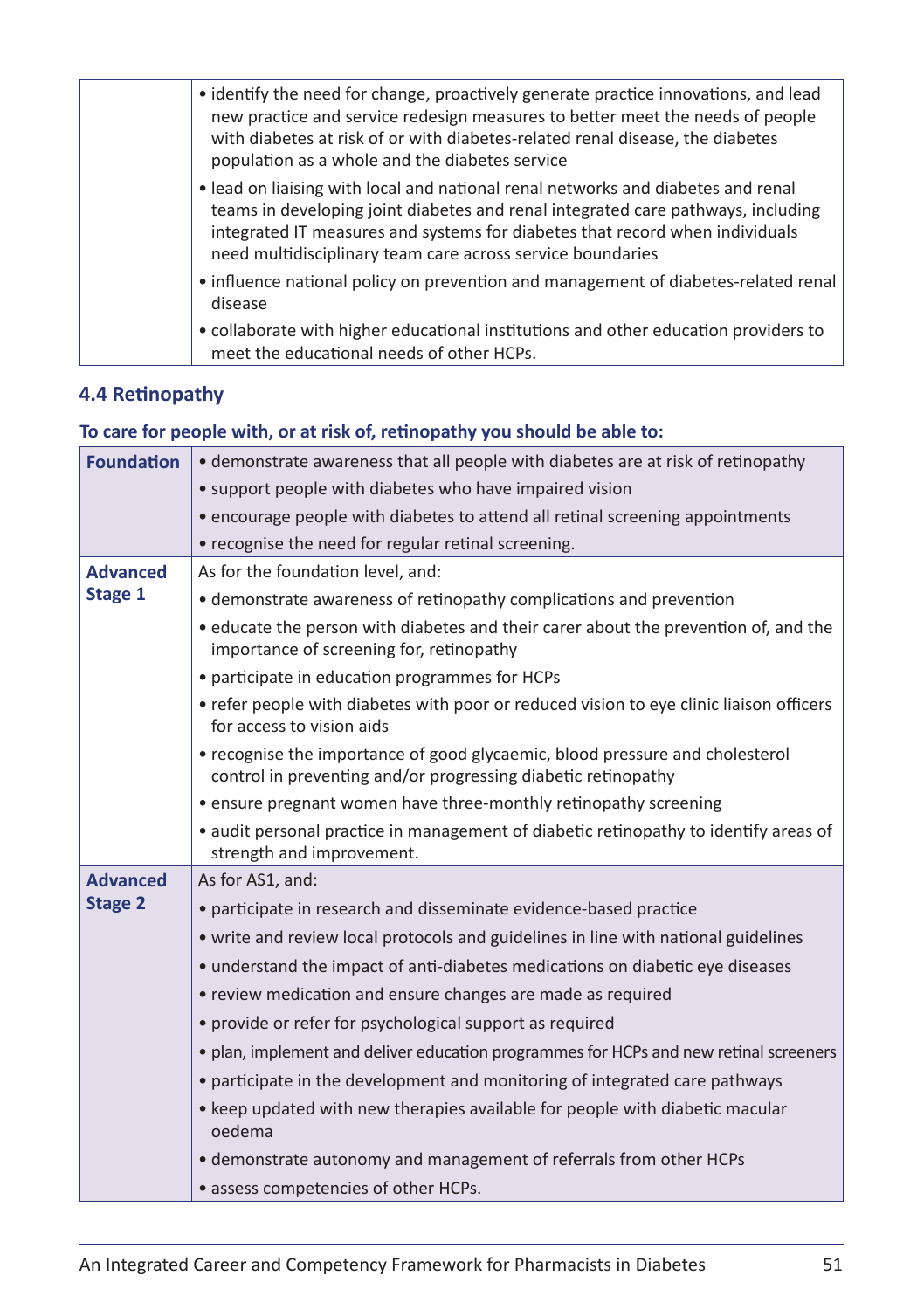| <b>Mastery</b> | As for AS2, and:                                                                                                                                                                                                                                                                                                                                    |
|----------------|-----------------------------------------------------------------------------------------------------------------------------------------------------------------------------------------------------------------------------------------------------------------------------------------------------------------------------------------------------|
|                | • work with stakeholders to develop and implement local guidelines for the<br>screening and management of retinopathy, promoting evidence-based practice<br>and cost-effectiveness                                                                                                                                                                  |
|                | • lead on developing, auditing and reporting on patient-related experience and<br>outcome measures, and produce information on the outcomes of diabetes care<br>and retinopathy, including contributing to national data collections and audits                                                                                                     |
|                | • initiate and lead research in the contribution of diabetes pharmacists to the<br>identification, prevention and management of retinopathy through leadership and<br>consultancy                                                                                                                                                                   |
|                | • identify service shortfalls in the screening, prevention and management of<br>diabetic retinopathy and develop strategies with the local commissioning bodies<br>to address them                                                                                                                                                                  |
|                | • identify the need for change, proactively generate practice innovations and lead<br>new practice and service redesign measures to better meet the needs of people<br>with diabetes at risk of or with retinopathy, the diabetes population as a whole<br>and the diabetes service                                                                 |
|                | • lead on liaising with local and national retinopathy screening and ophthalmology<br>networks and diabetes teams in developing joint diabetes and retinopathy<br>integrated care pathways, including integrated IT measures and systems for<br>diabetes that record when individuals need multidisciplinary team care across<br>service boundaries |
|                | • influence national policy on diabetic retinopathy                                                                                                                                                                                                                                                                                                 |
|                | • collaborate with higher educational institutions and other education providers to<br>meet the educational needs of other HCPs.                                                                                                                                                                                                                    |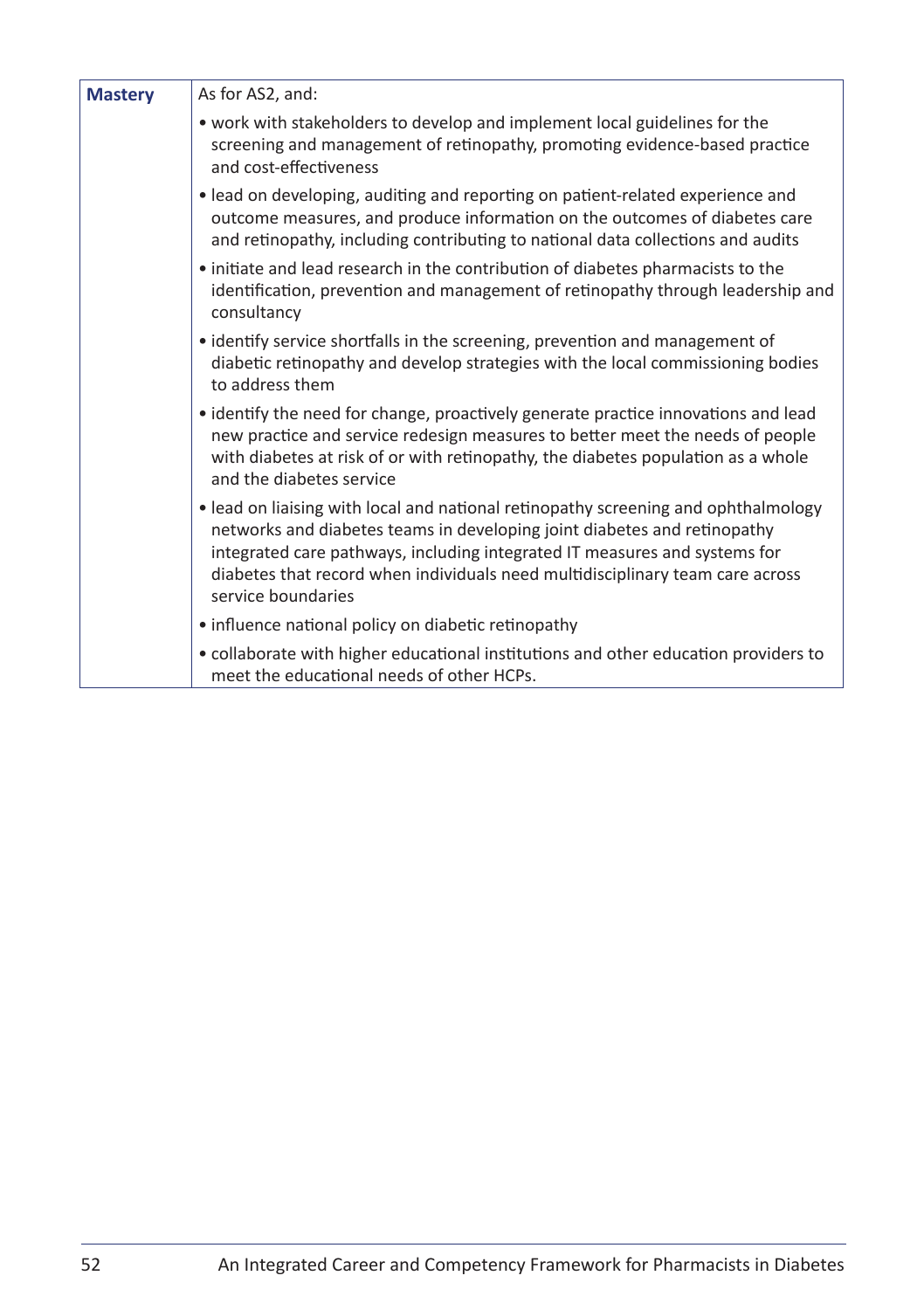#### **5 Role dependent special environments**

These competencies apply to specific areas of practice. Not all pharmacists are expected to meet them and they apply in particular settings, alongside the competencies for general care.

#### **5.1 Prison and young offender units**

#### **To support someone with diabetes residing in a prison or young offender unit you should be able to:**

| <b>Foundation</b> | • demonstrate an understanding of specific issues in caring for people with diabetes<br>in prison or a secured unit, such as the optimal timing of meals in relation to<br>taking diabetes medication and the normal glycaemic range for the individual, and<br>report readings outside this range to the appropriate person |
|-------------------|------------------------------------------------------------------------------------------------------------------------------------------------------------------------------------------------------------------------------------------------------------------------------------------------------------------------------|
|                   | • demonstrate knowledge of the signs of, and appropriate treatment for,<br>hypoglycaemia and hyperglycaemia                                                                                                                                                                                                                  |
|                   | • recognise and follow local policy on sharps disposal                                                                                                                                                                                                                                                                       |
|                   | · demonstrate awareness of the potential impact of lifestyle issues on the<br>prevention and progression of diabetes                                                                                                                                                                                                         |
|                   | • broadly understand diabetes medications and their side-effects                                                                                                                                                                                                                                                             |
|                   | • broadly understand the local policy for treating hypoglycaemia and follow local<br>protocols                                                                                                                                                                                                                               |
|                   | • identify state action within the local policy for treating hyperglycaemia and<br>intercurrent illness, and follow local protocols                                                                                                                                                                                          |
|                   | • know when to refer for medical assessment or specialist care                                                                                                                                                                                                                                                               |
|                   | • understand the work of other agencies (e.g. community health staff including<br>GP, dietetic, ophthalmology and podiatry services) and how to refer people with<br>diabetes to them.                                                                                                                                       |
| <b>Advanced</b>   | As for the foundation level, and:                                                                                                                                                                                                                                                                                            |
| Stage 1           | • demonstrate an in-depth understanding of specific issues on the care of people<br>with diabetes in prison or a secured unit, including how to recognise depression,<br>anxiety and other mental illness in people with diabetes                                                                                            |
|                   | • understand policies and procedures on the management of diabetes within the<br>custodial environment                                                                                                                                                                                                                       |
|                   | • understand prison and care home policies on the use of prescription medications<br>and sharps disposal                                                                                                                                                                                                                     |
|                   | • demonstrate knowledge of the impact of substance and alcohol misuse on<br>glycaemic control and the increased risk of hypoglycaemia                                                                                                                                                                                        |
|                   | • assess someone on arrival to prison checking their previous knowledge of<br>diabetes, previous access to diabetes care, and understanding of their individual<br>treatment goals                                                                                                                                           |
|                   | • identify offenders with diabetes who are at a high risk of poor glycaemic, lipid and<br>blood pressure control, and develop appropriate care plans for them with their<br>input                                                                                                                                            |
|                   | • identify offenders who are at high risk of hypoglycaemia or lack hypoglycaemia<br>awareness, and ensure that safeguarding is in place                                                                                                                                                                                      |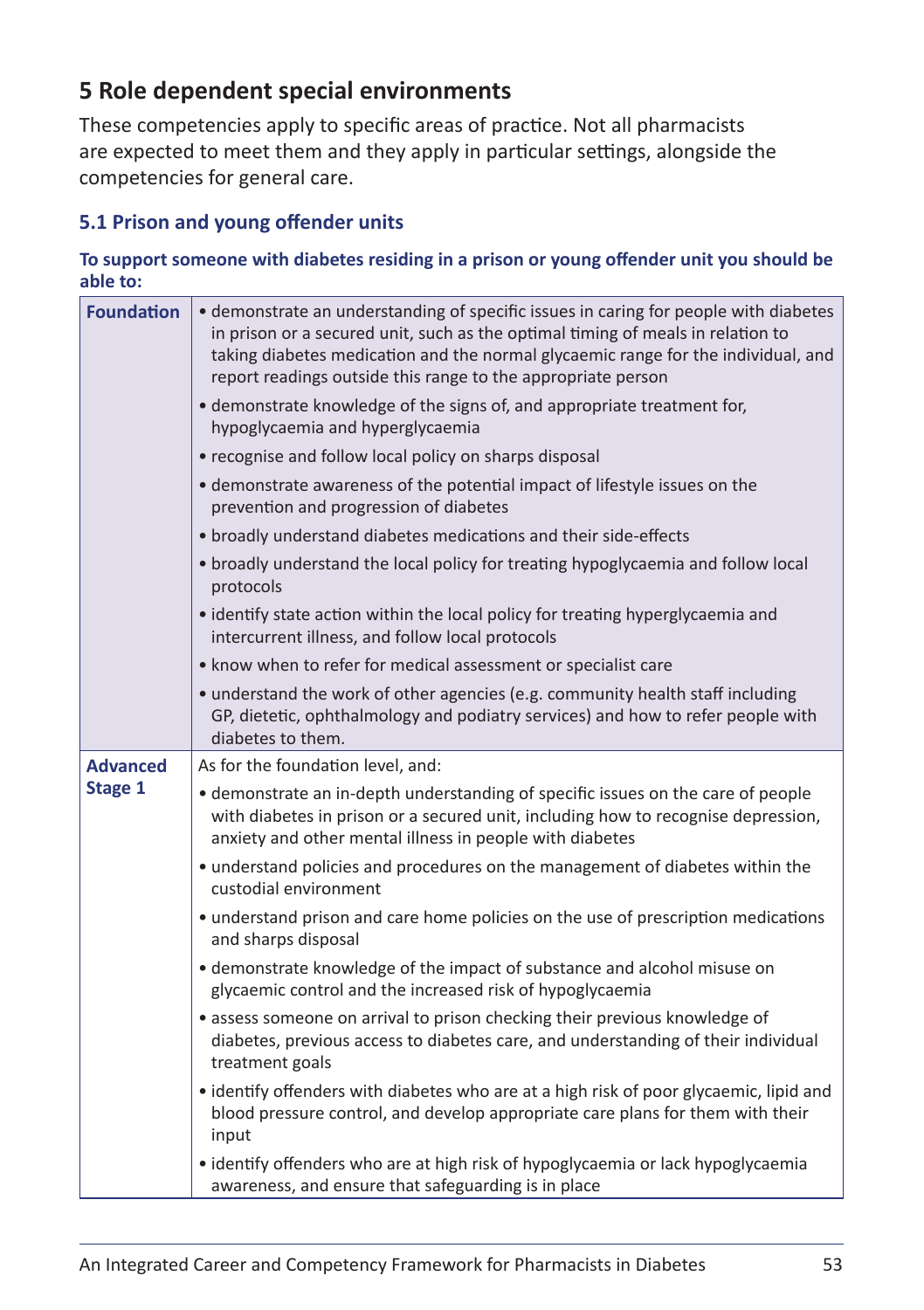|                 | • demonstrate knowledge of implications that "not-in-possession medications" may<br>have on glycaemic control                                                                                                                                                          |
|-----------------|------------------------------------------------------------------------------------------------------------------------------------------------------------------------------------------------------------------------------------------------------------------------|
|                 | • follow local policy and in-house guidance on the care of offenders with diabetes in<br>secured units                                                                                                                                                                 |
|                 | • understand the need for regular cardiovascular, neuropathy and retinopathy<br>screening in offenders with diabetes                                                                                                                                                   |
|                 | • work with offenders with diabetes who have difficulty adhering to medications<br>adherence, and encourage self-management with an agreed care plan if appropriate                                                                                                    |
|                 | • ensure offenders understand how to take their medication, are aware of side-<br>effects and know how to report them                                                                                                                                                  |
|                 | • ensure the principles of active decision-making and a care-planning approach is<br>available to all people with diabetes                                                                                                                                             |
|                 | • manage and coordinate individual diabetes patient care and education<br>programmes                                                                                                                                                                                   |
|                 | · monitor intercurrent illness and know when to seek specialist advice                                                                                                                                                                                                 |
|                 | • plan for ongoing diabetes care following a patient's release                                                                                                                                                                                                         |
| <b>Advanced</b> | As for AS1, and:                                                                                                                                                                                                                                                       |
| <b>Stage 2</b>  | • work with individuals who are at risk of developing diabetes after starting other<br>medication, e.g. antipsychotic medicine, to develop a care plan for diabetes prevention                                                                                         |
|                 | • demonstrate expert knowledge of diabetes medications and prescribe, if qualified<br>as an independent non-medical prescriber, within own scope of practice                                                                                                           |
|                 | • provide expert advice on the care of offenders with diabetes                                                                                                                                                                                                         |
|                 | • coordinate services across organisational and professional boundaries                                                                                                                                                                                                |
|                 | • participate in guideline and/or protocol development                                                                                                                                                                                                                 |
|                 | • initiate and/or participate in audit and research                                                                                                                                                                                                                    |
|                 | . work with prison healthcare staff to raise awareness of diabetes and its short- and<br>long-term complications across prison staff groups                                                                                                                            |
|                 | • demonstrate autonomy and management of referrals from other HCPs                                                                                                                                                                                                     |
|                 | • assess competencies of other HCPs.                                                                                                                                                                                                                                   |
| <b>Mastery</b>  | As for AS2, and:                                                                                                                                                                                                                                                       |
|                 | • work with stakeholders to develop and implement local guidelines for care of<br>people with diabetes in prison and young offenders units, promoting evidence-<br>based practice and cost-effectiveness                                                               |
|                 | • lead on developing, auditing and reporting on patient-related experience and<br>outcome measures, and produce information on the outcomes of diabetes care<br>in prison and young offenders units, including contributing to national data<br>collections and audits |
|                 | • initiate and lead research on diabetes management in prison and young offender<br>units through leadership and consultancy                                                                                                                                           |
|                 | • identify service shortfalls in the care of people with diabetes in prisons and young<br>offender units, and develop strategies with the local commissioning bodies to<br>address them                                                                                |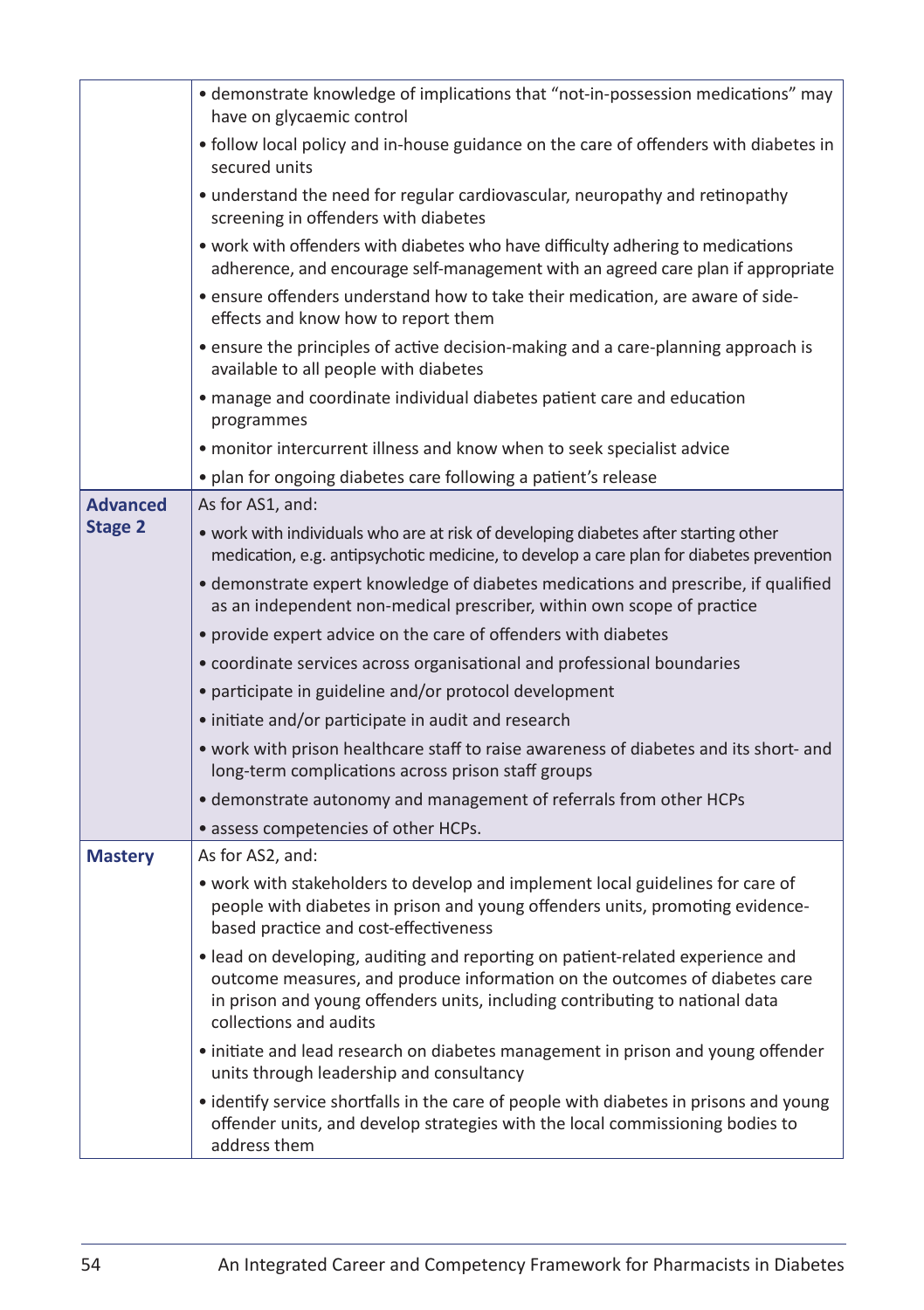| • identify the need for change, proactively generate practice innovations and lead<br>new practice and service redesign measures to better meet the needs of people<br>with diabetes in prisons and young offender units, the diabetes population as a<br>whole and the diabetes service            |
|-----------------------------------------------------------------------------------------------------------------------------------------------------------------------------------------------------------------------------------------------------------------------------------------------------|
| • lead on liaising with local and national prison networks and staff and diabetes<br>teams in developing diabetes integrated care pathways, including integrated<br>IT measures and systems for diabetes that record when individuals need<br>multidisciplinary team care across service boundaries |
| • influence national policy on management of diabetes in prisons and young<br>offender units                                                                                                                                                                                                        |
| • collaborate with higher educational institutions and other education providers to<br>meet the educational needs of other HCPs.                                                                                                                                                                    |

#### **5.2 Residential and nursing homes**

#### **To care for someone with diabetes living in a residential or nursing home you should be able to:**

| <b>Foundation</b> | • demonstrate an understanding of specific issues in caring for people with diabetes<br>in residential or nursing homes, such as the optimal timing of meals in relation to<br>taking diabetes medication, and know the right course of action if food is refused<br>• adjust the formulation of medicines if there is a change in circumstance, e.g. a<br>swallowing impairment<br>• recognise the risk of, and signs, symptoms and treatment for, hypoglycaemia;<br>perform blood glucose monitoring and urine testing according to manufacturers'<br>instructions if trained and competent to do so; recognise and follow local policy<br>on the disposal of sharps; understand the normal glycaemic range and report<br>readings outside this range to the appropriate person<br>• broadly understand diabetes medications and their side-effects<br>• demonstrate awareness of the potential impact of lifestyle changes on the<br>prevention and progression of diabetes<br>· ensure residents understand how to take their medication, are aware of side- |
|-------------------|------------------------------------------------------------------------------------------------------------------------------------------------------------------------------------------------------------------------------------------------------------------------------------------------------------------------------------------------------------------------------------------------------------------------------------------------------------------------------------------------------------------------------------------------------------------------------------------------------------------------------------------------------------------------------------------------------------------------------------------------------------------------------------------------------------------------------------------------------------------------------------------------------------------------------------------------------------------------------------------------------------------------------------------------------------------|
|                   | effects and know how to report them.                                                                                                                                                                                                                                                                                                                                                                                                                                                                                                                                                                                                                                                                                                                                                                                                                                                                                                                                                                                                                             |
| <b>Advanced</b>   | As for the foundation level, and:                                                                                                                                                                                                                                                                                                                                                                                                                                                                                                                                                                                                                                                                                                                                                                                                                                                                                                                                                                                                                                |
| Stage 1           | • identify people with diabetes who are at high risk of poor glycaemic, lipid and<br>blood pressure control outside individualised targets                                                                                                                                                                                                                                                                                                                                                                                                                                                                                                                                                                                                                                                                                                                                                                                                                                                                                                                       |
|                   | • assess frailty and set individualised targets to avoid hypoglycaemia and<br>symptomatic hyperglycaemia                                                                                                                                                                                                                                                                                                                                                                                                                                                                                                                                                                                                                                                                                                                                                                                                                                                                                                                                                         |
|                   | • measure blood pressure in accordance with hypertension guidelines published in<br>collaboration between the British Hypertension Society and NICE                                                                                                                                                                                                                                                                                                                                                                                                                                                                                                                                                                                                                                                                                                                                                                                                                                                                                                              |
|                   | • interpret and act on test results appropriately                                                                                                                                                                                                                                                                                                                                                                                                                                                                                                                                                                                                                                                                                                                                                                                                                                                                                                                                                                                                                |
|                   | • identify and review the specifics of diabetes management in each person's<br>individualised care plan                                                                                                                                                                                                                                                                                                                                                                                                                                                                                                                                                                                                                                                                                                                                                                                                                                                                                                                                                          |
|                   | • understand diabetes medications and their timings in relation to meals and<br>possible side-effects                                                                                                                                                                                                                                                                                                                                                                                                                                                                                                                                                                                                                                                                                                                                                                                                                                                                                                                                                            |
|                   | • if a registered non-medical prescriber, initiate or adjust existing medications as<br>required in consultation with the multidisciplinary team                                                                                                                                                                                                                                                                                                                                                                                                                                                                                                                                                                                                                                                                                                                                                                                                                                                                                                                 |
|                   | • understand policies and procedures on the management of diabetes and older<br>people, including patients with high frailty scores                                                                                                                                                                                                                                                                                                                                                                                                                                                                                                                                                                                                                                                                                                                                                                                                                                                                                                                              |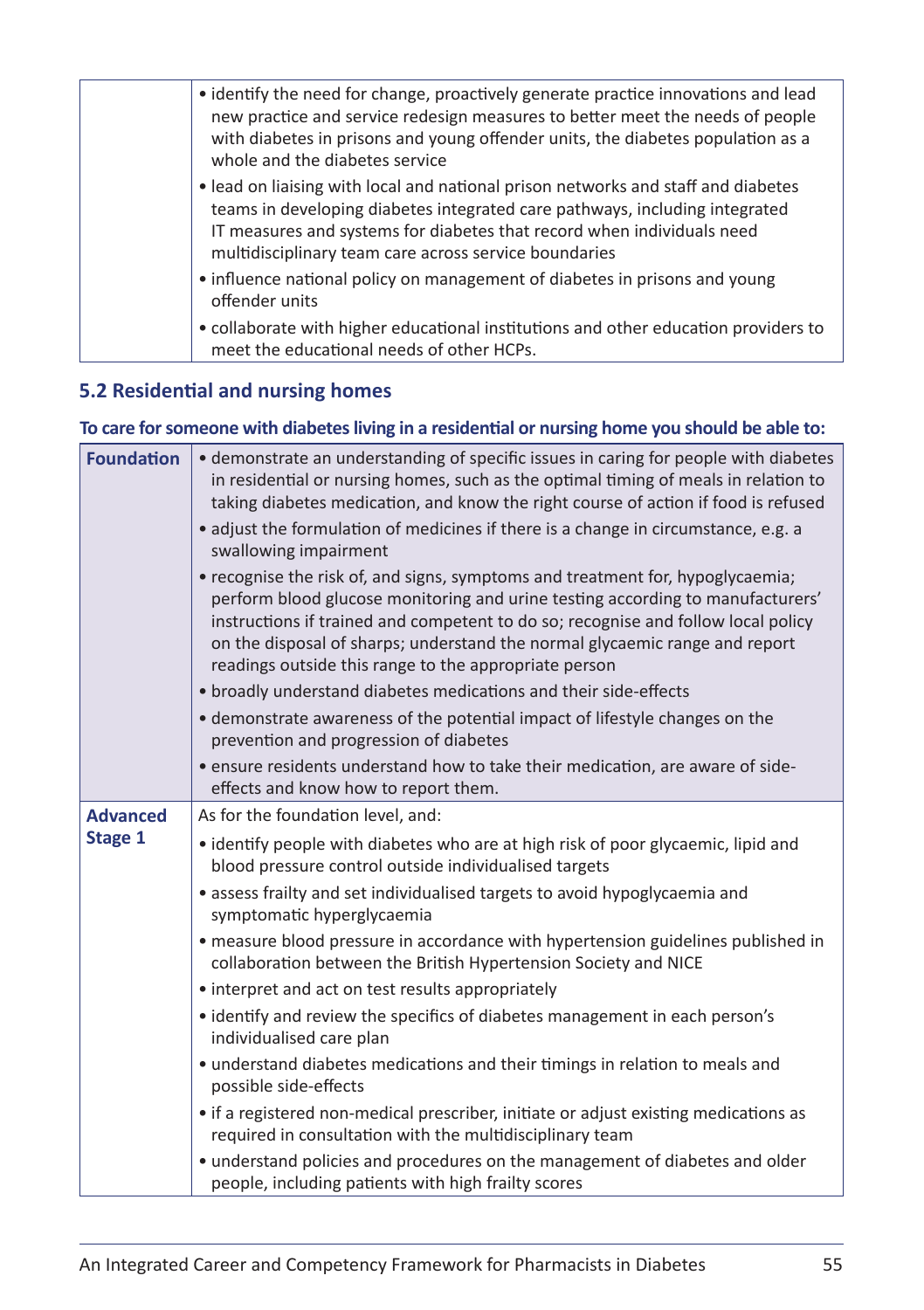|                 | • know when to refer for GP assessment or specialist care                                                                                                                                                                                                           |
|-----------------|---------------------------------------------------------------------------------------------------------------------------------------------------------------------------------------------------------------------------------------------------------------------|
|                 | • understand the requirement for vaccination, e.g. influenza                                                                                                                                                                                                        |
|                 | • work with care home managers to ensure residents have access to retinopathy<br>screening                                                                                                                                                                          |
|                 | • work with local health providers to ensure residents have access to podiatry, as<br>required                                                                                                                                                                      |
|                 | • understand the work of other agencies (e.g. community health services, dietetic<br>and podiatry services, social services and voluntary organisations), and how to<br>refer people with diabetes to them                                                          |
|                 | • follow local policy and guidance on care of people with diabetes in residential or<br>care homes, and understand current national reports and guidance                                                                                                            |
|                 | • manage and coordinate individual patient care and deliver HCP education<br>programmes depending on the needs of residential staff                                                                                                                                 |
|                 | • know how to monitor intercurrent illness in relation to glycaemic control, and<br>when to seek specialist advice                                                                                                                                                  |
|                 | • report regular hypo- and hyperglycaemic episodes to the patient's GP for a joint<br>review of management plan and medication.                                                                                                                                     |
| <b>Advanced</b> | As for AS1, and:                                                                                                                                                                                                                                                    |
| <b>Stage 2</b>  | • demonstrate expert knowledge of diabetes medications                                                                                                                                                                                                              |
|                 | • provide expert advice on the care of people with diabetes in residential and<br>nursing homes, including individualised targets for blood glucose and blood<br>pressure                                                                                           |
|                 | • If a registered non-medical prescriber, autonomously initiate and optimise<br>medications and organise ongoing monitoring, as required, within own<br>competencies and scope of practice                                                                          |
|                 | • coordinate services across organisation and professional boundaries                                                                                                                                                                                               |
|                 | • participate in guideline and or protocol development                                                                                                                                                                                                              |
|                 | • initiate and/or participate in audit and research                                                                                                                                                                                                                 |
|                 | • develop appropriate education programmes in collaboration with care home staff                                                                                                                                                                                    |
|                 | • demonstrate autonomy and management of referrals from other HCPs                                                                                                                                                                                                  |
|                 | • assess competencies of other HCPs.                                                                                                                                                                                                                                |
| <b>Mastery</b>  | As for AS2, and:                                                                                                                                                                                                                                                    |
|                 | • work with stakeholders to develop and implement local guidelines for the care of<br>people with diabetes living in residential and nursing homes, promoting evidence-<br>based practice and cost-effectiveness                                                    |
|                 | · lead on developing, auditing and reporting on patient-related experience and<br>outcome measures, and produce information on the outcomes of diabetes care in<br>residential and nursing homes, including contributing to national data collections<br>and audits |
|                 | • initiate and lead research on diabetes and residential and nursing homes through<br>leadership and consultancy                                                                                                                                                    |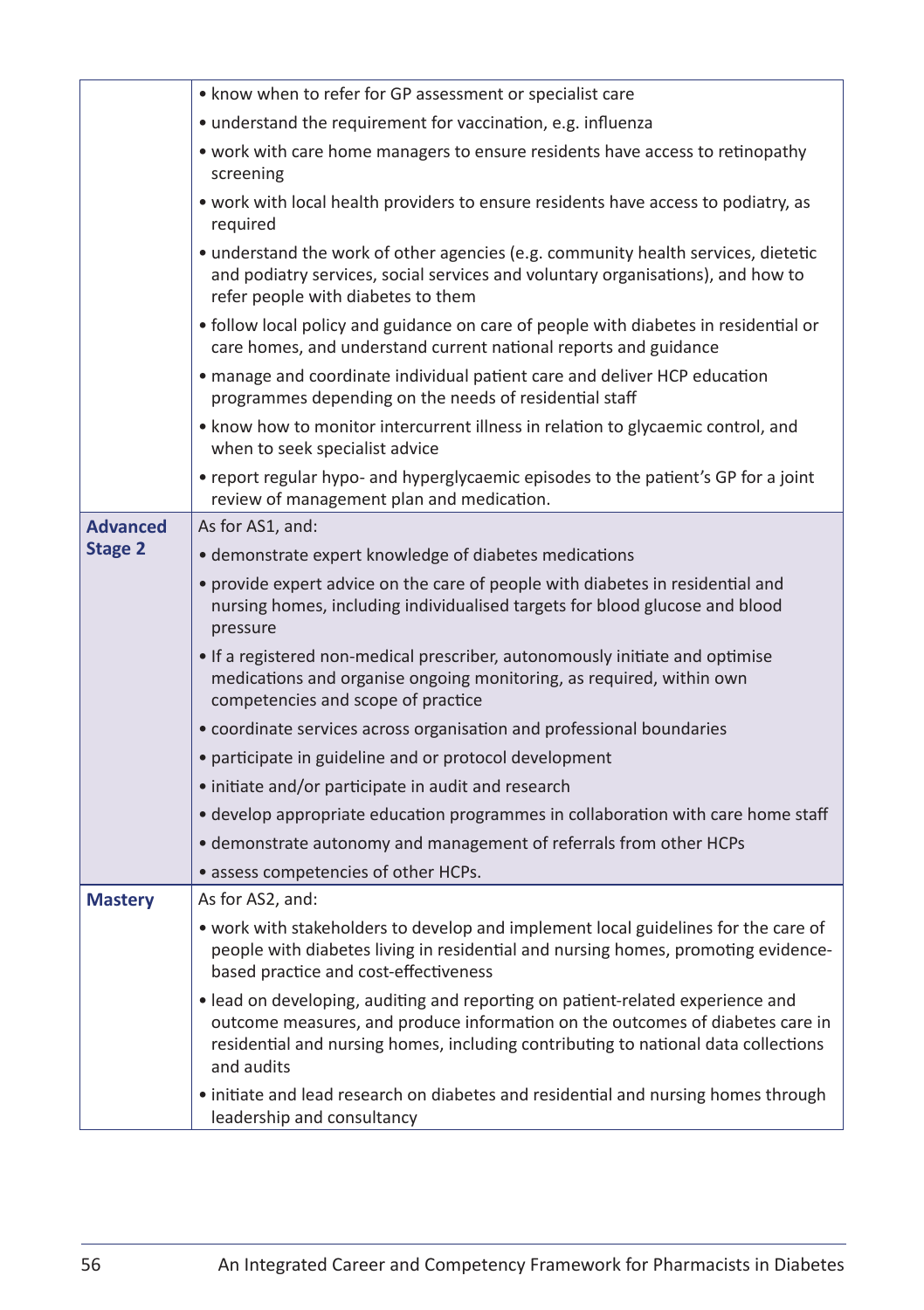| • identify service shortfalls in the care of people with diabetes living in residential<br>and nursing homes and develop strategies with the local commissioning bodies to<br>address them                                                                                                                                 |
|----------------------------------------------------------------------------------------------------------------------------------------------------------------------------------------------------------------------------------------------------------------------------------------------------------------------------|
| • identify the need for change, proactively generate practice innovations, and lead<br>new practice and service redesign measures to better meet the needs of people<br>with diabetes living in residential and nursing homes, the diabetes population as a<br>whole and the diabetes service                              |
| . lead on liaising with local and national networks, diabetes teams and staff in<br>residential and nursing homes in developing diabetes integrated care pathways,<br>including integrated IT measures and systems for diabetes that record when<br>individuals need multidisciplinary team care across service boundaries |
| • influence national policy on the care of people with diabetes living in residential<br>and nursing homes                                                                                                                                                                                                                 |
| • collaborate with higher educational institutions and other education providers to<br>meet the educational needs of other HCPs.                                                                                                                                                                                           |

#### **5.3 Paediatrics**

#### **To care for children with diabetes you should be able to:**

| <b>Foundation</b> | • define the key aspects of diagnosis of diabetes in children                                                                                                                                                                                                                                                                                                      |
|-------------------|--------------------------------------------------------------------------------------------------------------------------------------------------------------------------------------------------------------------------------------------------------------------------------------------------------------------------------------------------------------------|
|                   | • direct children and young people with diabetes to the appropriate local specialist<br>service                                                                                                                                                                                                                                                                    |
|                   | • understand that young people with diabetes will predominantly have type 1<br>diabetes                                                                                                                                                                                                                                                                            |
|                   | • encourage children and young people with type 1 diabetes not to start smoking                                                                                                                                                                                                                                                                                    |
|                   | • explain to children and young people and their family members or carers the<br>benefits of having annual immunisation against influenza and pneumococcal<br>infection                                                                                                                                                                                            |
|                   | • define the optimal target ranges for capillary blood glucose control in children and<br>young people                                                                                                                                                                                                                                                             |
|                   | . educate children with diabetes and their carers on the 'sick-day rules' and how to<br>manage periods of hyperglycaemia and intercurrent illness.                                                                                                                                                                                                                 |
| <b>Advanced</b>   | As for the foundation level, and:                                                                                                                                                                                                                                                                                                                                  |
| Stage 1           | • define the risk factors and indications of type 2 diabetes, monogenic or<br>mitochondrial diabetes in children and young people                                                                                                                                                                                                                                  |
|                   | • refer children and young people with diabetes to the appropriate specialist team                                                                                                                                                                                                                                                                                 |
|                   | • perform the following monitoring for children and young people with diabetes:<br>check height and weight, and check for normal growth and/or significant changes<br>in weight; encourage attendance at diabetic retinopathy and nephropathy<br>screening from age 12 years; understand that it is not accurate to monitor these<br>complications before this age |
|                   | • demonstrate knowledge of the effect of adolescence and hormonal changes on<br>blood glucose control                                                                                                                                                                                                                                                              |
|                   | • understand the possibility of non-adherence to therapy in children and young<br>people with type 1 diabetes who have suboptimal blood glucose control,<br>especially in adolescence                                                                                                                                                                              |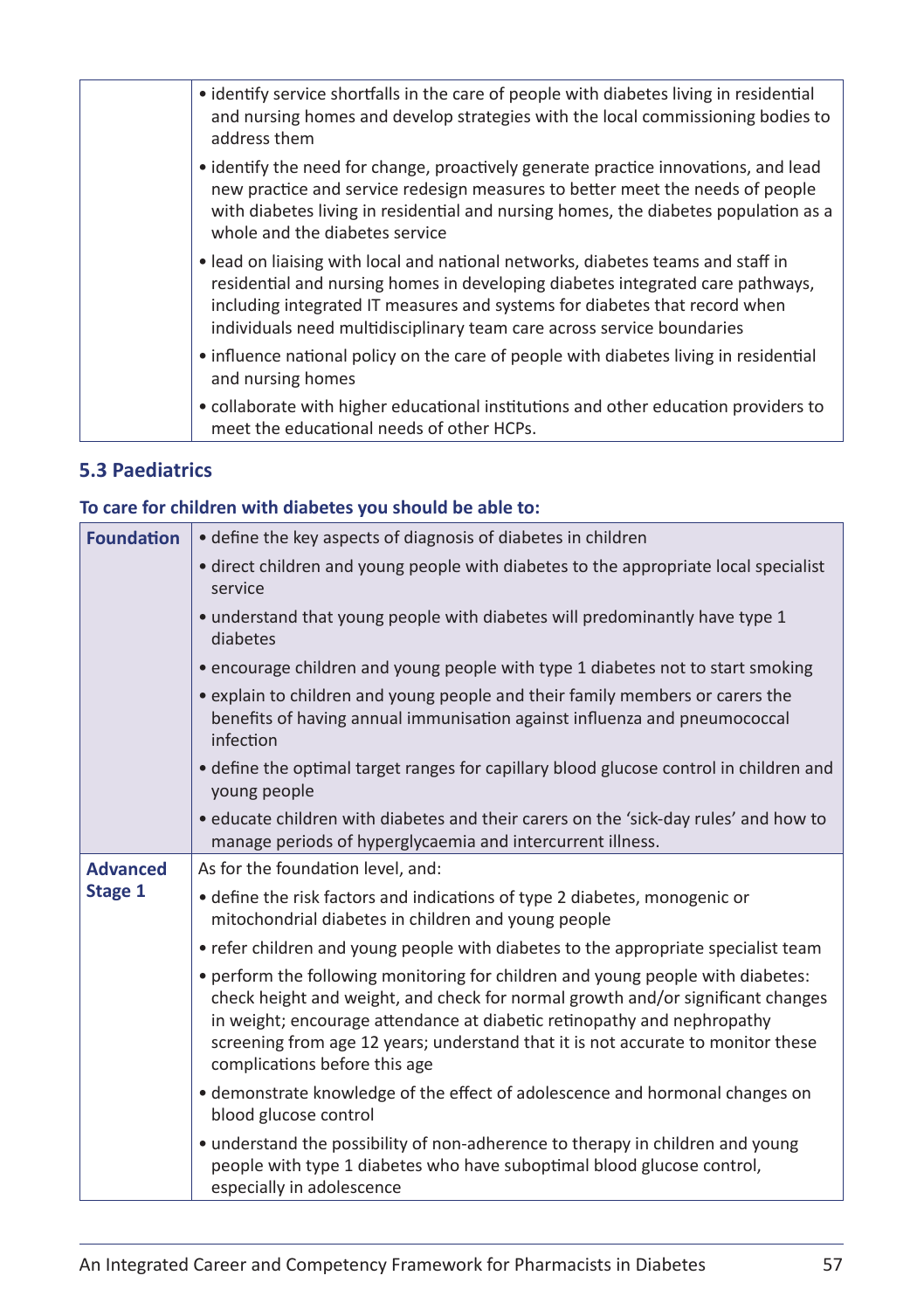|                 | • understand that children and young people with type 1 diabetes have a greater<br>risk than other young people of having emotional and behavioural difficulties                                                                                         |  |  |  |  |
|-----------------|----------------------------------------------------------------------------------------------------------------------------------------------------------------------------------------------------------------------------------------------------------|--|--|--|--|
|                 | • understand that children and young people taking insulin for diabetes may<br>develop DKA with normal blood glucose levels                                                                                                                              |  |  |  |  |
|                 | • demonstrate knowledge of how to manage DKA in children and young people and<br>understand the increased risk of cerebral oedema                                                                                                                        |  |  |  |  |
|                 | • Discuss and use local protocols for transferring young people with diabetes from<br>paediatric to adult services                                                                                                                                       |  |  |  |  |
| <b>Advanced</b> | As for AS1, and:                                                                                                                                                                                                                                         |  |  |  |  |
| <b>Stage 2</b>  | • provide expert advice on complex cases, including type 2 monogenic or<br>mitochondrial diabetes in children and young people                                                                                                                           |  |  |  |  |
|                 | • refer children and young people with type 1 diabetes and their family members or<br>carers to a continuing programme of education from diagnosis                                                                                                       |  |  |  |  |
|                 | • provide expert advice on lifestyle choices including in sport, sexual health, driving,<br>drugs and alcohol                                                                                                                                            |  |  |  |  |
|                 | • demonstrate expert knowledge of the possible negative psychological impact of<br>diabetes treatment and targets                                                                                                                                        |  |  |  |  |
|                 | • identify signs related to the emotional and psychological wellbeing of young<br>people with type 1 diabetes who present with frequent episodes of diabetic<br>ketoacidosis (DKA)                                                                       |  |  |  |  |
|                 | • understand the following rare complications and associated conditions: juvenile<br>cataracts, necrobiosis lipoidica and Addison's disease                                                                                                              |  |  |  |  |
|                 | • facilitate or manage the transition from the paediatric to adult services to ensure<br>coordination with other life transitions                                                                                                                        |  |  |  |  |
|                 | • coordinate services across organisational and professional boundaries                                                                                                                                                                                  |  |  |  |  |
|                 | • participate in guideline and/or protocol development                                                                                                                                                                                                   |  |  |  |  |
|                 | • initiate and/or participate in audit and research                                                                                                                                                                                                      |  |  |  |  |
|                 | • demonstrate autonomy and management of referrals from other HCPs                                                                                                                                                                                       |  |  |  |  |
|                 | • assess competencies of other HCPs.                                                                                                                                                                                                                     |  |  |  |  |
| <b>Mastery</b>  | As for AS2, and:                                                                                                                                                                                                                                         |  |  |  |  |
|                 | • work with stakeholders to develop and implement local guidelines for the care of<br>people with children and young people with diabetes, promoting evidence-based<br>practice and cost-effectiveness                                                   |  |  |  |  |
|                 | • lead on developing, auditing and reporting on paediatric patient-related<br>experience and outcome measures, and produce information on the outcomes of<br>paediatric diabetes care, including contributing to national data collections and<br>audits |  |  |  |  |
|                 | • initiate and lead research on diabetes and paediatrics through leadership and<br>consultancy                                                                                                                                                           |  |  |  |  |
|                 | • identify service shortfalls in the care of children with diabetes and develop<br>strategies with the local commissioning bodies to address them                                                                                                        |  |  |  |  |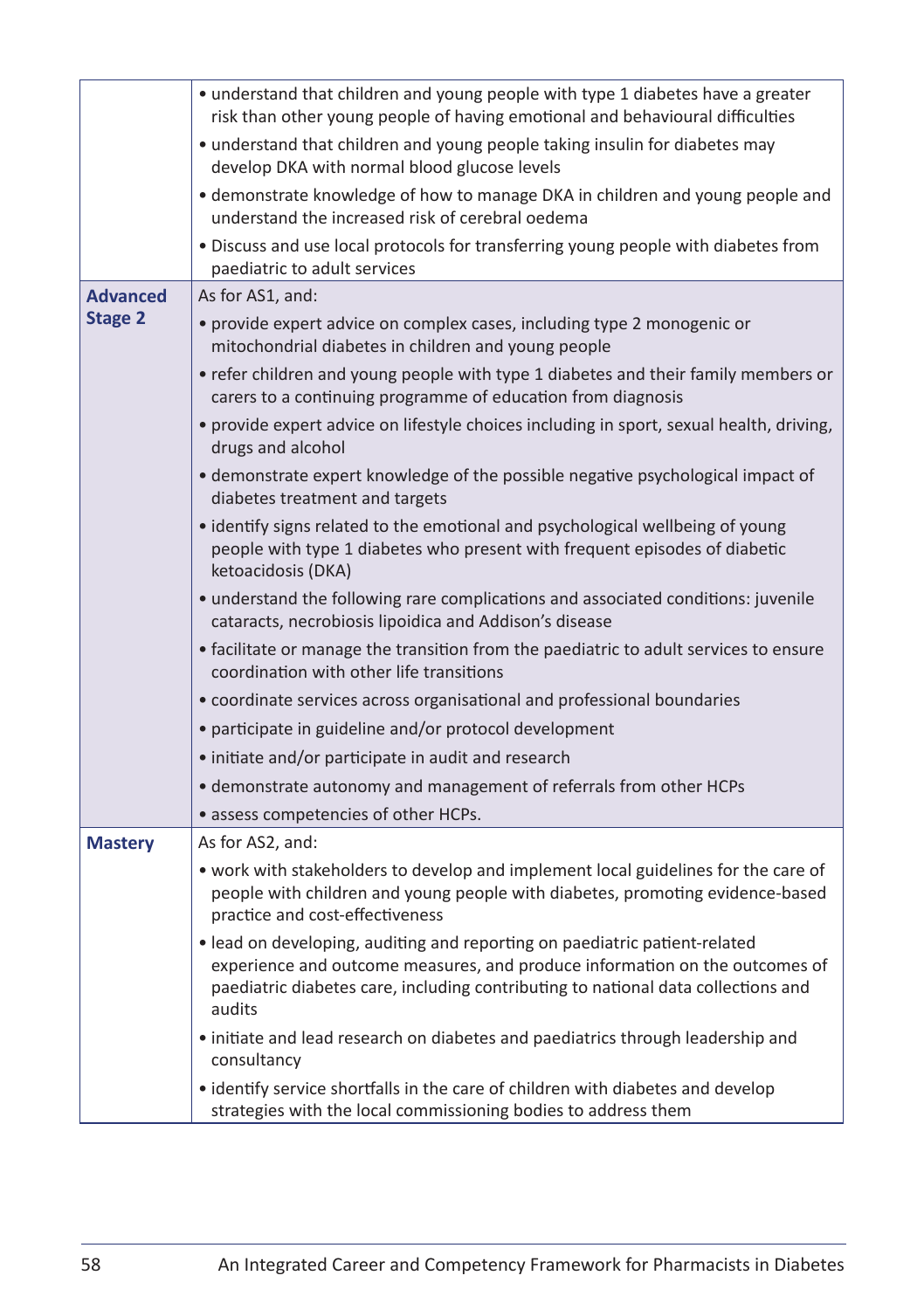| • identify the need for change, proactively generate practice innovations, and lead<br>new practice and service redesign measures to better meet the needs of children<br>and young people, the diabetes population as a whole and the diabetes service                                                           |
|-------------------------------------------------------------------------------------------------------------------------------------------------------------------------------------------------------------------------------------------------------------------------------------------------------------------|
| • lead on liaising with local and national networks, diabetes teams and patients<br>or carers in developing paediatric diabetes integrated care pathways, including<br>integrated IT measures and systems for diabetes that record when individuals<br>need multidisciplinary team care across service boundaries |
| • influence national policy on the care of children and young people with diabetes                                                                                                                                                                                                                                |
| • collaborate with higher educational institutions and other education providers to<br>meet the educational needs of other HCPs.                                                                                                                                                                                  |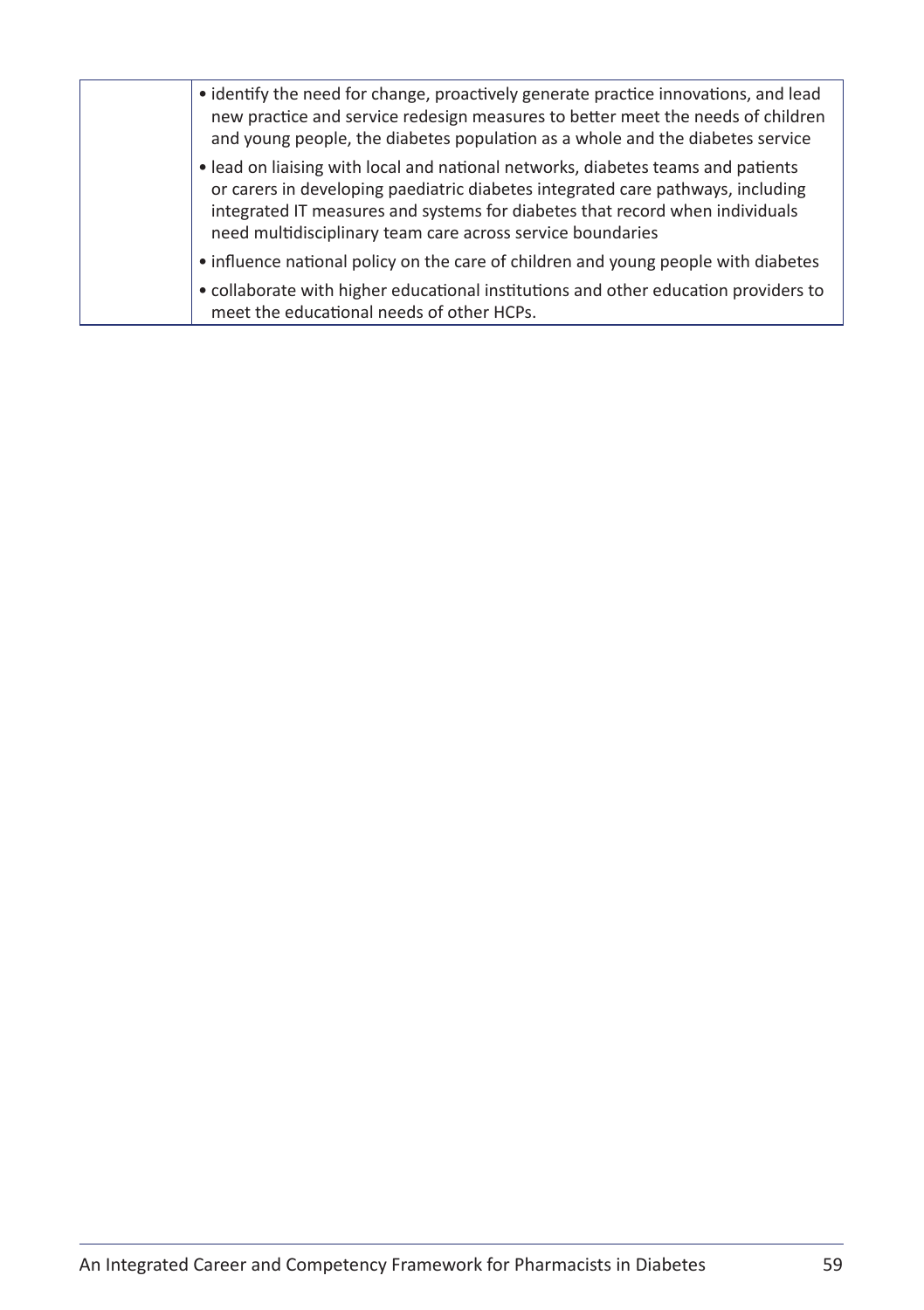## **References**

General Pharmaceutical Council, *Standards for pharmacy professionals,* May 2017. Royal Pharmaceutical Society, *Advanced Pharmacy Framework,* 2013

Royal Pharmaceutical Society, *Foundation Pharmacy Framework,* Jan 2014

TREND-UK, *An Integrated Career and Competency Framework for Diabetes Nursing,* 4th Ed. 2015.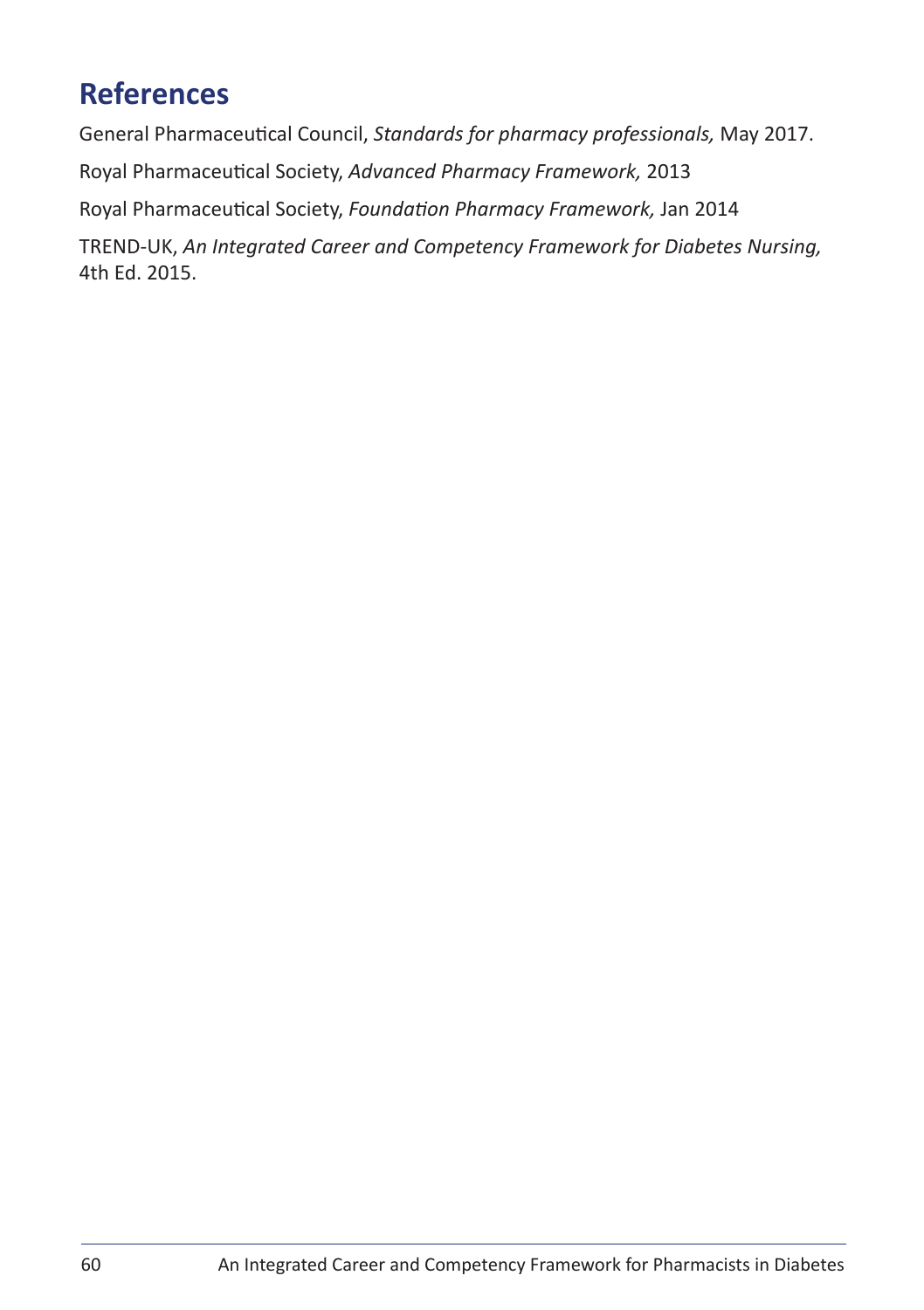## **Appendix 1 Action plan**

#### **What competencies do I currently meet and at what level?**

Only consider competencies that are relevant to your current role. What level are you currently working at?

|            | Level      |            |                 |         |  |
|------------|------------|------------|-----------------|---------|--|
| Competence | Foundation | <b>AS1</b> | AS <sub>2</sub> | Mastery |  |
| $1.1\,$    |            |            |                 |         |  |
| 1.2        |            |            |                 |         |  |
| $1.3\,$    |            |            |                 |         |  |
| 1.4        |            |            |                 |         |  |
| $1.5\,$    |            |            |                 |         |  |
| $1.6\,$    |            |            |                 |         |  |
| 1.7        |            |            |                 |         |  |
| $1.8\,$    |            |            |                 |         |  |
| 1.9        |            |            |                 |         |  |
| $1.10\,$   |            |            |                 |         |  |
| 1.11       |            |            |                 |         |  |
| 1.12       |            |            |                 |         |  |
| 2.1        |            |            |                 |         |  |
| $2.2$      |            |            |                 |         |  |
| 2.3        |            |            |                 |         |  |
| 3.1        |            |            |                 |         |  |
| 3.2        |            |            |                 |         |  |
| 4.1        |            |            |                 |         |  |
| 4.2        |            |            |                 |         |  |
| 4.3        |            |            |                 |         |  |
| 4.4        |            |            |                 |         |  |
| 5.1        |            |            |                 |         |  |
| $5.2$      |            |            |                 |         |  |
| 5.3        |            |            |                 |         |  |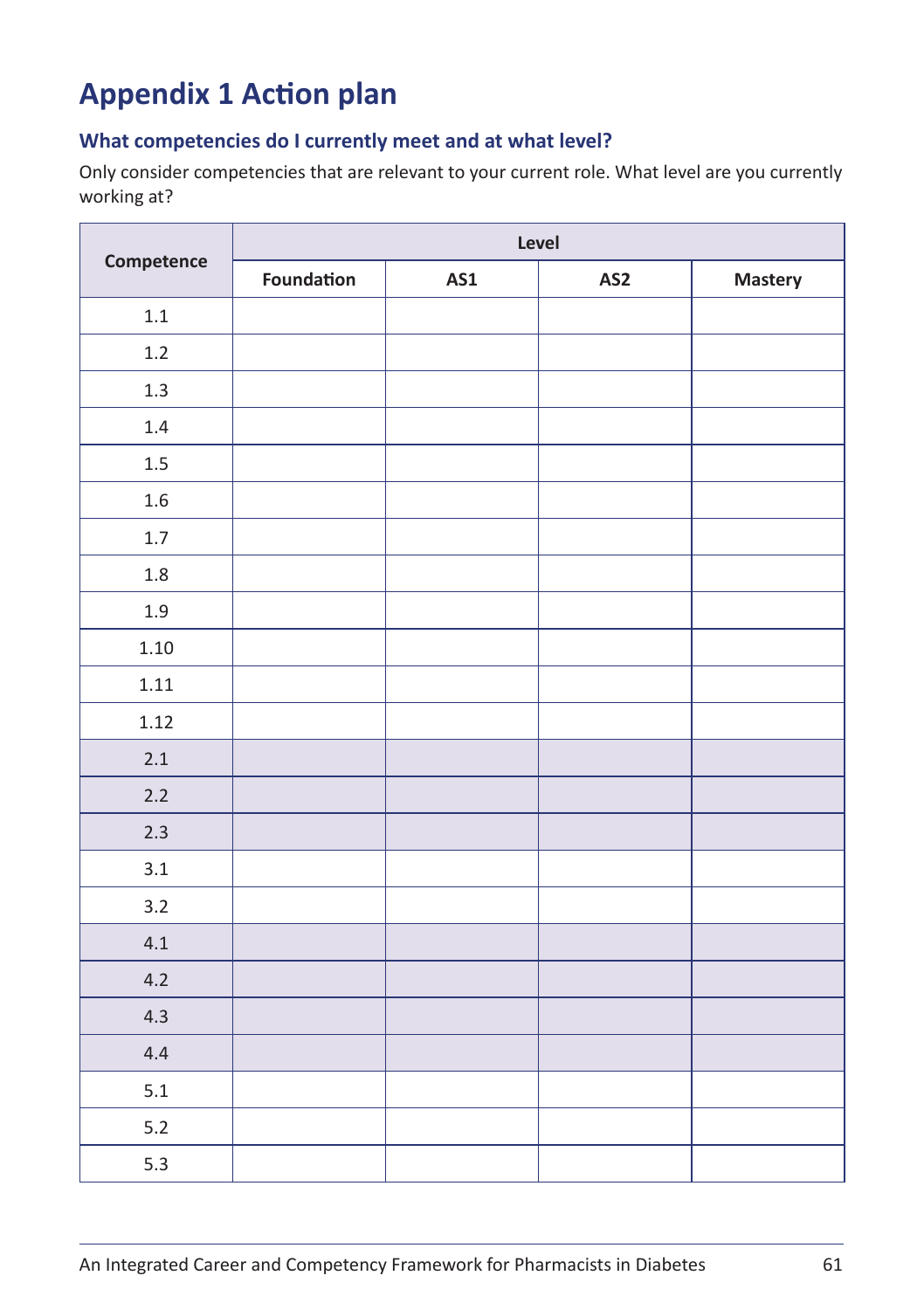#### **What evidence do I have to show my competence?**

This evidence can be added to a portfolio to demonstrate your skills and knowledge. Consider written reports, audits, peer review, appraisals, reflective accounts or patient responses. The RPS Faculty website provides many examples of evidence that can be collected.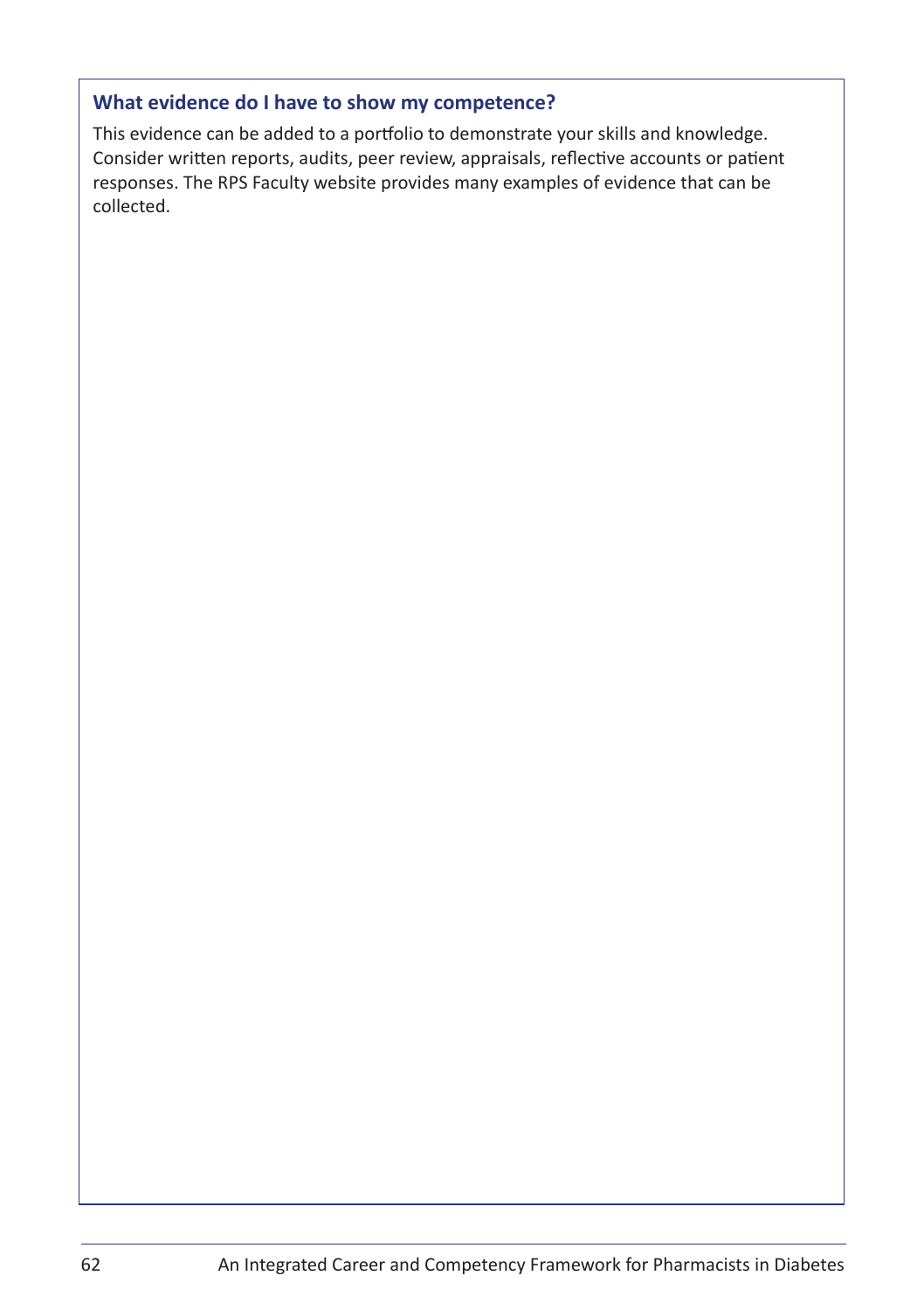#### **What competencies do I want to develop in the next 12 months?**

Consider whether to develop specific competencies to a higher level or whether there is an area of practice that you want to start developing.

|            | Level      |     |                 |         |  |
|------------|------------|-----|-----------------|---------|--|
| Competence | Foundation | AS1 | AS <sub>2</sub> | Mastery |  |
| $1.1\,$    |            |     |                 |         |  |
| 1.2        |            |     |                 |         |  |
| 1.3        |            |     |                 |         |  |
| 1.4        |            |     |                 |         |  |
| 1.5        |            |     |                 |         |  |
| 1.6        |            |     |                 |         |  |
| 1.7        |            |     |                 |         |  |
| $1.8\,$    |            |     |                 |         |  |
| 1.9        |            |     |                 |         |  |
| 1.10       |            |     |                 |         |  |
| 1.11       |            |     |                 |         |  |
| 1.12       |            |     |                 |         |  |
| 2.1        |            |     |                 |         |  |
| 2.2        |            |     |                 |         |  |
| 2.3        |            |     |                 |         |  |
| 3.1        |            |     |                 |         |  |
| 3.2        |            |     |                 |         |  |
| 4.1        |            |     |                 |         |  |
| 4.2        |            |     |                 |         |  |
| 4.3        |            |     |                 |         |  |
| 4.4        |            |     |                 |         |  |
| 5.1        |            |     |                 |         |  |
| $5.2$      |            |     |                 |         |  |
| 5.3        |            |     |                 |         |  |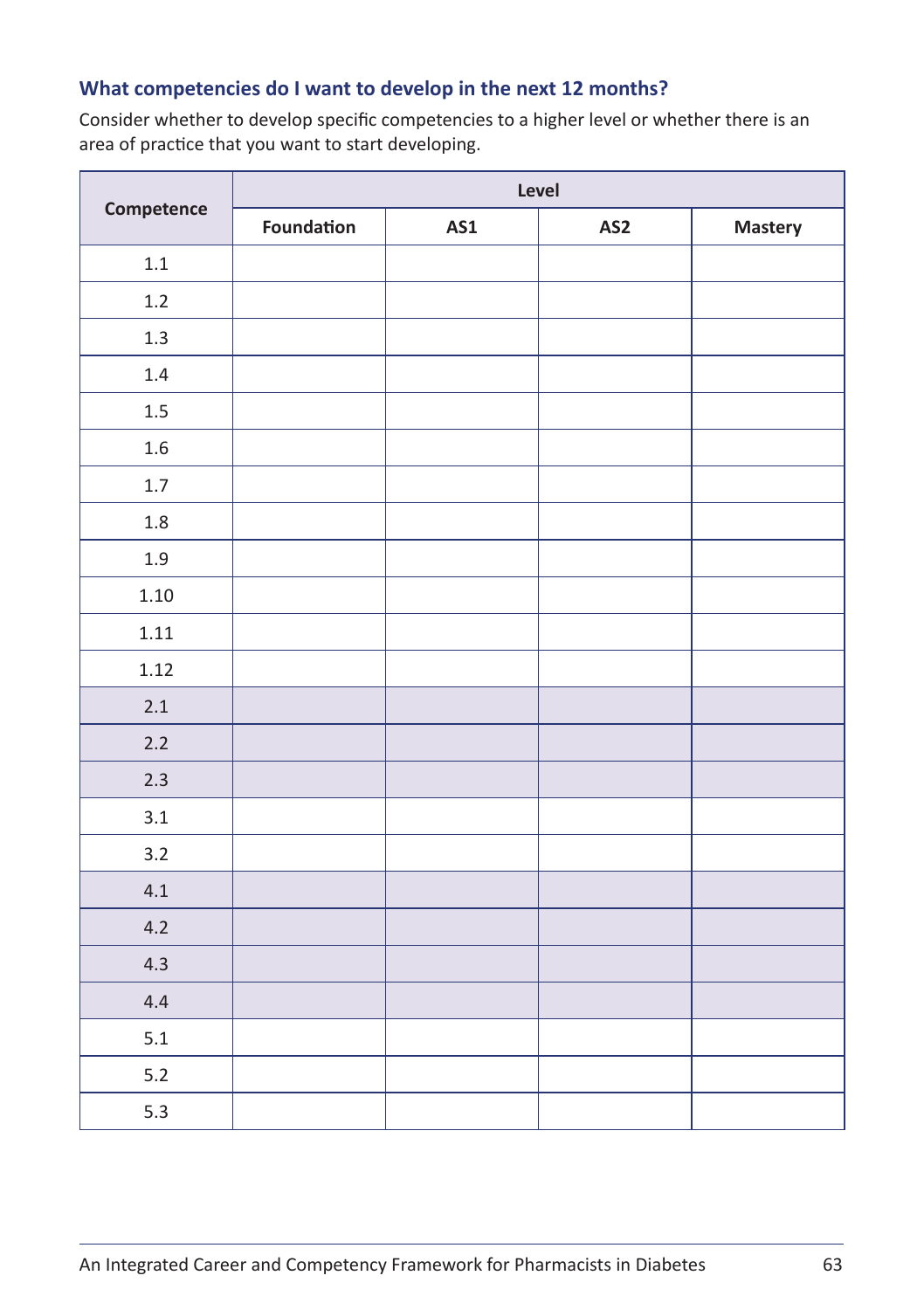#### **What activities can I undertake to develop my competence?**

How will these activities allow you to develop your practice? Attending training to develop knowledge is only the first step and you should consider how you will work differently or develop your skills.